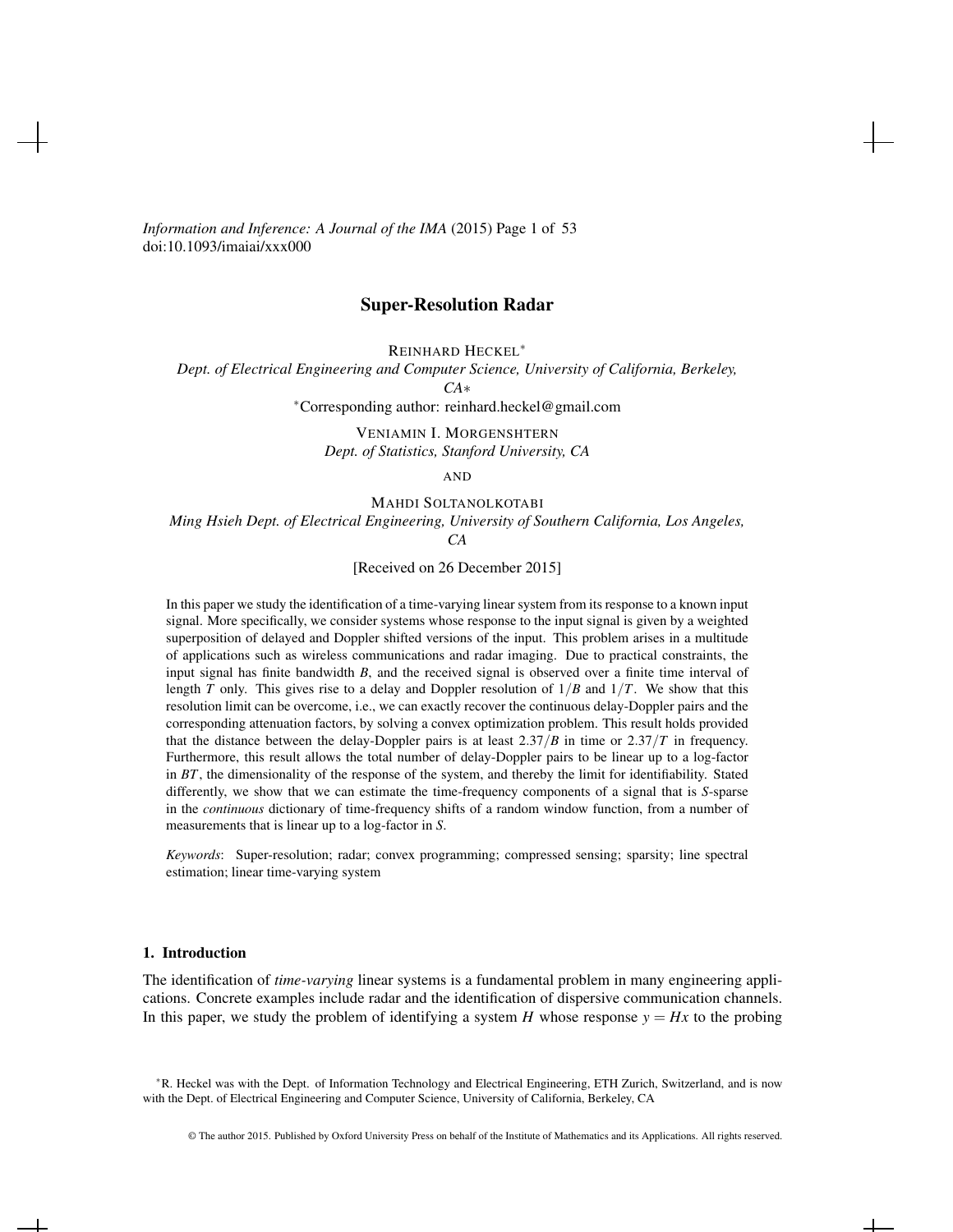signal *x* can be described by finitely many delays and Doppler shifts:

$$
y(t) = \sum_{j=1}^{S} b_j x(t - \bar{\tau}_j) e^{i2\pi \bar{v}_j t}.
$$
\n(1.1)

Here,  $b_j$  is the attenuation factor corresponding to the delay-Doppler pair  $(\bar{\tau}_j, \bar{v}_j)$ . In radar imaging, for example, this input-output relation corresponds to a scene consisting of *S* moving targets modeled by point scatters, where the input *x* is the probing signal transmitted by the radar, and the output *y* is the superposition of the reflections of the probing signal by the point scatters. The relative distances and velocities of the targets can be obtained from the delay-Doppler pairs  $(\bar{\tau}_j, \bar{v}_j)$ .

In order to identify the system  $H$  (e.g., to locate the targets in radar) we need to estimate the continuous delay-Doppler pairs  $(\bar{\tau}_j, \bar{v}_j)$  and the corresponding attenuation factors  $b_j$  from a single input-output measurement, i.e., from the response *y* to a known and suitably selected probing signal *x*. There are, however, important constraints on the type of input-output measurements that can be performed in practice: The probing signal *x* must be band-limited and approximately time-limited. Also, the response *y* can be observed only over a finite time interval. For concreteness, we assume that we observe the response *y* over an interval of length *T* and that *x* has bandwidth *B* and is approximately supported on a time interval of length proportional to *T*. This time- and band-limitation determines the "natural" resolution of the system, i.e., the accuracy up to which the delay-Doppler pairs can be identified is proportional to  $1/B$  and  $1/T$  in  $\tau$ - and v-directions, respectively. This resolution is achieved by a standard pulse-Doppler radar that performs digital matched filtering in order to detect the delay-Doppler pairs.

From (1.1), it is evident that band- and approximate time-limitation of *x* implies that *y* is band- and approximately time-limited as well—provided that the delay-Doppler pairs are compactly supported. In radar, due to path loss and finite velocity of the targets or objects in the scene this is indeed the case [44]. Throughout, we will therefore assume that  $(\bar{\tau}_j, \bar{v}_j) \in [-T/2, T/2] \times [-B/2, B/2]$ . This is not a restrictive assumption since it only says that the delays and Doppler shifts must be smaller than the effective support of the probing signal in time and frequency, respectively. Note that the region in the  $(\tau, v)$ -plane where the delay-Doppler pairs may be located can have area as large as *BT*  $\gg$  1. For certain applications, it is reasonable to assume that the system is *underspread*, i.e., that the delay Doppler pairs lie in a region of area  $\ll 1$  [47, 2, 1]. We do not need the underspread assumption in this paper.

Since *y* is band-limited and approximately time-limited, by the 2*W T*-Theorem [41, 17], it is essentially characterized by on the order of *BT* coefficients. We therefore sample *y* in the interval  $[-T/2, T/2]$ at rate  $1/B$ , so as to collect  $L := BT$  samples<sup>1</sup>. Furthermore, we choose *x* partially periodic by taking its samples  $x_\ell = x(\ell/B)$  to be *L*-periodic for 3*L* many samples, and zero otherwise, so that *x* is essentially supported on an interval of length 3*T*. For the readers familiar with wireless communication, we point out that the partial periodization of *x* serves a similar purpose as the cyclic prefix used in OFDM systems. As detailed in Section 4, the corresponding samples  $y_p := y(p/B)$  in the interval  $p/B \in [-T/2, T/2]$  are given by

$$
y_p = \sum_{j=1}^{S} b_j [\mathcal{F}_{v_j} \mathcal{F}_{\tau_j} \mathbf{x}]_p, \quad p = -N, ..., N, \quad N := \frac{L-1}{2}, \tag{1.2}
$$

<sup>1</sup>For simplicity we assume throughout that  $L = BT$  is an odd integer.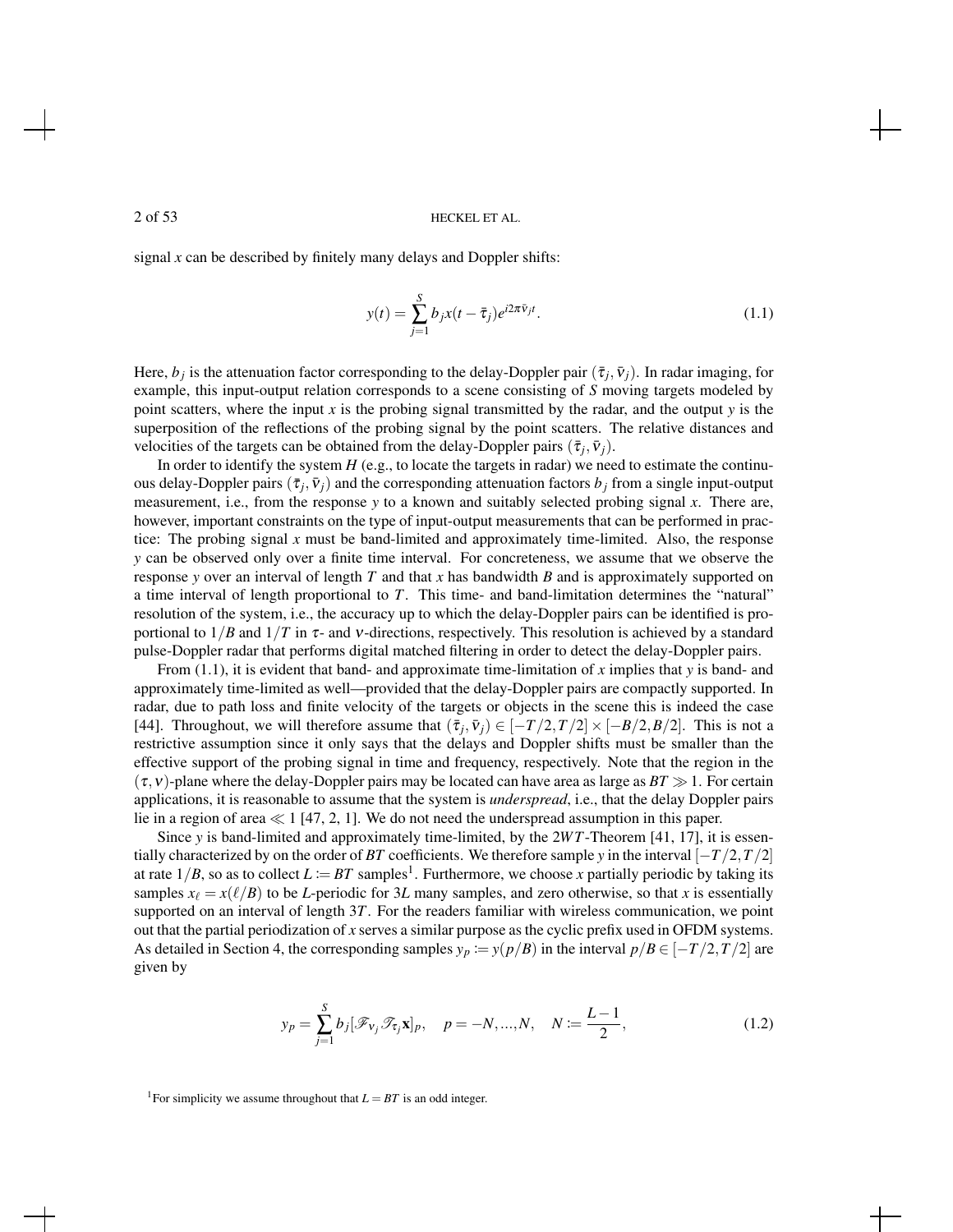SUPER-RESOLUTION RADAR 3 of 53

where

$$
[\mathcal{T}_{\tau}\mathbf{x}]_p := \frac{1}{L} \sum_{k=-N}^{N} \left[ \left( \sum_{\ell=-N}^{N} x_{\ell} e^{-i2\pi \frac{\ell k}{L}} \right) e^{-i2\pi k \tau} \right] e^{i2\pi \frac{pk}{L}} \quad \text{and} \quad [\mathcal{F}_{\nu}\mathbf{x}]_p := x_p e^{i2\pi p \nu}.
$$
 (1.3)

Here, we defined<sup>2</sup> the time-shifts  $\tau_j := \bar{\tau}_j/T$  and frequency-shifts  $v_j := \bar{v}_j/B$ . Since  $(\bar{\tau}_j, \bar{v}_j) \in [-T/2,$  $T/2 \times [-B/2, B/2]$  we have  $(\tau_j, \nu_j) \in [-1/2, 1/2]^2$ . Since  $\mathscr{T}_{\tau}$ **x** and  $\mathscr{F}_{\nu}$ **x** are 1-periodic in  $\tau$  and  $\nu$ , we can assume in the remainder of the paper that  $(\tau_j, v_j) \in [0, 1]^2$ . The operators  $\mathcal{T}_{\tau}$  and  $\mathcal{F}_{\nu}$  can be interpreted as fractional time and frequency shift operators in  $\mathbb{C}^L$ . If the  $(\tau_j, v_j)$  lie on a  $(1/L, 1/L)$  grid, the operators  $\mathscr{F}_v$  and  $\mathscr{T}_\tau$  reduce to the "natural" time frequency shift operators in  $\mathbb{C}^L$ , i.e.,  $[\mathscr{T}_{\tau} \mathbf{x}]_p =$  $x_{p-\tau L}$  and  $[\mathscr{F}_v \mathbf{x}]_p = x_p e^{i2\pi p \frac{vL}{L}}$ . The definition of a time shift in (1.3) as taking the Fourier transform, modulating the frequency, and taking the inverse Fourier transform is a very natural definition of a *continuous* time-shift  $\tau_j \in [0,1]$  of a *discrete* signal  $\mathbf{x} = [x_0, ..., x_{L-1}]^T$ . Finally note that to obtain (1.2) (see Section 4) from (1.1), we approximate a periodic sinc function with a finite sum of sinc functions (this is where partial periodization of *x* becomes relevant). Thus (1.2) does not hold exactly if we take the probing signal to be essentially time-limited. However, in Section 4 we show that the incurred relative error decays as  $1/\sqrt{L}$  and is therefore negligible for large *L*. The numerical results in Section 5.2 indeed confirm that this error is negligible. If we took x to be *T*-periodic on  $\mathbb{R}$ , (1.2) becomes exact, but at the cost of *x* not being time-limited.

The problem of identifying the system *H* with input-output relation (1.1) under the constraints that the probing signal x is band-limited and the response to the probing signal  $y = Hx$  is observed on a finite time interval now reduces to the estimation of the triplets  $(b_j, \tau_j, v_j)$  from the samples in (1.2). Motivated by this connection to the continuous system model, in this paper, we consider the problem of recovering the attenuation factors  $b_j$  and the corresponding time-frequency shifts  $(\tau_j, v_j) \in [0, 1]^2$ ,  $j =$ 1,...,*S*, from the samples  $y_p$ ,  $p = -N$ ,...,*N*, in (1.2). We call this the super-resolution radar problem, as recovering the exact time-frequency shifts  $(\tau_j, v_j)$  "breaks" the natural resolution "limit" of  $(1/B, 1/T)$ achieved by standard pulse-Doppler radar.

Alternatively, one can view the super-resolution radar problem as that of recovering a signal that is *S*-sparse in the continuous dictionary of time-frequency shifts of an *L*-periodic sequence  $x_\ell$ . In order to see this, and to better understand the super-resolution radar problem, it is instructive to consider two special cases.

# 1.1 *Time-frequency shifts on a grid*

If the delay-Doppler pairs  $(\bar{\tau}_j, \bar{v}_j)$  lie on a  $(\frac{1}{B}, \frac{1}{T})$  grid or equivalently if the time-frequency shifts  $(\tau_j, v_j)$ lie on a  $(\frac{1}{L}, \frac{1}{L})$  grid, the super-resolution radar problem reduces to a sparse signal recovery problem with a Gabor measurement matrix. To see this, note that in this case  $\tau_j L$  and  $v_j L$  are integers in  $\{0, ..., L-1\}$ , and (1.2) reduces to

$$
y_p = \sum_{j=1}^{S} b_j x_{p-\tau_j L} e^{i2\pi \frac{(v_j L)p}{L}}, \quad p = -N, ..., N.
$$
 (1.4)

Equation (1.4) can be written in matrix-vector form

$$
\mathbf{y} = \mathbf{G}\mathbf{s}.
$$

<sup>2</sup>To avoid ambiguity, we refer to  $(\bar{\tau}_j, \bar{v}_j)$  as delay-Doppler pair and to  $(\tau_j, v_j)$  as time-frequency shift.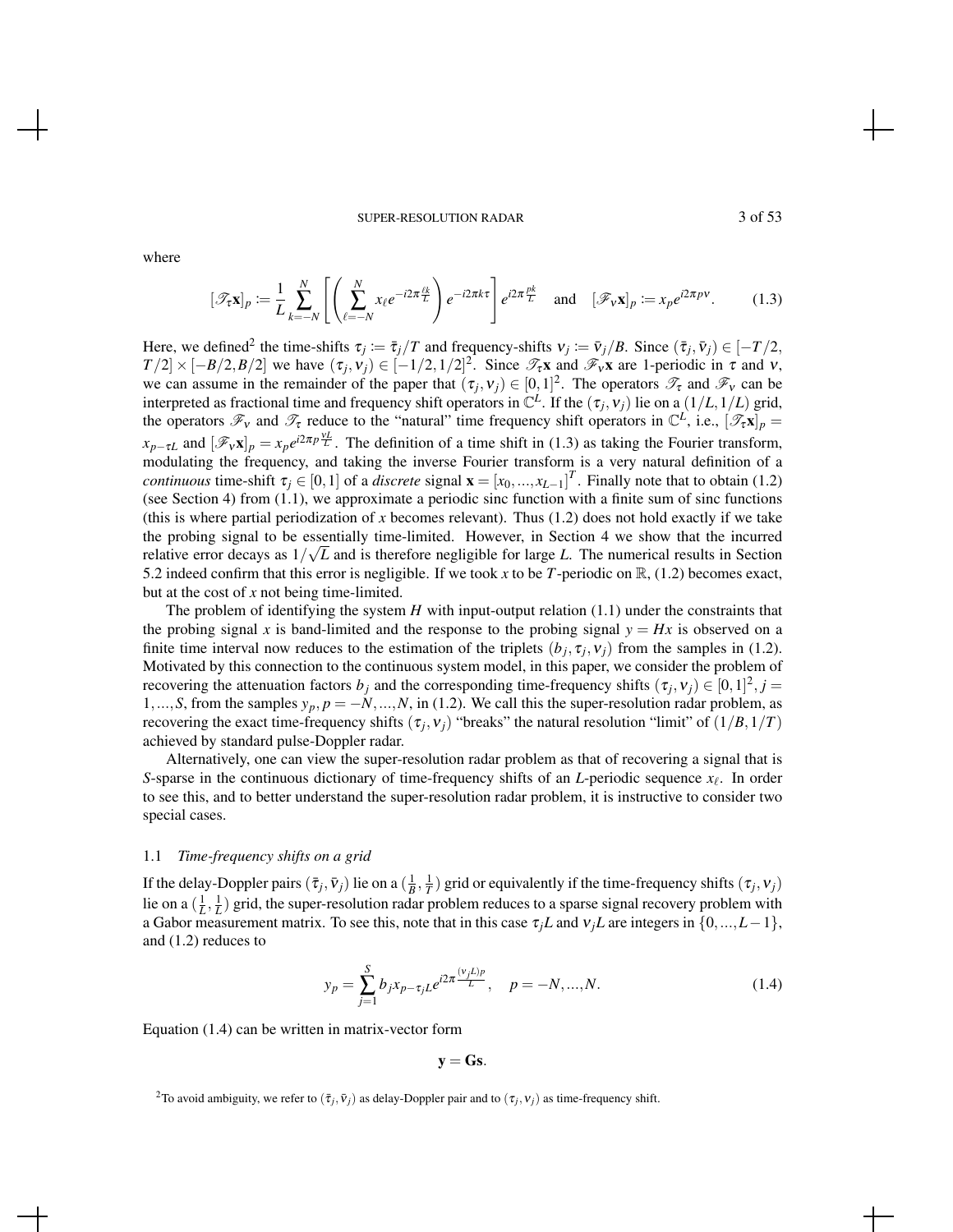Here,  $[\mathbf{y}]_p := y_p$ ,  $\mathbf{G} \in \mathbb{C}^{L \times L^2}$  is the Gabor matrix with window **x**, where the entry in the *p*th row and  $(\tau_j L, v_j L)$ -th column is  $x_{p-\tau_j L} e^{i2\pi \frac{(v_j L)p}{L}}$ , and  $\mathbf{s} \in \mathbb{C}^{L^2}$  is a sparse vector where the *j*-th non-zero entry is given by  $b_j$  and is indexed by  $(\tau_j L, v_j L)$ . Thus, the recovery of the triplets  $(b_j, \tau_j, v_j)$  amounts to recovering the *S*-sparse vector  $\mathbf{s} \in \mathbb{C}^{L^2}$  from the measurement vector  $\mathbf{y} \in \mathbb{C}^{L}$ . This is a sparse signal recovery problem with a Gabor measurement matrix. A—by now standard—recovery approach is to solve a convex  $\ell_1$ -norm-minimization program. From [30, Thm. 5.1] we know that, provided the  $x_\ell$ are i.i.d. sub-Gaussian random variables, and provided that  $S \leqslant cL/(\log L)^4$  for a sufficiently small numerical constant *c*, with high probability, all *S*-sparse vectors **s** can be recovered from **y** via  $\ell_1$ minimization. Note that the result [30, Thm. 5.1] only applies to the Gabor matrix G and therefore does not apply to the super-resolution problem where the "columns"  $\mathscr{F}_v \mathscr{T}_{\tau}$ **x** are highly correlated.

# 1.2 *Only time or only frequency shifts*

Next, we consider the case of only time or only frequency shifts, and show that in both cases recovery of the  $(b_j, \tau_j)$  and the  $(b_j, v_j)$ , is equivalent to the recovery of a weighted superposition of spikes from low-frequency samples. Specifically, if  $\tau_i = 0$  for all *j*, (1.2) reduces to

$$
y_p = x_p \sum_{j=1}^{S} b_j e^{i2\pi p v_j}, \quad p = -N, ..., N.
$$
 (1.5)

The  $y_p$  above are samples of a mixture of *S* complex sinusoids, and estimation of the  $(b_j, v_j)$  corresponds to determining the magnitudes and the frequency components of these sinusoids. Estimation of the  $(b_j, v_j)$  is known as a line spectral estimation problem, and can be solved using approaches such as Prony's method [21, Ch. 2]. Recently, an alternative approach for solving this problem has been proposed, specifically in [9] it is shown that exact recovery of the  $(b_j, v_j)$  is possible by solving a convex total-variation norm minimization program. This results holds provided that the minimum separation between any two  $v_j$  is larger than  $2/N$ . An analogous situation arises when there are only time shifts  $(v_j = 0$  for all *j*) as taking the discrete Fourier transform of  $y_p$  yields a relation exactly of the form (1.5).

# 1.3 *Main contribution*

In this paper, we consider a random probing signal by taking the  $x_\ell$  in (1.2) to be i.i.d. Gaussian (or sub-Gaussian) random variables. We show that with high probability, the triplets  $(b_j, \tau_j, v_j)$  can be recovered perfectly from the *L* samples *y<sup>p</sup>* by (essentially) solving a convex program. This holds provided that two conditions are satisfied:

• *Minimum separation condition:* We assume the time-frequency shifts  $(\tau_j, v_j) \in [0, 1]^2, j = 1, ..., S$ , satisfy the minimum separation condition

$$
\max(|\tau_j - \tau_{j'}|, |\nu_j - \nu_{j'}|) \geq \frac{2.38}{N}, \text{ for all } j \neq j', \tag{1.6}
$$

where  $|\tau_j - \tau_{j'}|$  is the wrap-around distance on the unit circle. For example,  $|3/4 - 1/2| = 1/4$ but  $|5/6 - 1/6| = 1/3 \neq 2/3$ . Note that the time-frequency shifts must not be separated in both time *and* frequency, e.g., (1.6) can hold even when  $\tau_j = \tau_{j'}$  for some  $j \neq j'$ .

• *Sparsity:* We also assume that the number of time-frequency shifts *S* obeys

$$
S \leqslant c \frac{L}{(\log L)^3},
$$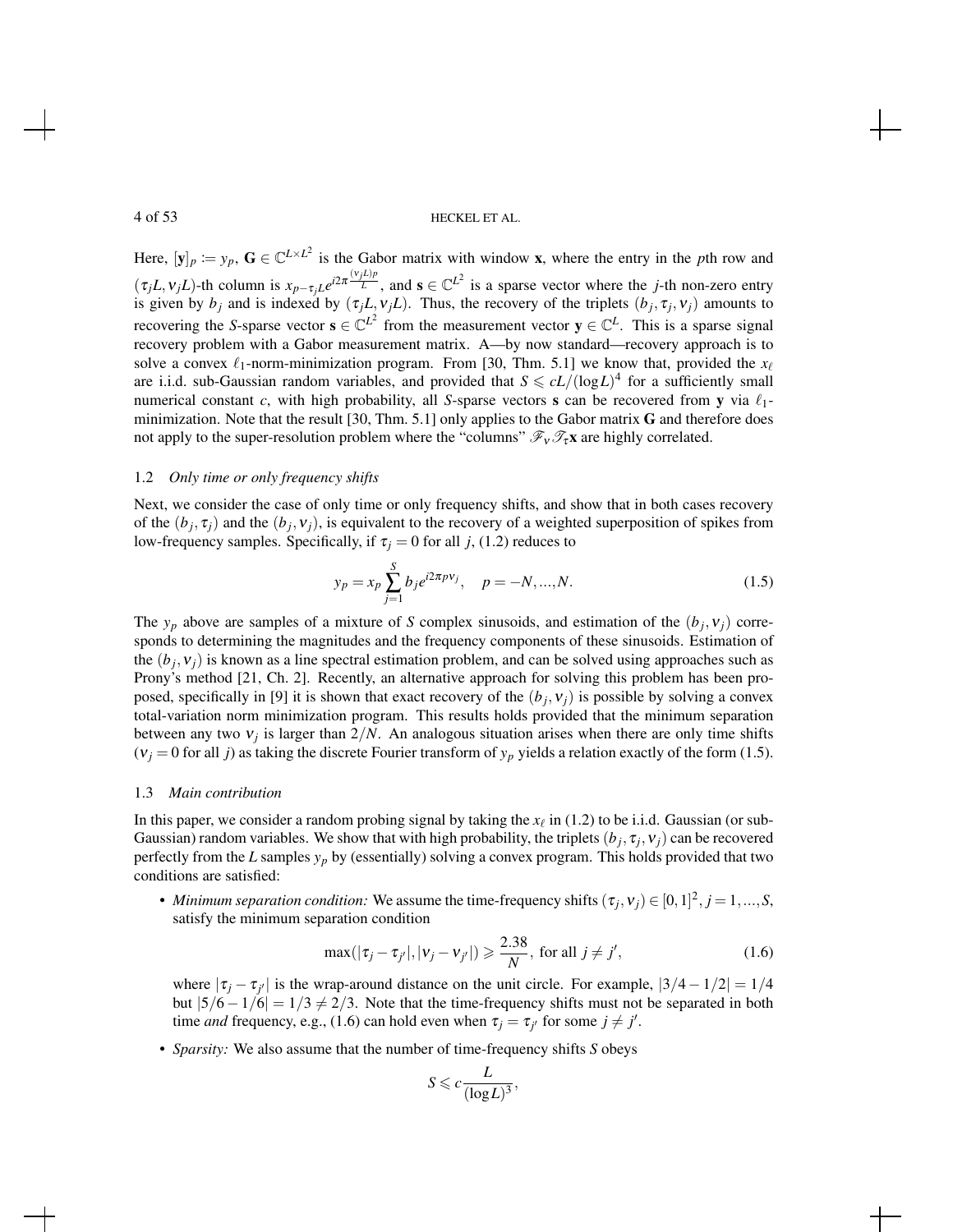### SUPER-RESOLUTION RADAR 5 of 53

where *c* is a numerical constant.

This result is essentially optimal in terms of the allowed sparsity level, as the number *S* of unknowns can be linear—up to a log-factor—in the number of observations *L*. Even when we are given the timefrequency shifts  $(\tau_j, v_j)$ , we can only hope to recover the corresponding attenuation factors  $b_j$ ,  $j =$ 1,...,*S*, by solving (1.2), provided that  $S \le L$ .

We note that some form of separation between the time-frequency shifts is necessary for stable recovery. To be specific, we consider the simper problem of line spectral estimation (cf. Section 1.2) that is obtained from our setup by setting  $\tau_i = 0$  for all *j*. Clearly, any condition necessary for the line spectral estimation problem is also necessary for the super-resolution radar problem. Consider an interval of the v-axis of length  $\frac{2S'}{L}$ . If there are more than *S'* frequencies  $v_j$  in this interval, then the problem of recovering the  $(b_j, v_j)$  becomes extremely ill-posed when *S'* is large [15, Thm. 1.1], [35], [9, Sec. 1.7], [6]. Hence, in the presence of even a tiny amount of noise, stable recovery is not possible. The condition in  $(1.6)$  allows us to have  $0.42S'$  time-frequency shifts in an interval of length  $\frac{2S'}{L}$ , an optimal number of frequencies up to the constant 0.42. We emphasize that while some sort of separation between the time-frequency shifts is necessary, the exact form of separation required in (1.6) may not be necessary for stable recovery and less restrictive conditions may suffice. Indeed, in the simpler problem of line spectral estimation (i.e.,  $\tau_i = 0$  for all *j*), Donoho [15] showed that stable super-resolution is possible via an exhaustive search algorithm even when condition (1.6) is violated locally as long as every interval of the *v*-axis of length  $\frac{2S'}{L}$  contains less than  $S'/2$  frequencies  $v_j$  and  $S'$  is small (in practice, think of  $S' \lesssim 10$ ). The exhaustive search algorithm is infeasible in practice and an important open question in the theory of line spectral estimation is to develop a feasible algorithm that achieves the stability promised in [15]. In the special case when the  $b_j$  are real and positive, stable recovery can be achieved by convex optimization [35, 11, 20], see also [40] for recent results on more general positive linear combinations of waveforms.

Translated to the continuous setup, our result implies that with high probability we can identify the triplets  $(b_j, \bar{\tau}_j, \bar{v}_j)$  perfectly provided that

$$
|\bar{\tau}_j - \bar{\tau}_{j'}| \geq \frac{4.77}{B} \text{ or } |\bar{v}_j - \bar{v}_{j'}| \geq \frac{4.77}{T}, \quad \text{ for all } j \neq j' \tag{1.7}
$$

and  $S \leq c \frac{BT}{(\log(BT))^3}$ . Since we can exactly identify the delay-Doppler pairs  $(\bar{\tau}_j, \bar{v}_j)$ , our result offers a significant improvement in resolution over conventional radar techniques. Specifically, with a standard pulse-Doppler radar that samples the received signal and performs digital matched filtering in order to detect the targets, the delay-Dopper shifts  $(\bar{\tau}_j, \bar{v}_j)$  can only be estimated up to an uncertainty of about  $(1/T,1/B).$ 

We hasten to add that in the radar literature, the term super-resolution is often used for the ability to resolve very close targets, specifically targets even closer than the Rayleigh resolution limit [38] that is proportional to  $1/B$  and  $1/T$  for delay and Doppler resolution, respectively. Our work permits identification of a *each* target with precision much higher than 1/*B* and 1/*T* as long as other targets are not too close, specifically other targets should be separated by a constant multiple of the Rayleigh resolution limit (cf. (1.7)).

Finally recall that  $(\tau_j, v_j) \in [0, 1]^2$  translates to  $(\bar{\tau}_j, \bar{v}_j) \in [-T/2, T/2] \times [-B/2, B/2]$ , i.e., the  $(\bar{\tau}_j, \bar{v}_j)$ can lie in a rectangle of area  $L = BT \gg 1$ , i.e., the system *H* does not need to be underspread<sup>3</sup>. The ability to handle systems that are *overspread* is important in radar applications. Here, we might need

<sup>&</sup>lt;sup>3</sup>A system is called underspread if its spreading function is supported on a rectangle of area much less than one.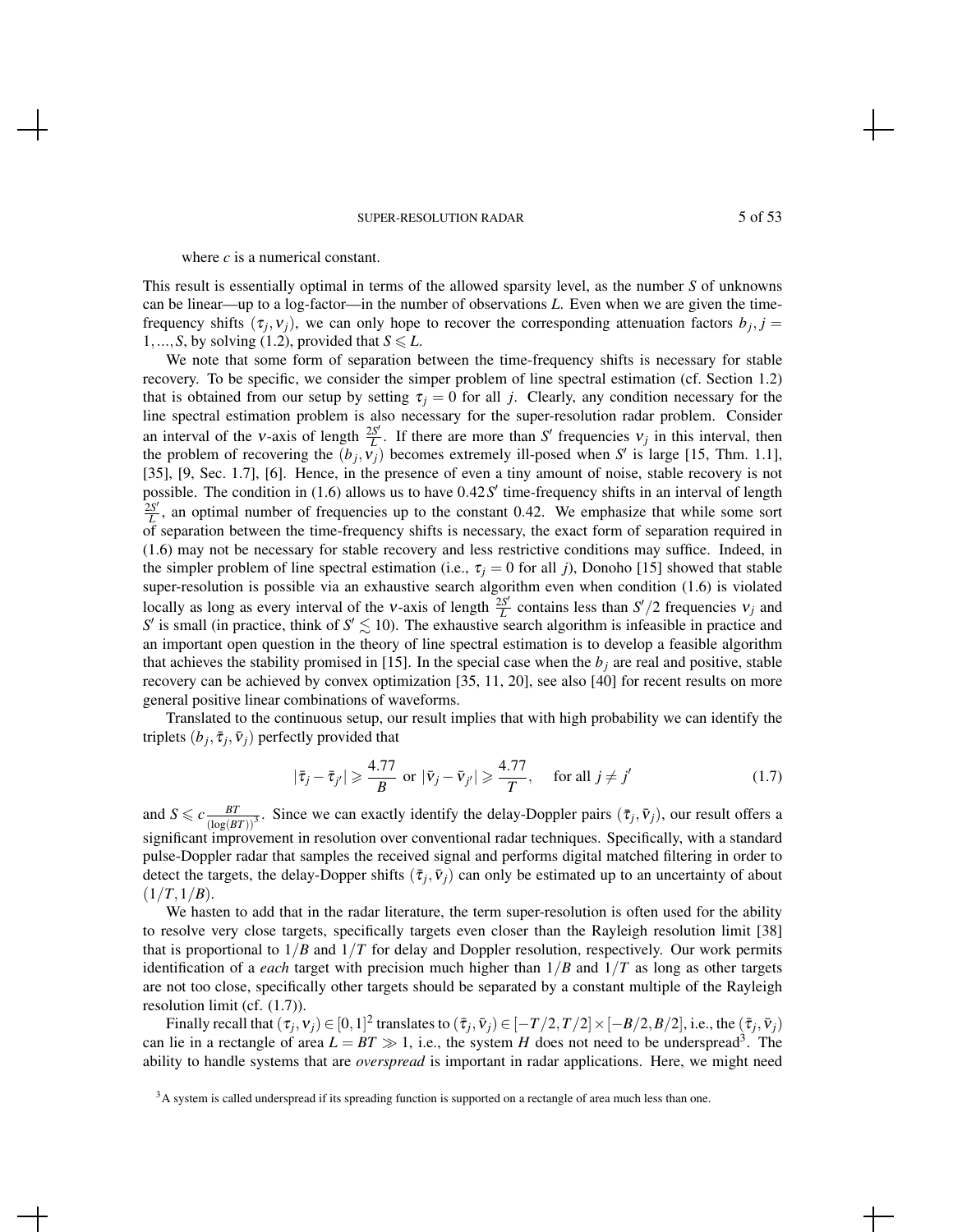to resolve targets with large relative distances and relative velocities, resulting in delay-Doppler pairs  $(\bar{\tau}_j, \bar{v}_j)$  that lie in a region of area larger than 1 in the time-frequency plane.

We finally note that standard non-parametric estimation methods such as the MUSIC algorithm can in general *not* be directly applied to the super-resolution radar problem. The reason is that MUSIC requires *multiple* (sets of) measurements (snapshots) [43, Sec. 6.3], whereas we assume only a *single* (set of) measurement  $\{y_p, p = -N, ..., N\}$  to be available. However, by choosing the probing signal **x** in (1.2) to be periodic, the single measurement  $\{y_p, p = -N, ..., N\}$  can be transformed to multiple, smaller (sets of) measurements and MUSIC can then be applied. This approach, discussed in detail in Appendix H, has a few limitations. In particular, it requires the  $v_j$  to be distinct, the time-shifts  $\tau$  to lie in a significantly smaller range than [0, 1],  $S < \sqrt{L}$ , and appears to be significantly more sensitive to noise compared to our convex programming based approach. We note that when multiple sets of measurements are available, e.g., by observing distinct paths of a signal by an array of antennas, subspace methods such as MUSIC have been studied for delay-Doppler estimation [27].

## 1.4 *Notation*

We use lowercase boldface letters to denote (column) vectors and uppercase boldface letters to designate matrices. The superscripts <sup>T</sup> and <sup>H</sup> stand for transposition and Hermitian transposition, respectively. For the vector **x**,  $x_q$  and  $[\mathbf{x}]_q$  denotes its *q*-th entry,  $||\mathbf{x}||_2$  its  $\ell_2$ -norm and  $||\mathbf{x}||_{\infty} = \max_q |x_q|$  its largest entry. For the matrix A,  $[\mathbf{A}]_{ij}$  designates the entry in its *i*-th row and *j*-th column,  $\|\mathbf{A}\| :=$  $\max_{\|\mathbf{v}\|_2=1} \|\mathbf{A}\mathbf{v}\|_2$  its spectral norm,  $\|\mathbf{A}\|_F := (\sum_{i,j} |[\mathbf{A}]_{ij}|^2)^{1/2}$  its Frobenius norm, and  $\mathbf{A} \succeq 0$  signifies that  $A$  is positive semidefinite. The identity matrix is denoted by  $I$ . For convenience, we will frequently use a two-dimensional index for vectors and matrices, e.g., we write  $[\mathbf{g}]_{(k,\ell)}, k, \ell = -N, ..., N$ for  $\mathbf{g} = [g_{(-N,-N)}, g_{(-N,-N+1)},..., g_{(-N,N)}, g_{(-N+1,-N)},..., g_{(N,N)}]^T$ . For a complex number b with polar decomposition  $b = |b|e^{i2\pi\phi}$ , sign(b) :=  $e^{i2\pi\phi}$ . Similarly, for a vector **b**,  $[\text{sign}(\mathbf{b})]_k := \text{sign}([\mathbf{b}]_k)$ . For the set  $\mathscr{S}, |\mathscr{S}|$  designates its cardinality and  $\overline{\mathscr{S}}$  is its complement. The sinc-function is denoted as  $\sin(c(t)) = \frac{\sin(\pi t)}{\pi t}$ . For vectors  $\mathbf{r}, \mathbf{r}' \in [0, 1]^2$ ,  $|\mathbf{r} - \mathbf{r}'| = \max(|r_1 - r'_1|, |r_2 - r'_2|)$ . Here,  $|x - y|$  is the wraparound distance on the unit circle between two scalars *x* and *y*. For example,  $|3/4 - 1/2| = 1/4$  but  $|5/6 - 1/6| = 1/3 \neq 2/3$ . Throughout, **r** denotes a 2-dimensional vector with entries  $\tau$  and  $v$ , i.e.,  $\mathbf{r} = [\tau, v]^T$ . Moreover  $c, \tilde{c}, c', c_1, c_2, ...$  are numerical constants that can take on different values at different occurrences. Finally,  $\mathcal{N}(\mu, \sigma^2)$  is the Gaussian distribution with mean  $\mu$  and variance  $\sigma^2$ .

# 2. Recovery via convex optimization

In this section we present our approach to the recovery of the parameters  $(b_j, \tau_j, v_j)$  from the samples  $y_p$  in (1.2). Before we proceed we note that (1.2) can be rewritten as (see Appendix A for a detailed derivation)

$$
y_p = \sum_{j=1}^{S} b_j \sum_{k,\ell=-N}^{N} D_N \left(\frac{\ell}{L} - \tau_j\right) D_N \left(\frac{k}{L} - \nu_j\right) x_{p-\ell} e^{i2\pi \frac{pk}{L}}, \quad p = -N, ..., N,
$$
 (2.1)

where

$$
D_N(t) := \frac{1}{L} \sum_{k=-N}^{N} e^{i2\pi tk}
$$
 (2.2)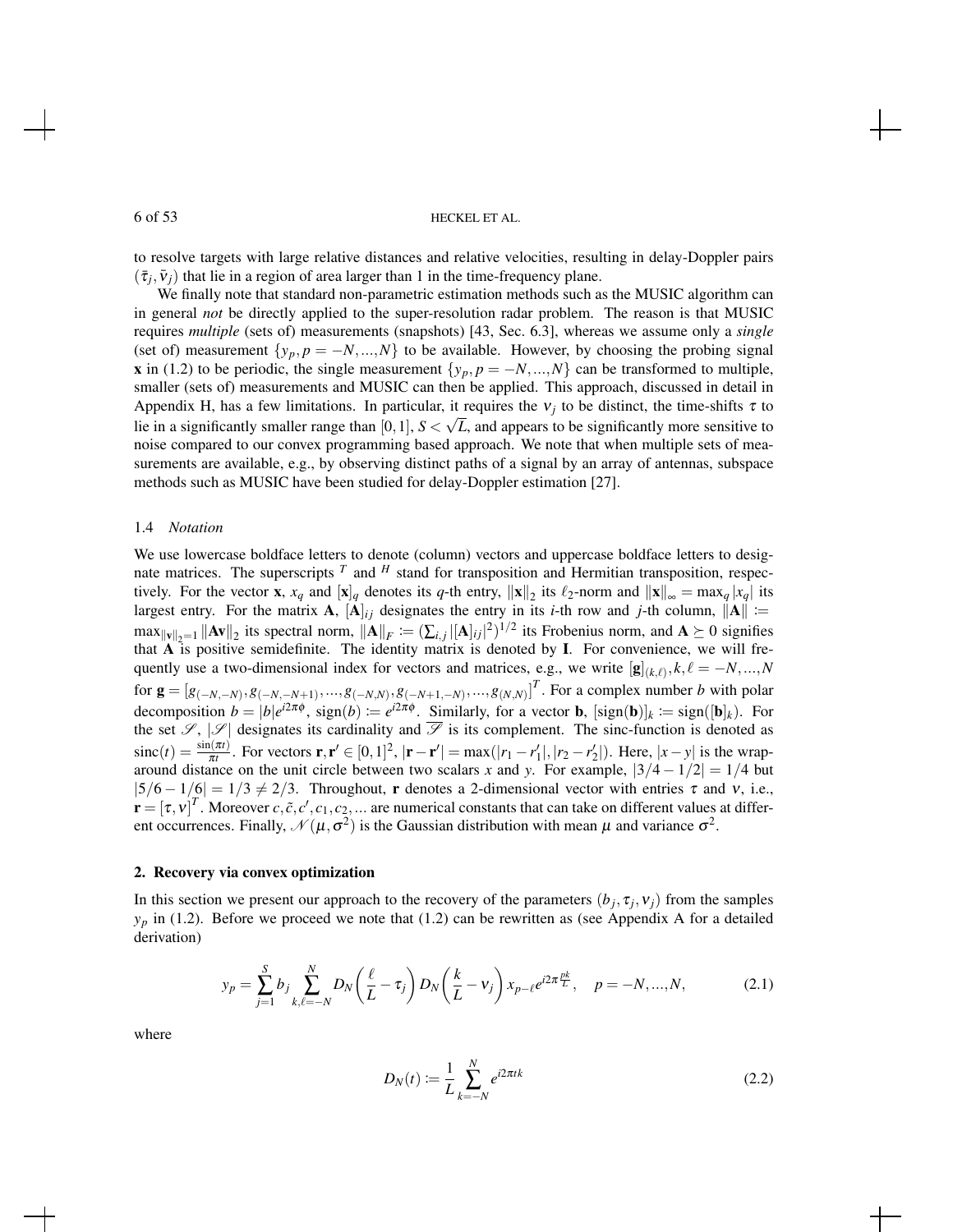## SUPER-RESOLUTION RADAR 7 of 53

is the Dirichlet kernel. We define atoms  $\mathbf{a} \in \mathbb{C}^{L^2}$  as

$$
[\mathbf{a}(\mathbf{r})]_{(k,\ell)} = D_N \left(\frac{\ell}{L} - \tau\right) D_N \left(\frac{k}{L} - \nu\right), \quad \mathbf{r} = [\tau, \nu]^T, \quad k, \ell = -N, ..., N. \tag{2.3}
$$

Rewriting (2.1) in matrix-vector form yields

$$
\mathbf{y} = \mathbf{Gz}, \quad \mathbf{z} = \sum_{j=1}^{S} |b_j| e^{i2\pi \phi_j} \mathbf{a}(\mathbf{r}_j), \quad \mathbf{r}_j = [\tau_j, v_j]^T,
$$

where  $b_j = |b_j|e^{i2\pi\phi_j}$  is the polar decomposition of  $b_j$  and  $G \in \mathbb{C}^{L \times L^2}$  is the Gabor matrix defined by

$$
[\mathbf{G}]_{p,(k,\ell)} := x_{p-\ell} e^{i2\pi \frac{k p}{L}}, \quad k,\ell,p = -N,...,N.
$$
 (2.4)

The signal z is a sparse linear combination of time and frequency shifted versions of the atom  $a(r)$ . A regularizer that promotes such a sparse linear combination is the atomic norm induced by these signals [12]. The atoms in the set  $\mathscr{A} := \{e^{i2\pi\phi} \mathbf{a}(\mathbf{r}), \mathbf{r} \in [0,1]^2, \phi \in [0,1]\}$  are the building blocks of the signal **z**. The atomic norm  $\left\| \cdot \right\|_{\mathcal{A}}$  is defined as

$$
\|\mathbf{z}\|_{\mathscr{A}} = \inf\left\{t > 0 \colon \mathbf{z} \in t\,\mathrm{conv}(\mathscr{A})\right\} = \inf_{b_j \in \mathbb{C}, \mathbf{r}_j \in [0,1]^2} \left\{ \sum_j |b_j| \colon \mathbf{z} = \sum_j b_j \mathbf{a}(\mathbf{r}_j) \right\},
$$

where conv( $\mathscr{A}$ ) denotes the convex hull of the set  $\mathscr{A}$ . The atomic norm can enforce sparsity in  $\mathscr{A}$ because low-dimensional faces of conv $(\mathscr{A})$  correspond to signals involving only a few atoms [12, 46]. A natural algorithm for estimating z is the atomic norm minimization problem [12]

$$
AN(y): \ \underset{\tilde{z}}{\text{minimize}} \|\tilde{z}\|_{\mathscr{A}} \ \text{subject to} \ \mathbf{y} = \mathbf{G}\tilde{z}.
$$
 (2.5)

Once we obtain z, the recovery of the time-frequency shifts is a 2D line spectral estimation problem that can be solved with standard approaches such as Prony's method, see e.g. [21, Ch. 2]. In Section 6.2, we will present a more direct approach for recovering the continuous time-frequency shifts  $\mathbf{r}_j$ , and in Section 5 we show that the time-frequency shifts can be recovered on an arbitrarily fine grid via  $\ell_1$ minimization. When the time-frequency shifts  $\mathbf{r}_j = [\tau_j, v_j]^T$  are identified, the coefficients  $b_j$  can be obtained by solving the linear system of equations

$$
\mathbf{y} = \sum_{j=1}^S b_j \mathscr{F}_{\mathbf{v}_j} \mathscr{T}_{\tau_j} \mathbf{x}.
$$

Computation of the atomic norm involves taking the infimum over infinitely many parameters and may appear to be daunting. For the case of only time or only frequency shifts (cf. Section 1.2), the atomic norm can be characterized in terms of linear matrix inequalities [46, Prop. 2.1]; this allows us to formulate the atomic norm minimization program as a semidefinite program that can be solved efficiently. The characterization [46, Prop. 2.1] relies on a classical Vandermonde decomposition lemma for Toeplitz matrices by Carathéodory and Fejér. While this lemma generalizes to higher dimensions [50, Thm. 1], this generalization fundamentally comes with a rank constraint on the corresponding Toeplitz matrix. This appears to prohibit a characterization of the atomic norm paralleling that of [46, Prop. 2.1] which explains why no semidefinite programming formulation of the atomic norm minimization problem (2.5)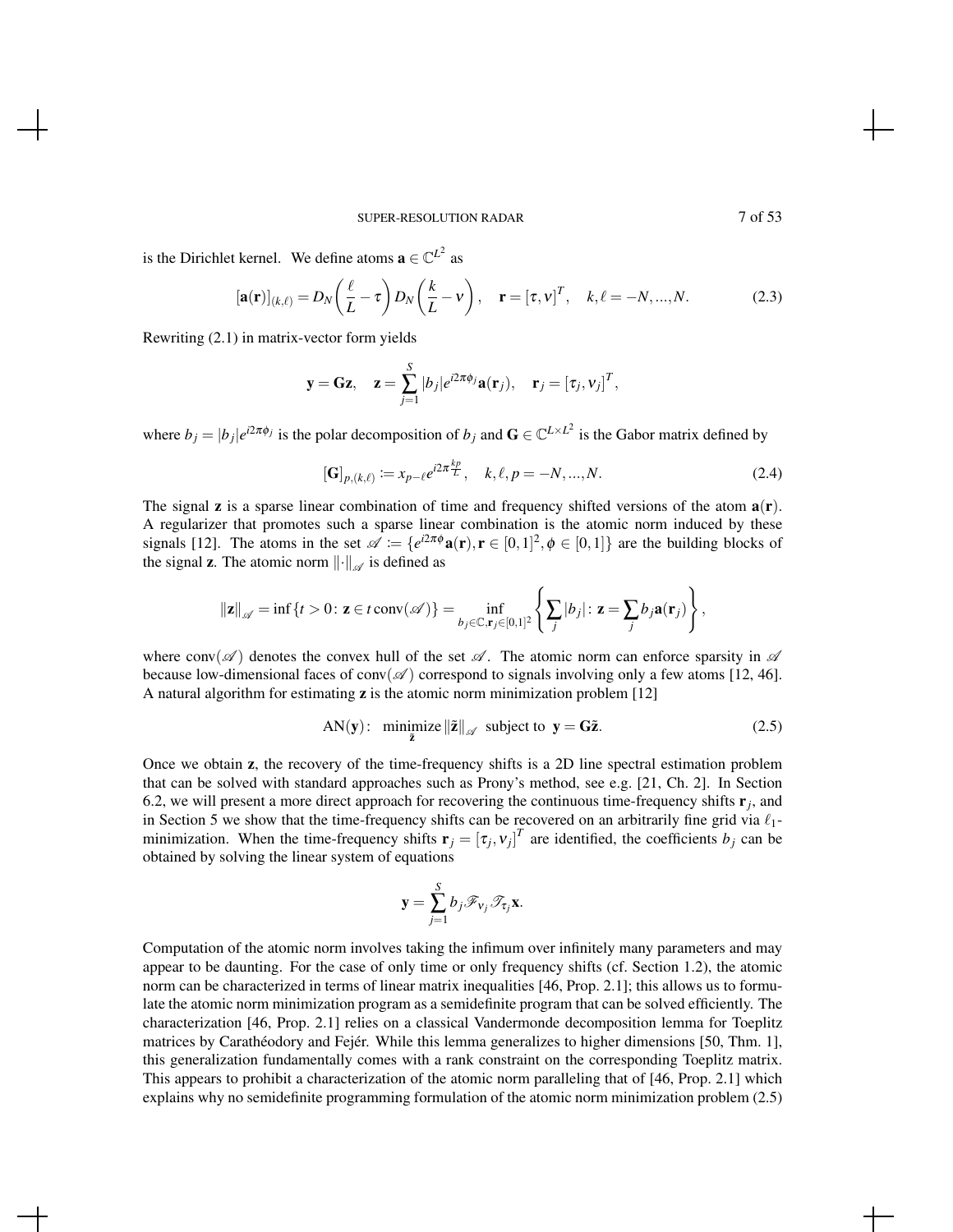is known, to the best of our knowledge. Nevertheless, based on [50, Thm. 1], one can obtain a semidefinite programming *relaxation* of AN(y).

Instead of taking that route, and explicitly stating the corresponding semidefinite program, we show in Section 6.2 that the time-frequency shifts  $\mathbf{r}_i$  can be identified directly from the dual solution of the atomic norm minimization problem AN(y) in (2.5), and propose a semidefinite programming *relaxation* that allows us to find a solution of the dual efficiently.

# 3. Main result

Our main result, stated below, provides conditions guaranteeing that the solution to  $AN(v)$  in (2.5) is z (perfect recovery). As explained in Section 2, from **z** we can obtain the triplets  $(b_j, \tau_j, v_j)$  easily.

THEOREM 3.1 Assume that the samples of the probing signal  $x_{\ell}, \ell = -N, ..., N$ , are i.i.d.  $\mathcal{N}(0,1/L)$ random variables,  $L = 2N + 1$ . Let  $y \in \mathbb{C}^L$ , with  $L \ge 1024$ , contain the samples of the output signal obeying the input-output relation (1.2), i.e.,

$$
\mathbf{y} = \sum_{j=1}^{S} b_j \mathscr{F}_{\mathbf{v}_j} \mathscr{T}_{\tau_j} \mathbf{x} = \mathbf{Gz}, \quad \mathbf{z} = \sum_{\mathbf{r}_j \in \mathscr{S}} b_j \mathbf{a}(\mathbf{r}_j)
$$

where G is the Gabor matrix of time-frequency shifts of the input sequence  $x_\ell$  defined in (2.4). Assume that the sign(*b<sub>i</sub>*) are i.i.d. uniform on  $\{-1,1\}$  and that the set of time-frequency shifts  $\mathscr{S} = {\bf r}_1, {\bf r}_2, ..., {\bf r}_s$  $\subset [0,1]^2$  obeys the minimum separation condition

$$
\max(|\tau_j - \tau_{j'}|, |\nu_j - \nu_{j'}|) \geq \frac{2.38}{N} \text{ for all } [\tau_j, \nu_j], [\tau_{j'}, \nu_{j'}] \in \mathscr{S} \text{ with } j \neq j'.
$$
 (3.1)

Furthermore, choose  $\delta > 0$  and assume

$$
S\leqslant c\frac{L}{(\log(L^6/\delta))^3},
$$

where *c* is a numerical constant. Then, with probability at least  $1 - \delta$ , **z** is the unique minimizer of  $AN(y)$  in (2.5).

Recall that the complex-valued coefficients  $b_j$  in (1.1) in the radar model describe the attenuation factors. Therefore, it is natural to assume that the phases of different *b<sup>j</sup>* are independent from each other and are uniformly distributed on the unit circle of the complex plane. Indeed, in standard models in wireless communication and radar [4], the  $b_j$  are assumed to be complex Gaussian. To keep the proof simple, in Theorem 3.1 we assume that the  $b_j$  are real-valued. The assumption that the coefficients  $b_j$  have random sign is the real-valued analogue of the random phase assumption discussed above. Theorem 3.1 continues to hold for complex-valued  $b_j$  (only the constant 2.38 in (3.1) changes slightly). While this random sign assumption is natural for many applications, we believe that it is not necessary for our result to hold. Finally, we would like to point out that Theorem 3.1 continues to hold for sub-Gaussian sequences  $x_\ell$  with trivial modifications to our proof.

The proof of Theorem 3.1 is based on analyzing the dual of  $AN(y)$ . Specifically, we will construct an appropriate dual certificate; the existence of this certificate guarantees that the solution to  $AN(y)$ in (2.5) is z. This is a standard approach, e.g., in the compressed sensing literature, the existence of a related dual certificate guarantees that the solution to  $\ell_1$ -minimization is exact [10]. The dual of AN(y)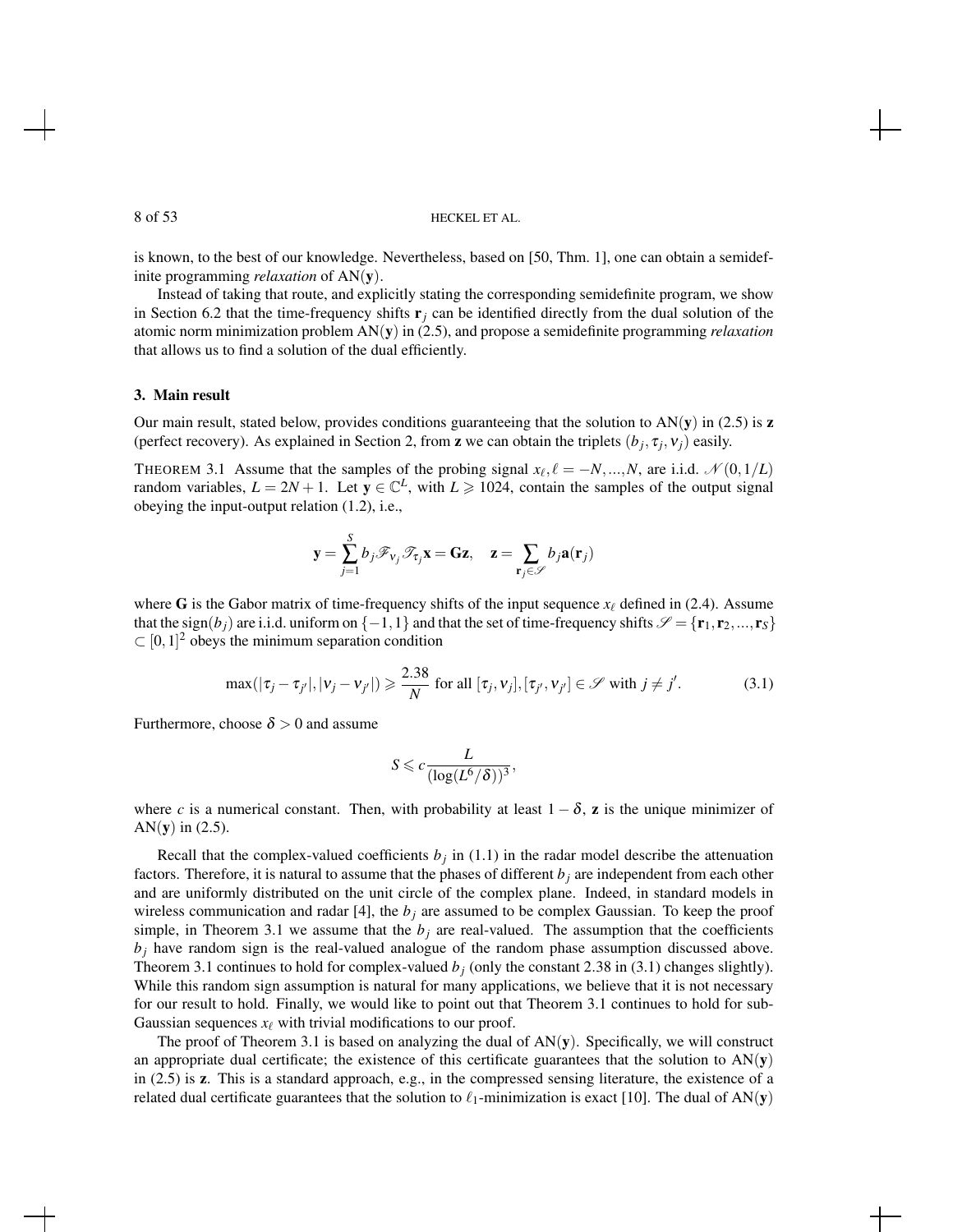in (2.5) is [8, Sec. 5.1.16]

maximize Re 
$$
\langle \mathbf{q}, \mathbf{y} \rangle
$$
 subject to  $\|\mathbf{G}^H \mathbf{q}\|_{\mathscr{A}^*} \leq 1$ , (3.2)

where  $\mathbf{q} = [q_{-N},...,q_N]^T \in \mathbb{C}^L$  and

$$
\|\mathbf{v}\|_{\mathscr{A}^*} = \sup_{\|\mathbf{z}\|_{\mathscr{A}} \leq 1} \text{Re}\,\langle \mathbf{v}, \mathbf{z} \rangle = \sup_{\mathbf{r} \in [0,1]^2} |\langle \mathbf{v}, \mathbf{a}(\mathbf{r}) \rangle|
$$

is the dual norm. Note that the constraint of the dual (3.2) can be rewritten as:

$$
\left\| \mathbf{G}^H \mathbf{q} \right\|_{\mathscr{A}^*} = \sup_{\mathbf{r} \in [0,1]^2} |\langle \mathbf{q}, \mathbf{G} \mathbf{a}(\mathbf{r}) \rangle| = \sup_{[\tau, v] \in [0,1]^2} |\langle \mathbf{q}, \mathscr{F}_v \mathscr{T}_{\tau} \mathbf{x} \rangle| \leq 1, \tag{3.3}
$$

where we used  $Ga(r) = \mathscr{F}_v \mathscr{T}_{\tau}$ x. By definition of the time and frequency shifts in (1.3) it is seen that  $\langle \mathbf{q}, \mathcal{F}_v \mathcal{F}_{\tau} \mathbf{x} \rangle$  is a 2D trigonometric polynomial (in  $\tau, v$ , see (8.2) for its specific form). The constraint in the dual is therefore equivalent to the requirement that the absolute value of a specific 2D trigonometric polynomial is bounded by one. A sufficient condition for the success of atomic norm minimization is given by the existence of a certain dual certificate of the form  $\langle \mathbf{q}, \mathcal{F}_v \mathcal{F}_{\tau} \mathbf{x} \rangle$ . This is formalized by Proposition 3.2 below and is a consequence of strong duality. Strong duality is implied by Slater's conditions being satisfied [8, Sec. 5.2.3] (the primal problem only has equality constraints).

PROPOSITION 3.2 Let  $\mathbf{y} = \sum_{j=1}^{S} b_j \mathscr{F}_{v_j} \mathscr{T}_{\tau_j} \mathbf{x} = \mathbf{Gz}$  with  $\mathbf{z} = \sum_{\mathbf{r}_j \in \mathscr{S}} b_j \mathbf{a}(\mathbf{r}_j)$ . If there exists a dual polynomial  $Q(\mathbf{r}) = \langle \mathbf{q}, \mathcal{F}_v \mathcal{F}_\tau \mathbf{x} \rangle$  with complex coefficients  $\mathbf{q} = [q_{-N},...,q_N]^T$  such that

$$
Q(\mathbf{r}_j) = \text{sign}(b_j), \text{ for all } \mathbf{r}_j \in \mathcal{S}, \text{ and } |Q(\mathbf{r})| < 1 \text{ for all } \mathbf{r} \in [0,1]^2 \setminus \mathcal{S} \tag{3.4}
$$

then **z** is the unique minimizer of  $AN(y)$ . Moreover, **q** is a dual optimal solution.

The proof of Proposition 3.2 is standard, see e.g., [46, Proof of Prop. 2.4], and is provided in Appendix G for convenience of the reader. The proof of Theorem 3.1 consists of constructing a dual polynomial satisfying the conditions of Proposition 3.2, see Section 8.

## 4. Relationship between the continuous time and discrete time models

In this section we discuss in more detail how the discrete time model  $(1.2)$  follows from the continuous time model (1.1) through band- and time-limitations. This section is geared towards readers with interest in radar and wireless communication applications. Readers not interested in the detailed justification of (1.2) may wish to skip this section on a first reading. We start by explaining the effect of band- and timelimitation in continuous time. We show that (1.2) holds *exactly* when the probing signal is *T*-periodic, and holds *approximately* when the probing signal is essentially time-limited on an interval of length 3*T*, as discussed in the introduction. Finally, we explicitly quantify the corresponding approximation error.

As mentioned previously, radar systems and wireless communication channels are typically modeled as linear systems whose response is a weighted superposition of delayed and Doppler-shifted versions of the probing signal. In general, the response  $y = Hx$  of the system *H* to the probing signal *x* is given by

$$
y(t) = \iint s_H(\tau, \mathbf{v}) x(t - \tau) e^{i2\pi vt} d\mathbf{v} d\tau,
$$
\n(4.1)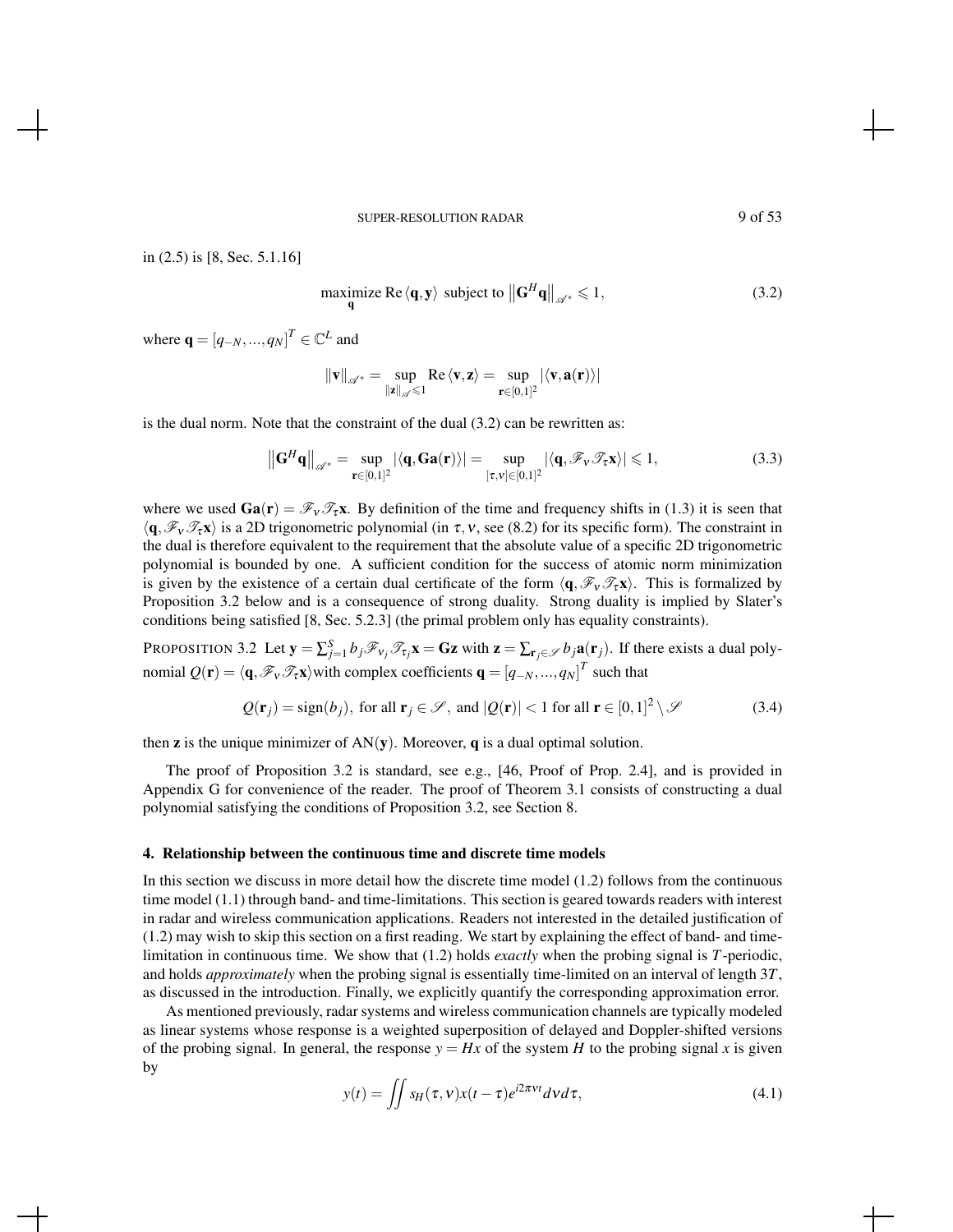where  $s_H(\tau, v)$  denotes the spreading function associated with the system. In the channel identification and radar problems, the probing signal *x* can be controlled by the system engineer and is known. The spreading function depends on the scene and is unknown. We assume that the spreading function consists of *S* point scatterers. In radar, these point scatterers correspond to moving targets. Mathematically, this means that the spreading function specializes to

$$
s_H(\tau, \mathbf{v}) = \sum_{j=1}^{S} b_j \delta(\tau - \bar{\tau}_j) \delta(\mathbf{v} - \bar{\mathbf{v}}_j).
$$
 (4.2)

Here,  $b_j$ ,  $j = 1,...,S$ , are (complex-valued) attenuation factors associated with the delay-Doppler pair  $(\bar{\tau}_j, \bar{v}_j)$ . With (4.2), (4.1) reduces to the input-output relation (1.1) stated in the introduction, i.e., to

$$
y(t) = \sum_{j=1}^{S} b_j x(t - \overline{\tau}_j) e^{i2\pi \overline{v}_j t}.
$$

# 4.1 *The effect of band- and time-limitations*

In practice, the probing signal *x* has finite bandwidth *B* and the received signal *y* can only be observed over a finite time interval of length *T*. We refer to this as time-limitation, even though *y* is non-zero outside of the time interval of length *T*. As shown next, this band- and time-limitation lead to a discretization of the input-output relation (4.1) and determines the "natural" resolution of the system of  $1/B$  and  $1/T$  in  $\tau$ - and  $\nu$ -directions, respectively. Specifically, using the fact that *x* is band-limited to  $[-B/2, B/2]$ , (4.1) can be rewritten in the form

$$
y(t) = \sum_{k \in \mathbb{Z}} \sum_{\ell \in \mathbb{Z}} \overline{s_H} \left( \frac{\ell}{B}, \frac{k}{T} \right) x \left( t - \frac{\ell}{B} \right) e^{i 2\pi \frac{k}{T} t},\tag{4.3}
$$

with  $t \in [-T/2, T/2]$ . Here,

$$
\overline{s_H}(\tau, v) := \iint s_H(\tau', v') \operatorname{sinc}((\tau - \tau')B) \operatorname{sinc}((v - v')T) d\tau' d\nu'
$$
\n(4.4)

is a smeared version of the original spreading function. The relation (4.3) appears in [4]; for the sake of completeness, we detail the derivations leading to (4.3) in Appendix B. For point scatterers, i.e., for the spreading function in (4.2), (4.4) specializes to

$$
\overline{s_H}(\tau, v) = \sum_{j=1}^{S} b_j \operatorname{sinc}((\tau - \overline{\tau}_j)B) \operatorname{sinc}((v - \overline{v}_j)T). \tag{4.5}
$$

Imagine for a moment that we could measure  $\overline{s_H}(\tau, v)$  directly. We see that  $\overline{s_H}(\tau, v)$  is the 2D lowpass-filtered version of the signal  $s_H(\tau, v)$  in (4.2), where the filter has resolution  $1/B$  in  $\tau$  direction and resolution  $1/T$  in v direction; see Figure 1 for an illustration. Estimation of the triplets  $(b_j, \bar{\tau}_j, \bar{v}_j)$ ,  $j =$ 1,...,*S*, from  $\overline{s_H}(\tau, v)$  is the classical 2D line spectral estimation problem. In our setup, the situation is further complicated by the fact that we can not measure  $\overline{s_H}(\tau, v)$  directly. We only get access to  $\overline{s_H}(\tau, v)$ after the application of the Gabor linear operator in (4.3).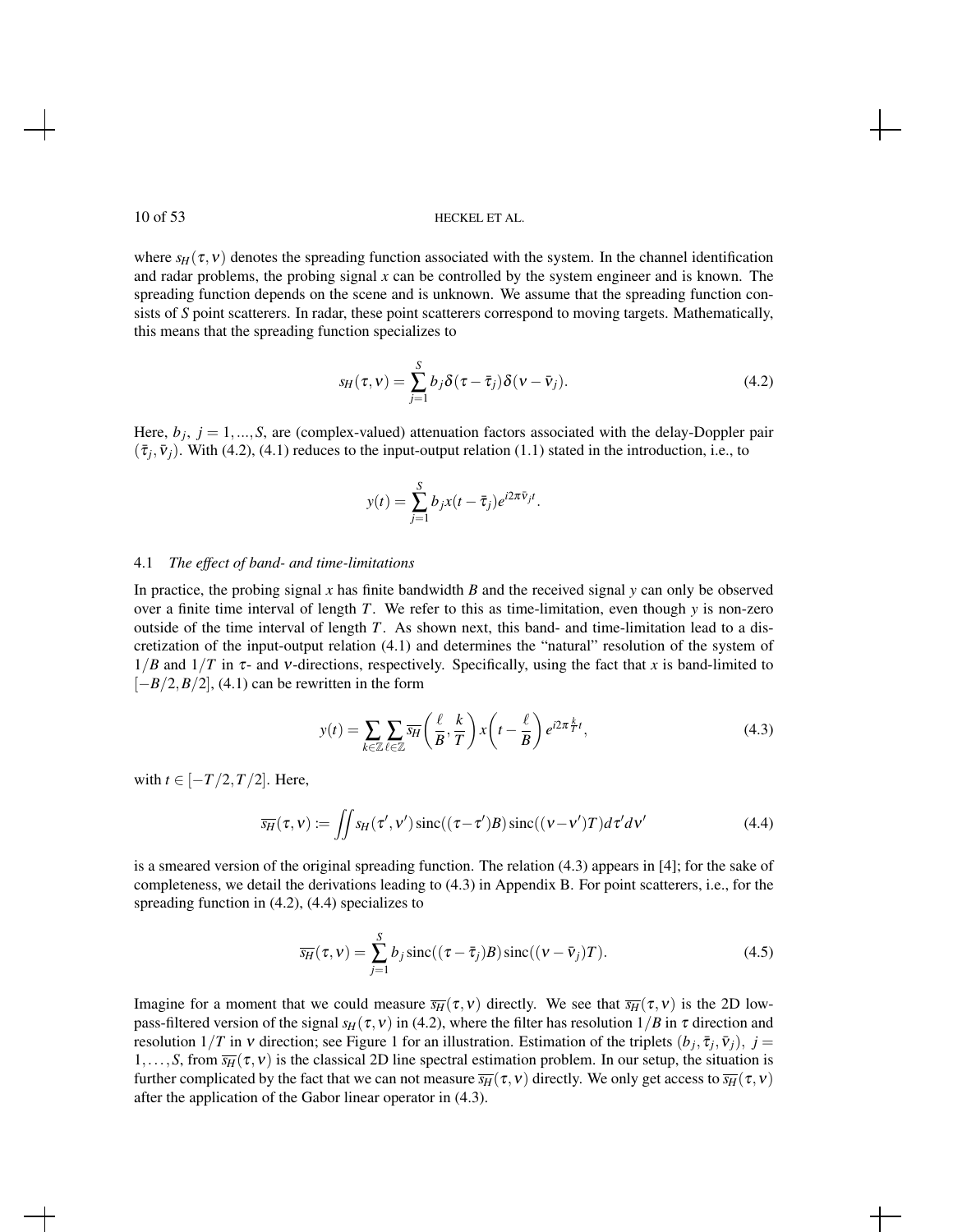

FIG. 1. Illustration of the spreading function  $s_H(\tau, v)$  and the corresponding smeared spreading function  $\overline{s_H}(\tau, v)$ .

## 4.2 *Choice of probing signal*

Next, we consider a probing signal that is band-limited and essentially time-limited to an interval of length 3*T*. To be concrete, we consider the signal

$$
\tilde{x}(t) = \sum_{\ell=-L-N}^{L+N} x_{\ell} \operatorname{sinc}(tB - \ell) \tag{4.6}
$$

where the coefficients  $x_\ell$  are *L*-periodic, with the  $x_\ell, \ell = -N, ..., N$ , i.i.d.  $\mathcal{N}(0,1/L)$ . A realization of the random signal  $\tilde{x}(t)$  along with its Fourier transform is depicted in Figure 2. Since the sinc-kernel above is band-limited to  $\left[-\frac{B}{2},\frac{\bar{B}}{2}\right]$ ,  $\tilde{x}$  is band-limited to  $\left[-\frac{B}{2},\frac{B}{2}\right]$  as well. As the sinc-kernel decays relatively fast,  $\tilde{x}$  is essentially supported on the interval  $[-\frac{3T}{2}, \frac{3T}{2}]$ . We hasten to add that there is nothing fundamental about using the sinc-kernel to construct  $\tilde{x}$  here; we choose it out of mathematical convenience, and could as well use a kernel that decays faster in time. For the readers familiar with wireless communication, we point out that the partial periodization of  $\tilde{x}$  serves a similar purpose as the cyclic prefix used in OFDM systems.

## 4.3 *Sampling the output*

Recall that delay-Doppler pairs satisfy, by assumption,  $(\bar{\tau}_j, \bar{v}_j) \in [-\frac{T}{2}, \frac{T}{2}] \times [\frac{B}{2}, \frac{B}{2}]$ . Thus,  $H\tilde{x}$  is bandlimited to [−*B*,*B*] and approximately time-limited to [−2*T*,2*T*]. According to the 2*W T*-Theorem [41, 17],  $H\tilde{x}$  has on the order of  $BT$  degrees of freedom so that one can think of  $H\tilde{x}$  as having effective dimensionality on the order of *BT*. Therefore, by sampling *H* $\tilde{x}$  at rate  $1/B$  in the interval  $[-T/2, T/2]$ , we collect the number of samples that matches the dimensionality of  $H\tilde{x}$  up to a constant. The samples  $\tilde{y}_p \coloneqq (H\tilde{x})(p/B)$  are given by

$$
\tilde{y}_p = \sum_{k,\ell \in \mathbb{Z}} \overline{s_H} \left( \frac{\ell}{B}, \frac{k}{T} \right) \tilde{x} \left( \frac{p - \ell}{B} \right) e^{i2\pi \frac{kp}{BT}}, \quad p = -N, ..., N,
$$
\n(4.7)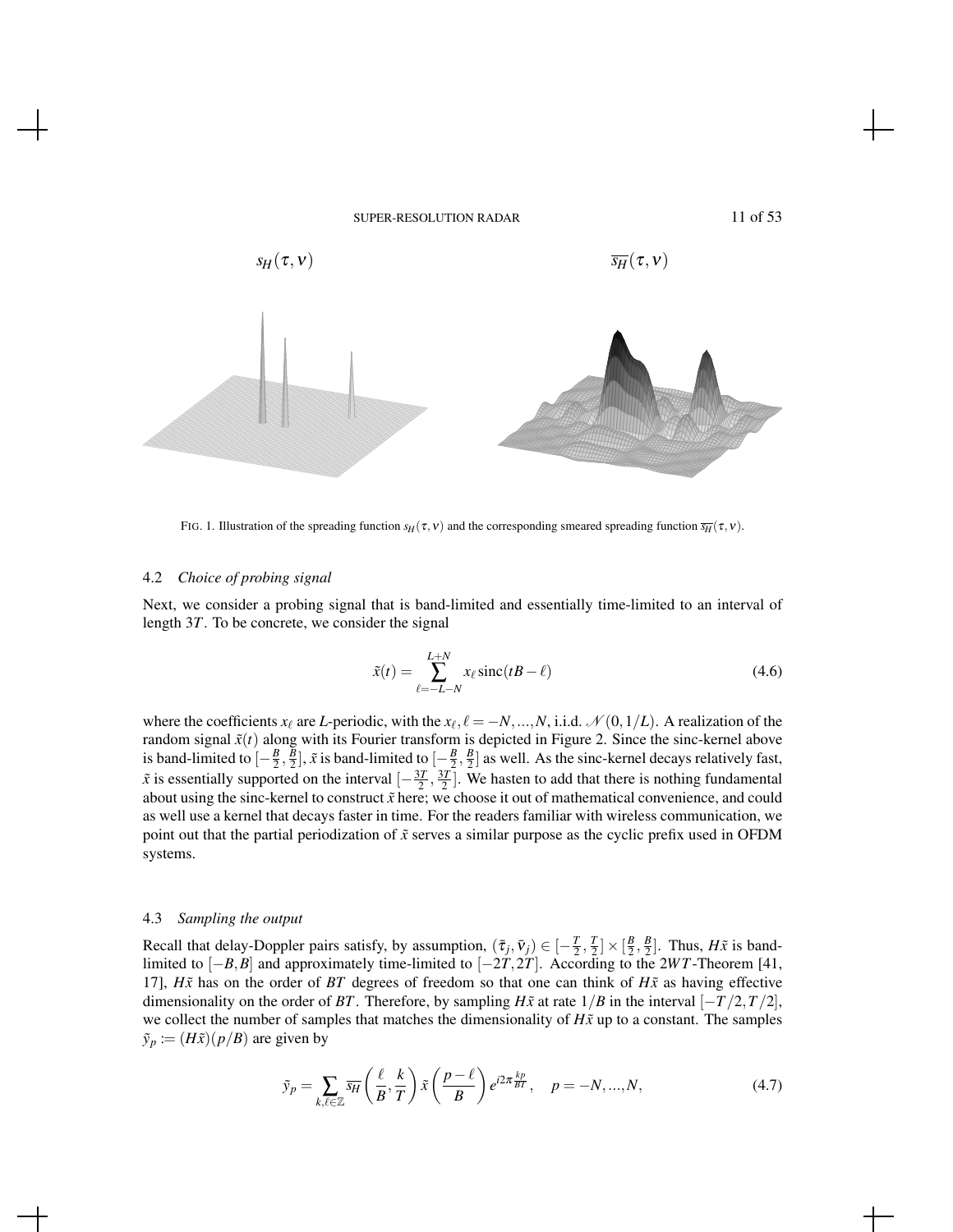

FIG. 2. The probing signal  $\tilde{x}(t)$  and the real part of its Fourier transform  $\tilde{X}(f)$  for  $B = 1, T = 61, L = 61$ :  $\tilde{x}(t)$  is essentially time-limited on an interval of length 3*T* and band-limited to  $[-B/2, B/2]$ .

where  $N = (L-1)/2$  and  $L = BT$ . Substituting (4.5) into (4.7) and defining  $\tilde{x}_{\ell} := \tilde{x}(\ell/B)$  yields

$$
\tilde{y}_p = \sum_{j=1}^{S} b_j \sum_{k,\ell \in \mathbb{Z}} \operatorname{sinc}(\ell - \bar{\tau}_j B) \operatorname{sinc}(k - \bar{v}_j T) \tilde{x}_{p-\ell} e^{i2\pi \frac{k_p}{BT}}.
$$
\n(4.8)

Next, we rewrite (4.8) in terms of the following equivalent expression of the Dirichlet kernel defined in (2.2)

$$
D_N(t) = \sum_{k \in \mathbb{Z}} \operatorname{sinc} \left( L(t - k) \right),\tag{4.9}
$$

and a truncated version

$$
\tilde{D}_N(t) := \sum_{k=-1}^{1} \text{sinc}\left(L(t-k)\right),\tag{4.10}
$$

as

$$
\tilde{y}_p = \sum_{k,\ell=-N}^{N} \sum_{j=1}^{S} b_j \tilde{D}_N \left( \frac{p-\ell}{L} - \tau_j \right) D_N \left( \frac{k}{L} - \nu_j \right) x_{\ell} e^{i2\pi \frac{kp}{L}}, \quad p = -N, ..., N,
$$
\n(4.11)

where  $\tau_j = \bar{\tau}_j / T$ ,  $v_j = \bar{v}_j / B$ , as before (see Appendix C for details). For  $t \in [-1.5, 1.5]$ ,  $\tilde{D}_N(t)$  is well approximated by  $D_N(t)$ , therefore (4.11) is well approximated by

$$
y_p = \sum_{k,\ell=-N}^{N} \sum_{j=1}^{S} b_j D_N \left(\frac{\ell}{L} - \tau_j\right) D_N \left(\frac{k}{L} - \nu_j\right) x_{p-\ell} e^{i2\pi \frac{k_p}{L}}, \quad p = -N, ..., N. \tag{4.12}
$$

Here,  $y_p$  is equivalent to (1.2), as already mentioned in Section 2 and shown in Appendix A. Note that (4.12) can be viewed as the periodic equivalent of (4.3) (with  $\overline{s}$  $\overline{H}(\tau, v)$  given by (4.5)). We show in Appendix C that the discretization (4.12) can be obtained from (4.3) without any approximation if the probing signal *x*(*t*) is chosen to be *T*-periodic with its samples selected as  $x(\ell/B) = x_{\ell}$ , for all  $\ell \in \mathbb{Z}$ .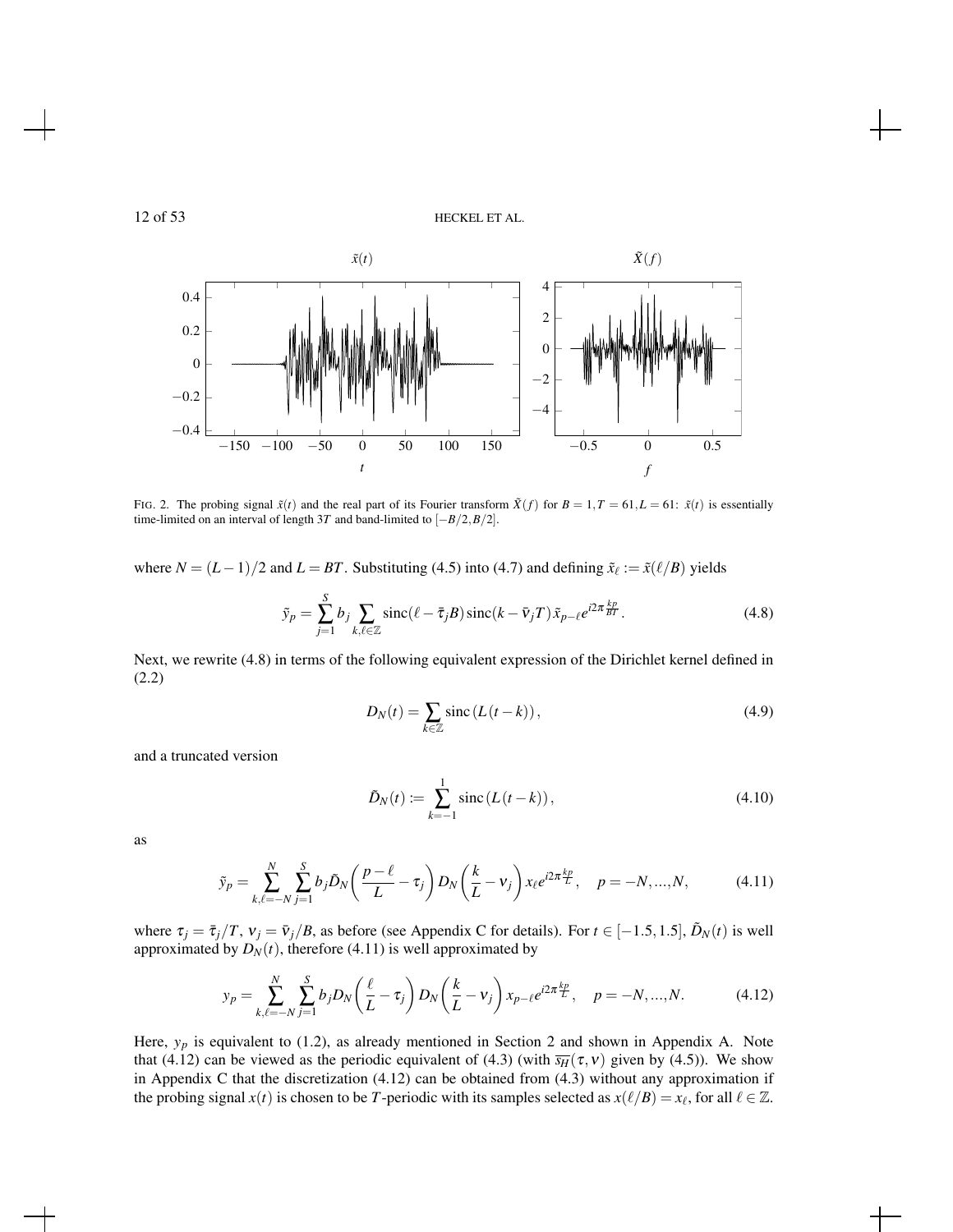#### SUPER-RESOLUTION RADAR 13 of 53

Recall that the samples of the quasi-periodic probing signal satisfy  $\tilde{x}(\ell/B) = x_{\ell}$  for  $\ell \in [-N-L, L+N]$ and  $\tilde{x}(\ell/B) = 0$  otherwise. Clearly, the periodic probing signal is not time-limited and, hence, can not be used in practice. The error we make by approximating  $\tilde{y}_p$  with  $y_p$  is very small, as shown by the following proposition, proven in Appendix D. We also show numerically in Section 5.2 that in practice, the error we make by approximating  $\tilde{y}_p$  with  $y_p$  is negligible.

PROPOSITION 4.1 Let the  $x_\ell$  be i.i.d.  $\mathcal{N}(0,1/L)$  and let the sign of *b<sub>i</sub>* be i.i.d. uniform on  $\{-1,1\}$ . For all  $\alpha > 0$ , the difference between  $\tilde{y}_p$  in (4.11) and  $y_p$  in (4.12) satisfies

$$
\mathbb{P}\Big[|y_p - \tilde{y}_p| \geqslant c \frac{\alpha}{L} ||\mathbf{b}||_2\Big] \leqslant (4 + 2L^2)e^{-\frac{\alpha}{2}},
$$

where  $\mathbf{b} = [b_1, ..., b_S]^T$  and *c* is a numerical constant.

Proposition 4.1 ensures that with high probability, the  $\tilde{y}_p$  are very close to the  $y_p$ . Note that, under the conditions of Theorem 3.1,  $\|\mathbf{y}\|_2 \approx \|\mathbf{b}\|_2$ ,  $\mathbf{y} = [y_{-N},..., y_N]^T$ , with high probability (not shown here). Since it follows from Proposition 4.1 that

$$
\left\|\mathbf{y}-\tilde{\mathbf{y}}\right\|_2\leqslant \frac{c_1}{\sqrt{L}}\|\mathbf{b}\|_2
$$

holds with high probability, we can also conclude that  $\frac{\|\mathbf{y}-\tilde{\mathbf{y}}\|_2}{\|\mathbf{y}\|_2} \leq \frac{c_2}{\sqrt{l}}$  $\frac{2}{L}$ ,  $\tilde{\mathbf{y}} = \begin{bmatrix} \tilde{y}_{-N}, ..., \tilde{y}_{N} \end{bmatrix}^T$  holds with high probability. That is, the relative error we make in approximating the  $\tilde{y}_p$  with the  $y_p$  tends to zero in  $\ell_2$ norm as *L* grows.

# 5. Super-resolution radar on a grid

One approach to estimate the triplets  $(b_j, \tau_j, v_j)$  from the samples  $y_p$  in (1.2) is to suppose the timefrequency shifts lie on a *fine* grid, and solve the problem on that grid. When the time-frequency shifts do not exactly lie on a grid this leads to an error that becomes small as the grid becomes finer. In Section 5.2 below we study numerically the error incurred by this approach; for an analysis of the corresponding error in related problems see [45]. Our results have immediate consequences for the corresponding (discrete) sparse signal recovery problem, as we discuss next.

Suppose we want to recover a sparse discrete signal  $s_{m,n} \in \mathbb{C}$ ,  $m,n = 0,...,K-1, K \ge L = 2N+1$ , from samples of the form

$$
y_p = \sum_{m,n=0}^{K-1} s_{m,n} [\mathcal{F}_{m/K} \mathcal{F}_{n/K} \mathbf{x}]_p, \quad p = -N, ..., N.
$$
 (5.1)

$$
= \sum_{m,n=0}^{K-1} \left( e^{i2\pi p \frac{m}{K}} \frac{1}{L} \sum_{\ell,k=-N}^{N} e^{-i2\pi k \frac{n}{K}} e^{i2\pi (p-\ell) \frac{k}{L}} x_{\ell} \right) s_{m,n}, \quad p = -N, ..., N. \tag{5.2}
$$

To see the connection to the gridless setup in the previous sections, note that the recovery of the *S*-sparse (discrete) signal  $s_{m,n}$  is equivalent to the recovery of the triplets  $(b_j, \tau_j, v_j)$  from the samples  $y_p$  in (1.2) if we assume that the  $(\tau_j, v_j)$  lie on a  $(1/K, 1/K)$  grid (the non-zeros of  $s_{m,n}$  correspond to the  $b_j$ ). Writing the relation (5.2) in matrix-vector form yields

 $y = Rs$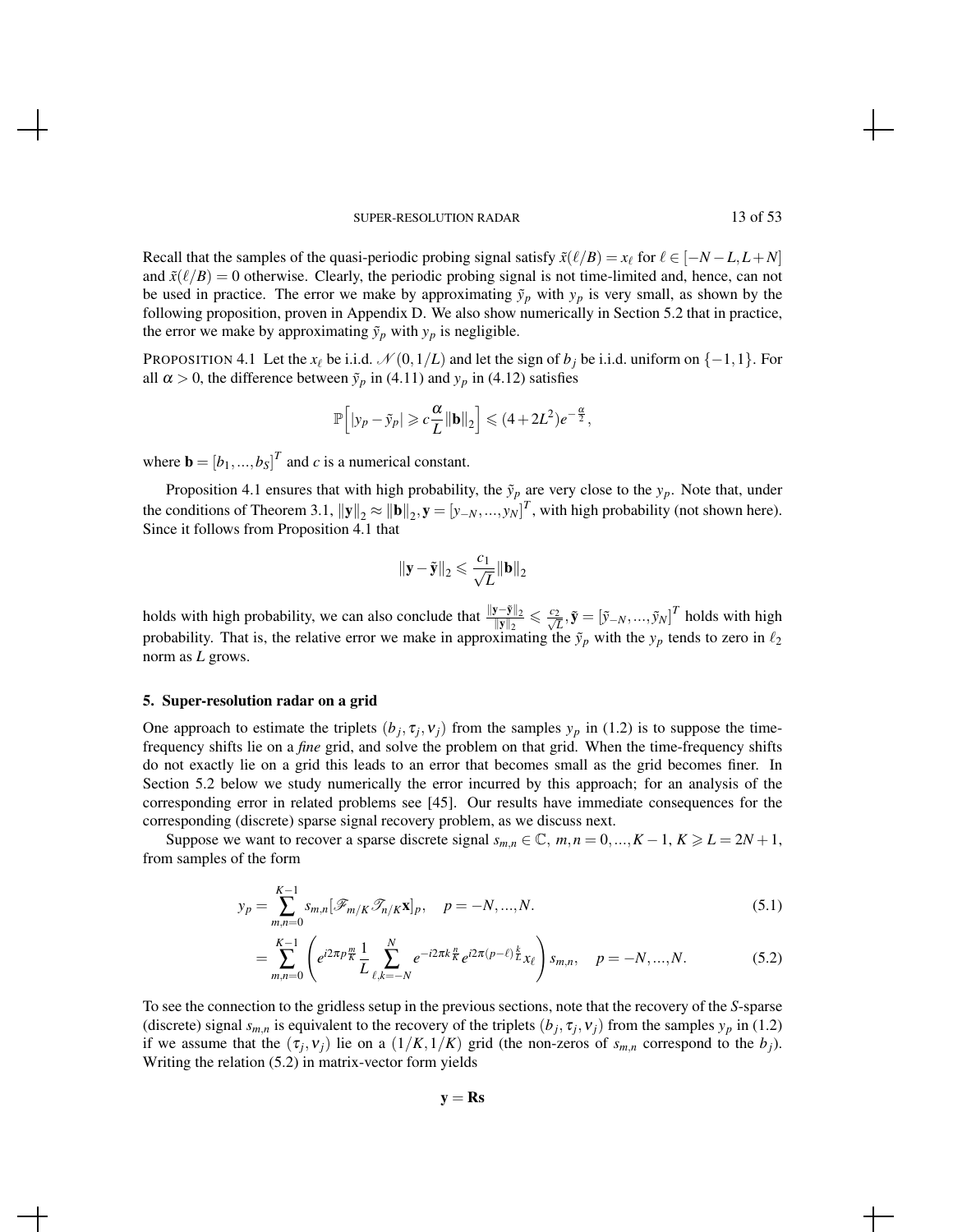where  $[\mathbf{y}]_p := y_p$ ,  $[\mathbf{s}]_{(m,n)} := s_{m,n}$ , and  $\mathbf{R} \in \mathbb{C}^{L \times K^2}, K \ge L$ , is the matrix with  $(m,n)$ -th column given by  $\mathscr{F}_{m/K}\mathscr{T}_{n/K}$ **x**. The matrix **R** contains as columns "fractional" time-frequency shifts of the sequence  $x_\ell$ . If  $K = L$ , **R** contains as columns only "whole" time-frequency shifts of the sequence  $x_\ell$  and **R** is equal to the Gabor matrix **G** defined by (2.4). In this sense,  $K = L$  is the natural grid (as noted before, see Section 1.1) and the ratio  $SRF = K/L$  can be interpreted as a super-resolution factor. The super-resolution factor determines by how much the  $(1/K,1/K)$  grid is finer than the natural  $(1/L,1/L)$  grid.

A standard approach to the recovery of the sparse signal s from the underdetermined linear system of equations  $y = Rs$  is to solve the following convex program:

$$
L1(y): \min_{\tilde{s}} \|\tilde{s}\|_1 \text{ subject to } y = \mathbf{R}\tilde{s}.
$$
 (5.3)

The following theorem is our main result for recovery on the fine grid.

THEOREM 5.1 Assume that the samples of the probing signal  $x_\ell = -N, ..., N$ , in (5.2) are i.i.d.  $\mathcal{N}(0,1/L)$ random variables,  $L = 2N + 1$ . Let  $y \in \mathbb{C}^L$ , with  $L \ge 1024$  be the samples of the output signal obeying the input-output relationship (5.2), i.e.,  $y = Rs$ . Let  $\mathcal{S} \subseteq \{0, ..., K-1\}^2$  be the support of the vector  $[\mathbf{s}]_{(m,n)}, m, n = 0, \ldots, K-1$ , and suppose that it satisfies the minimum separation condition

$$
\min_{(m,n),(m',n')\in\mathscr{S}:\ (m,n)\neq(m',n')}\frac{1}{K}\max(|m-m'|,|n-n'|)\geqslant\frac{2.38}{N}.
$$

Moreover, suppose that the non-zeros of **s** have random sign, i.e.,  $sign([s]_{(m,n)}), (m,n) \in \mathcal{S}$  are i.i.d. uniform on  $\{-1,1\}$ . Choose  $\delta > 0$  and assume

$$
S \leqslant c \frac{L}{(\log(L^6/\delta))^3},
$$

where *c* is a numerical constant. Then, with probability at least  $1-\delta$ , s is the unique minimizer of L1(y) in (5.3).

Note that Theorem 5.1 does not impose any restriction on *K*, in particular *K* and therefore the superresolution factor  $SRF = K/L$  can be arbitrarily large. The proof of Theorem 5.1, presented in Appendix E, is closely linked to that of Theorem 3.1. As reviewed in Appendix E, the existence of a certain dual certificate guarantees that s is the unique minimizer of  $L_1(y)$  in (5.3). The dual certificate is obtained directly from the dual certificate for the continuous case (i.e., from Proposition 8.1 in Section 8).

## 5.1 *Implementation details*

The matrix **R** has dimension  $L \times K^2$ , thus as the grid becomes finer (i.e., *K* becomes larger) the complexity of solving (5.3) increases. The complexity of solving (5.3) can be managed as follows. First, the complexity of first-order convex optimization algorithms (such as TFOCS [3]) for solving (5.3) is dominated by multiplications with the matrices **R** and  $\mathbf{R}^H$ . Due to the structure of **R**, those multiplications can be done very efficiently by utilizing the fast Fourier transform. Second, in practice we have  $(\bar{\tau}_j, \bar{v}_j) \in [0, \tau_{\text{max}}] \times [0, v_{\text{max}}]$ , which means that

$$
(\tau_j, v_j) \in \left[0, \frac{\tau_{\max}}{T}\right] \times \left[0, \frac{v_{\max}}{B}\right].
$$
 (5.4)

It is therefore sufficient to consider the restriction of **R** to the  $\frac{\tau_{\text{max}}v_{\text{max}}K^2}{BT} = \tau_{\text{max}}v_{\text{max}}L \cdot \text{SRF}^2$  many columns corresponding to the  $(\tau_j, v_j)$  satisfying (5.4). Since typically  $\tau_{\text{max}}v_{\text{max}} \ll BT = L$ , this results in a significant reduction of the problem size.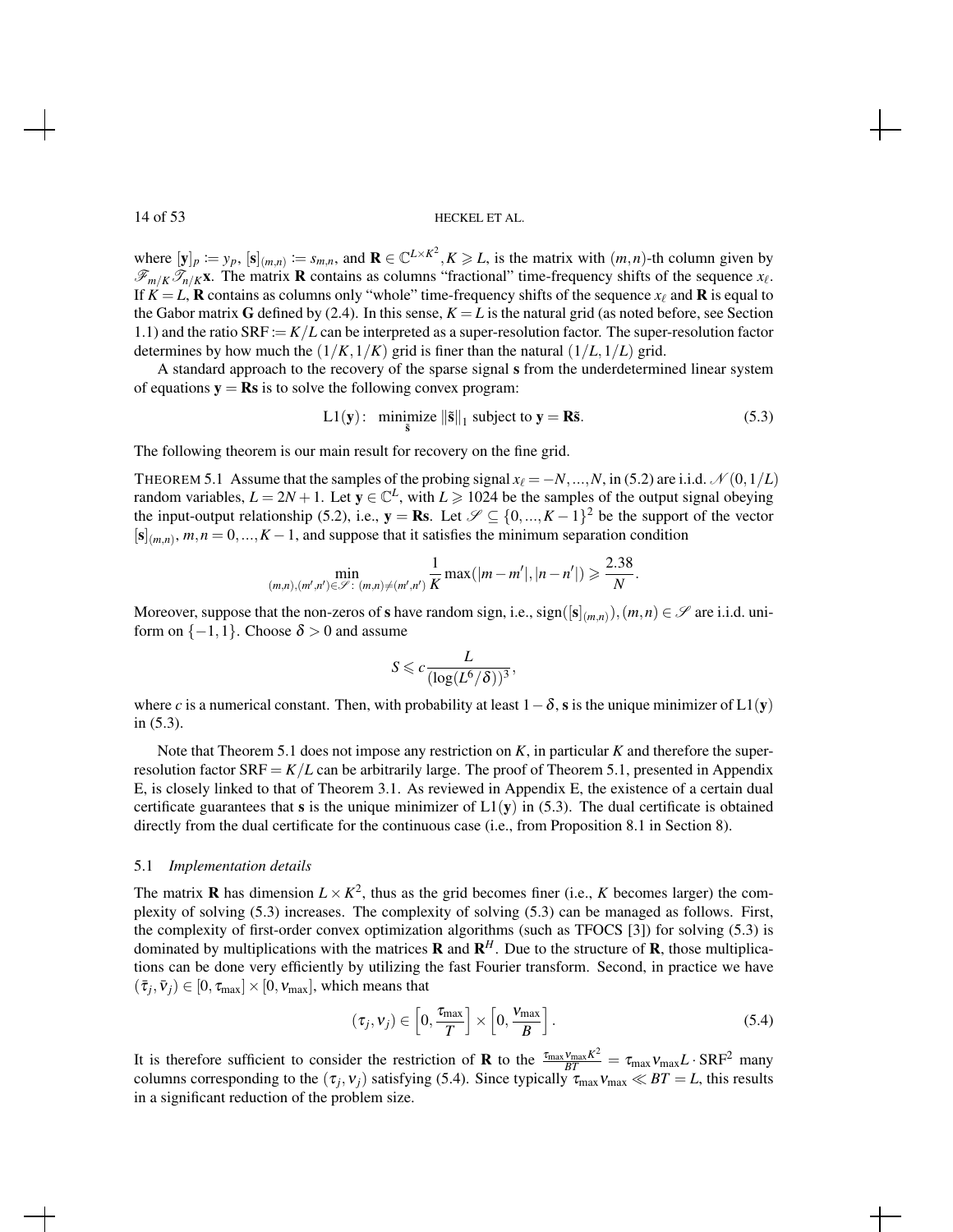## SUPER-RESOLUTION RADAR 15 of 53

## 5.2 *Numerical results*

We next evaluate numerically the resolution obtained by our approach. We consider identification of the time-frequency shifts from the response to the (essentially) time-limited signal in (4.6), which corresponds to identification from the samples  $\tilde{y}_p$ ,  $p = -N$ ,...,*N* given by (4.11), without and with additive Gaussian noise. We also consider identification from the response to a signal with *L*-periodic samples  $x(\ell/B) = x_{\ell}$ , which corresponds to identification from the samples  $y_p, p = -N, ..., N$  in (4.12). To account for additive noise, we solve the following modification of  $L1(y)$  in (5.3)

L1-ERR: minimize 
$$
\|\tilde{\mathbf{s}}\|_1
$$
 subject to  $\|\mathbf{y}-\mathbf{R}\tilde{\mathbf{s}}\|_2^2 \le \delta$ , (5.5)

with  $\delta$  chosen on the order of the noise variance. We choose  $L = 201$ , and for each problem instance, we draw  $S = 10$  time-frequency shifts  $(\tau_j, v_j)$  uniformly at random from  $[0, 2/\sqrt{201}]^2$ , which amounts to drawing the corresponding delay-Doppler pairs  $(\bar{\tau}_j, \bar{v}_j)$  from  $[0,2] \times [0,2]$ . We use SPGL1 [48] to solve L1-ERR. The attenuation factors  $b_j$  corresponding to the time-frequency shifts  $(\tau_j, v_j)$  are drawn uniformly at random from the complex unit disc, independently across *j*. In Figure 3 we plot the average resolution error versus the super-resolution factor  $SRF = K/L$ . The resolution error is defined as the average over  $j = 1, ..., S$  of  $L\sqrt{(\hat{\tau}_j - \tau_j)^2 + (\hat{v}_j - v_j)^2}$ , where the  $(\hat{\tau}_j, \hat{v}_j)$  are the time-frequency shifts obtained by solving (5.5). There are three error sources incurred by this approach. The first is the gridding error obtained by assuming the points lie on a fine grid with grid constant  $(1/K,1/K)$ . The second is the model error from approximating the  $\tilde{y}_p$  in (4.11), obtained by sending an essentially time-limited probing signal (cf.  $(4.6)$ ), with the  $y_p$  in  $(4.12)$ , obtained by sending a truly periodic input signal  $x(t)$ . The third is the additive noise error. Note that the resolution attained at SRF = 1 corresponds to the resolution attained by matched filtering and by the compressive sensing radar architecture [25] discussed in Section 1.1. We see that for all  $SRF > 1$ , the resolution is significantly improved using our super-resolution radar approach. We furthermore observe that for low values of SRF, the gridding error dominates, while for large values of SRF, the additive noise error dominates. By looking at the noiseless case, it is seen that the gridding error decays as  $1/\text{SRF}$ , e.g., at  $\text{SRF} = 20$ , the error is about 0.4/20. This demonstrates empirically that in practice solving the super-resolution radar problem on a fine grid is essentially as good as solving it on the continuum–provided the super-resolution factor is chosen sufficiently large. Finally, we observe that the model error is negligible, even for large signal-to-noise ratios (the curves in Figure 3 corresponding to the noiseless and the periodic case are indistinguishable).

# 6. Identification of time-frequency shifts

In this section we show that the time-frequency shifts can be obtained from a solution to the dual problem, and present a semidefinite programming relaxation to obtain a solution of the dual efficiently.

## 6.1 *Semidefinite programming relaxation of the dual*

Our relaxation is similar in spirit to related convex programs in [7, Sec. 3.1], [9, Sec. 4], and [46, Sec. 2.2]. We show that the constraint in the dual is equivalent to the requirement that the absolute value of a specific 2D trigonometric polynomial is bounded by one, and, therefore, this constraint can be formulated as a linear matrix inequality. The dimensions of the corresponding matrices are, however, unspecified. Choosing a certain relaxation degree for those matrices, and substituting the constraint in the dual with the corresponding matrix inequality leads to a semidefinite programming relaxation of the dual.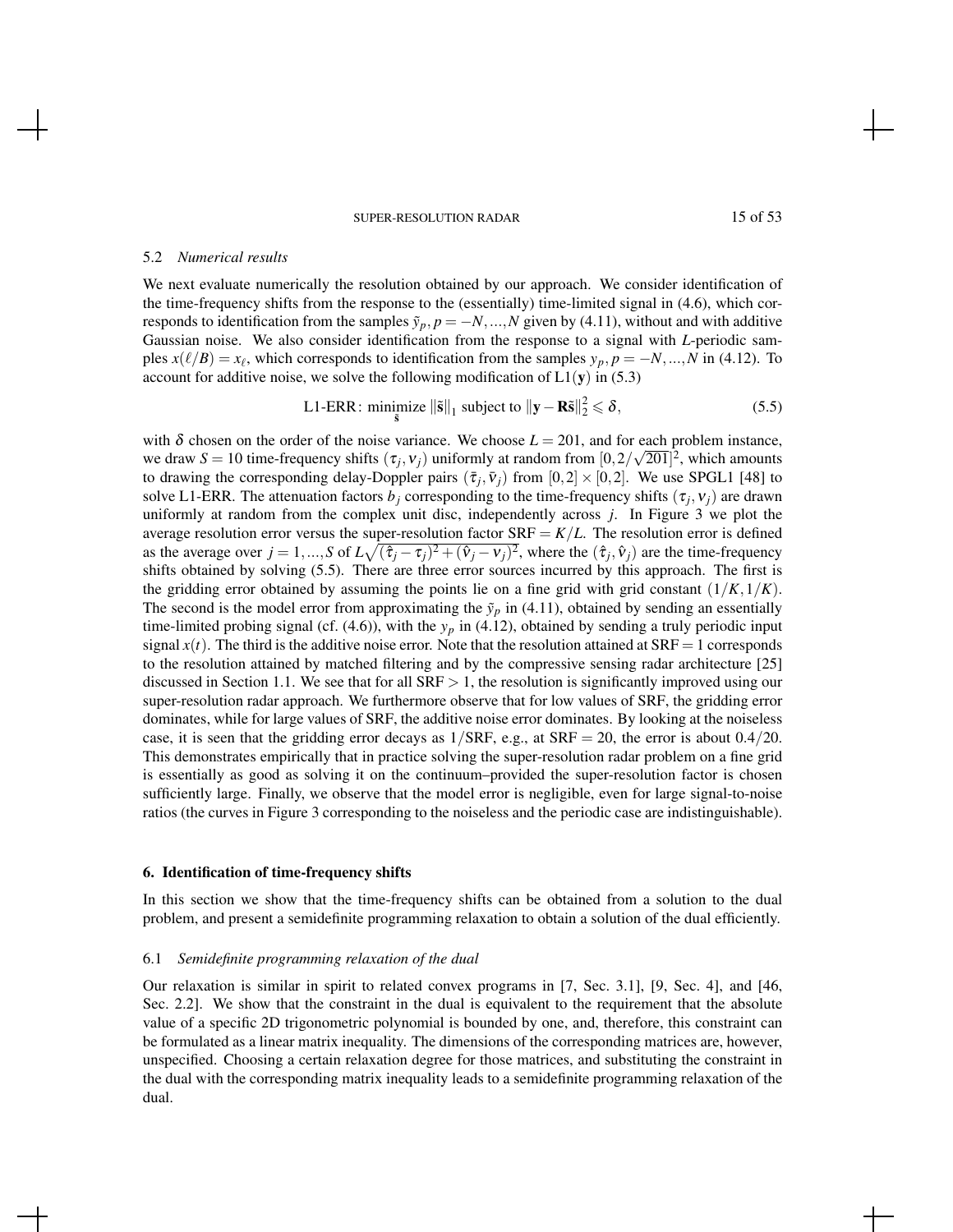

FIG. 3. Resolution error  $L\sqrt{(\hat{\tau}_j - \tau_j)^2 + (\hat{v}_j - v_j)^2}$  for the recovery of  $S = 10$  time-frequency shifts from the samples  $y_p, p = -N, ..., N$  in (4.12) (periodic input signal  $x(t)$ ), and identification from the samples  $\tilde{y}_p, p = -N, ..., N$  in (4.11) (essentially time-limited input signal  $\tilde{x}(t)$ ) with and without additive Gaussian noise  $n_p$  of a certain signal-to-noise ratio SNR := *|*| $[\tilde{y}_-N, ..., \tilde{y}_N]$ || $\frac{2}{2}$ /|| $[n_N, ..., n_N]$ || $\frac{2}{2}$ , by solving L1-ERR.

Recall that the constraint of the dual program (3.2) is

$$
\left\| \mathbf{G}^H \mathbf{q} \right\|_{\mathscr{A}^*} = \sup_{\mathbf{r} \in [0,1]^2} \left| \left\langle \mathbf{G}^H \mathbf{q}, \mathbf{a}(\mathbf{r}) \right\rangle \right| \leqslant 1.
$$

By definition of the Dirichlet kernel in (2.2), the vector  $\mathbf{a}(\mathbf{r})$  defined in (2.3) can be written as

$$
\mathbf{a}(\mathbf{r}) = \mathbf{F}^H \mathbf{f}(\mathbf{r})
$$

where  $\mathbf{F}^H$  is the (inverse) 2D discrete Fourier transform matrix with the entry in the  $(k, \ell)$ -th row and  $(r, q)$ -th column given by  $[\mathbf{F}^H]_{(k, \ell), (r,q)} \coloneqq \frac{1}{L^2}$  $\frac{1}{L^2}e^{i2\pi \frac{qk+r\ell}{L}}$  and the entries of the vector **f** are given by  $[\mathbf{f}(\mathbf{r})]_{(r,q)} := e^{-i2\pi(r\tau+q\nu)}, k, \ell, q, r = -N, ..., N$ ,  $\mathbf{r} = [\tau, v]^T$ . With these definitions,

$$
\langle \mathbf{G}^H \mathbf{q}, \mathbf{a}(\mathbf{r}) \rangle = \langle \mathbf{G}^H \mathbf{q}, \mathbf{F}^H \mathbf{f}(\mathbf{r}) \rangle = \langle \mathbf{F} \mathbf{G}^H \mathbf{q}, \mathbf{f}(\mathbf{r}) \rangle = \sum_{r,q=-N}^{N} [\mathbf{F} \mathbf{G}^H \mathbf{q}]_{(r,q)} e^{i2\pi(r\tau + q\mathbf{v})}.
$$
 (6.1)

Thus, the constraint in the dual (3.2) says that the 2D trigonometric polynomial in (6.1) is bounded in magnitude by 1 for all  $\mathbf{r} \in [0,1]^2$ . The following form of the bounded real lemma allows us to approximate this constraint by a linear matrix inequality.

PROPOSITION 6.1 ([16, Cor. 4.25, p. 127]) Let *P* be a bivariate trigonometric polynomial in  $\mathbf{r} = [\tau, v]^T$ 

$$
P(\mathbf{r}) = \sum_{k,\ell=-N}^{N} p_{(k,\ell)} e^{i2\pi(k\tau+\ell v)}.
$$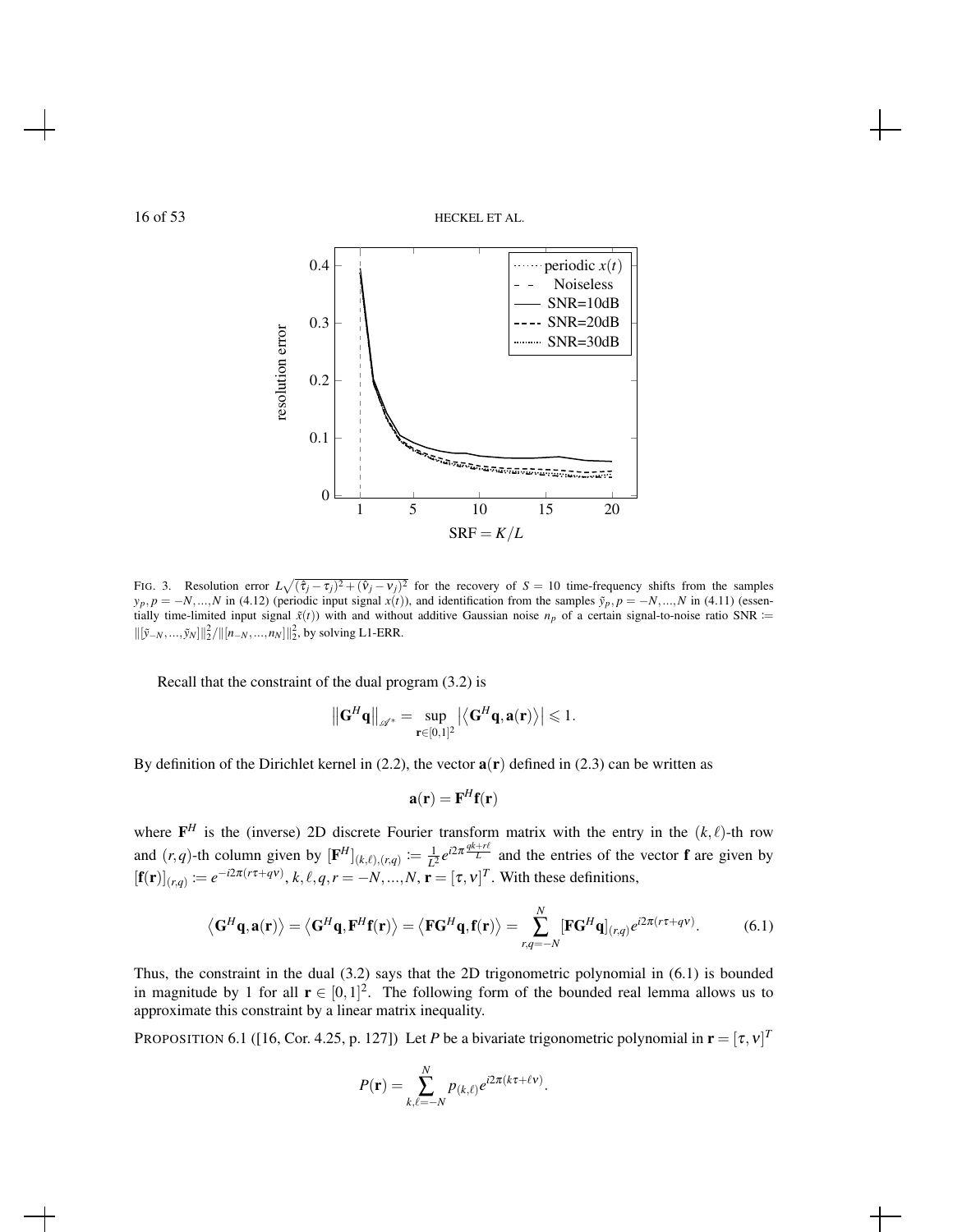## SUPER-RESOLUTION RADAR 17 of 53

$$
\sup_{\mathbf{r}\in[0,1]^2}|P(\mathbf{r})|<1
$$

then there exists a matrix  $\mathbf{Q} \succeq 0$  such that

$$
\begin{bmatrix} \mathbf{Q} & \mathbf{p} \\ \mathbf{p}^H & 1 \end{bmatrix} \succeq \mathbf{0} \quad \text{and} \quad \forall k, \ell = -N, ..., N, \quad \text{trace}((\mathbf{\Theta}_k \otimes \mathbf{\Theta}_\ell)\mathbf{Q}) = \begin{cases} 1, & (k, \ell) = (0, 0) \\ 0, & \text{otherwise} \end{cases} \tag{6.2}
$$

where Θ*<sup>k</sup>* designates the elementary Toeplitz matrix with ones on the *k*-th diagonal and zeros elsewhere. The vector **p** contains the coefficients  $p_{(k,\ell)}$  of *P* as entries, and is padded with zeros to match the dimension of Q.

Reciprocally, if there exists a matrix  $\mathbf{Q} \succeq 0$  satisfying (6.2), then

$$
\sup_{\mathbf{r}\in[0,1]^2}|P(\mathbf{r})|\leqslant 1.
$$

Contrary to the corresponding matrix inequality for a 1D trigonometric polynomial of degree *L* [7, 9, 46], where the size of the matrix  $\bf{Q}$  is fixed to  $L \times L$ , here, the size of the matrix  $\bf{Q}$  is not determined and may, in principle, be significantly larger than the minimum size  $L^2 \times L^2$ . This stems from the fact that the sum-of-squares representation of a positive trigonometric polynomial of degree (*L*,*L*) possibly involves factors of degree larger than (*L*,*L*) (see, e.g., [16, Sec. 3.1]). Therefore, Proposition 6.1 only gives a sufficient condition and can not be used to *exactly* characterize the constraint of the dual program (3.2). Fixing the degree of the matrix **Q** to the minimum size of  $L^2 \times L^2$  yields a *relaxation* of the constraint of the dual in (3.2) that leads to the following semidefinite programming *relaxation* of the dual program (3.2):

$$
\begin{array}{ll}\text{maximize} & \text{Re}\left\langle \mathbf{q}, \mathbf{y} \right\rangle \text{ subject to (6.4).}\\ \mathbf{q}, \mathbf{Q} \in \mathbb{C}^{L^2 \times L^2}, \mathbf{Q} \succeq 0 \end{array} \tag{6.3}
$$

$$
\begin{bmatrix} \mathbf{Q} & \mathbf{F}\mathbf{G}^H \mathbf{q} \\ \mathbf{q}^H \mathbf{G} \mathbf{F}^H & 1 \end{bmatrix} \succeq \mathbf{0}, \quad \text{trace}((\mathbf{\Theta}_k \otimes \mathbf{\Theta}_\ell)\mathbf{Q}) = \begin{cases} 1, & (k,\ell) = (0,0) \\ 0, & \text{otherwise} \end{cases}.
$$
 (6.4)

Note that we could also use a higher relaxation degree than (*L*,*L*), which would, in general, lead to a better approximation of the original problem. However, relaxations of minimal degree often yield optimal solutions in practice, as, e.g., observed in the related problem of 2D FIR filter design [16]. In Section 6.2, we report an example that shows that the relaxation of minimal degree also yields optimal solutions for our problem in practice.

# 6.2 *Estimation of the time-frequency shifts from the dual solution*

Proposition 3.2 suggests that an estimate  $\hat{\mathscr{S}}$  of the set of time-frequency shifts  $\hat{\mathscr{S}}$  can be obtained from a dual solution **q** by identifying the **r**<sub>*j*</sub> for which the dual polynomial  $Q(\mathbf{r}) = \langle \mathbf{q}, \mathcal{F}_v \mathcal{F}_\tau \mathbf{x} \rangle = \langle \mathbf{q}, \mathbf{Ga}(\mathbf{r}) \rangle$ has magnitude 1. In general, the solution  $q$  to (3.2) is not unique but we can ensure that

$$
\mathscr{S} \subseteq \hat{\mathscr{S}} \coloneqq \{ \mathbf{r} \colon |\left\langle \mathbf{q}, G\mathbf{a}(\mathbf{r}) \right\rangle|=1 \}.
$$

If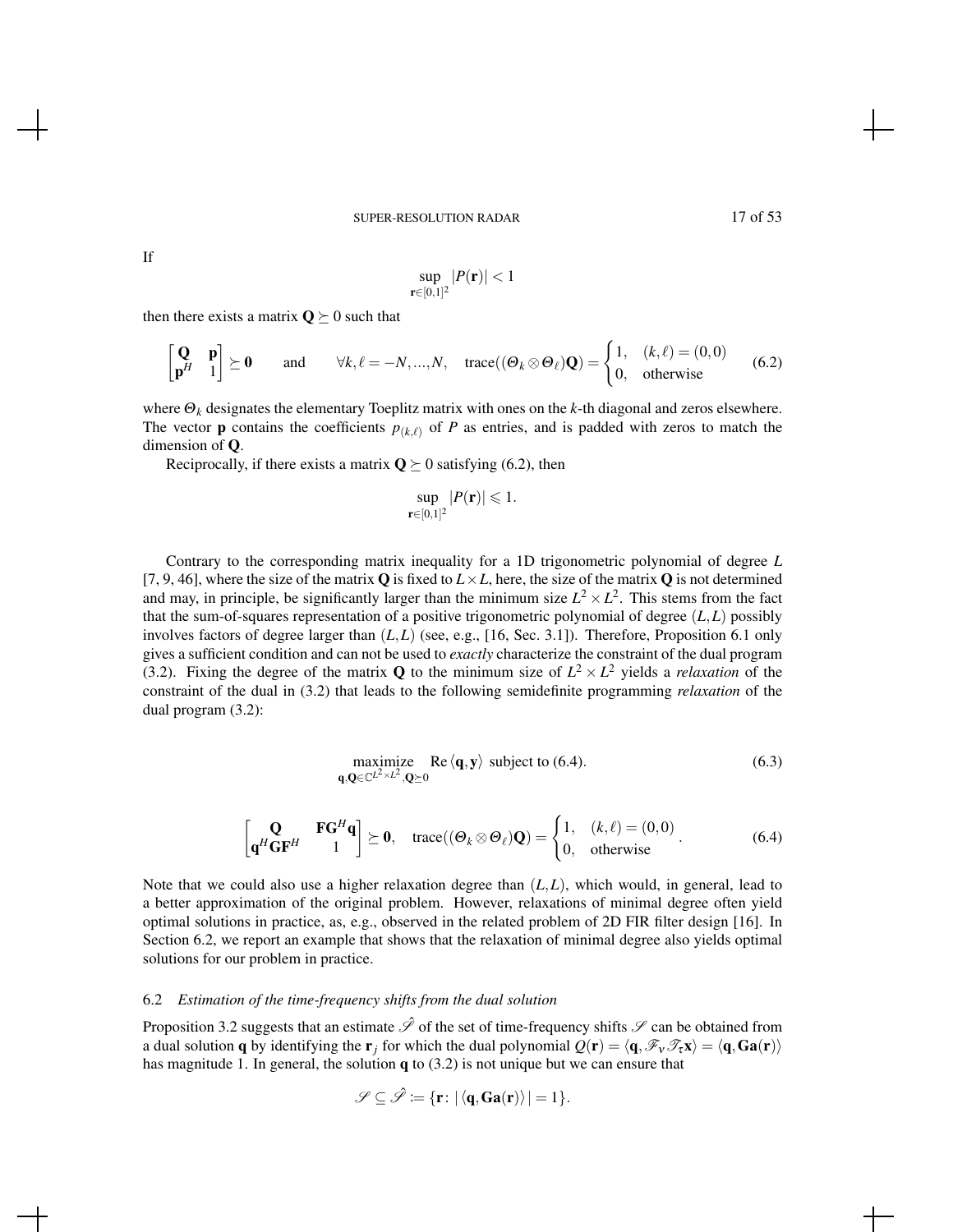

FIG. 4. Localization of the time-frequency shifts via the estimated dual polynomial  $Q(\tau, v)$  obtained by solving (6.3) with noiseless measurements. The red lines show the actual positions of the time-frequency shifts located at  $(0.2, 0.5)$  and  $(0.8, 0.5)$ . Note that the estimated dual polynomial satisfies  $|Q(\tau,v)| = 1$  if  $(\tau,v) \in \{(0.2,0.5), (0.8,0.5)\}$  and  $|Q(\tau,v)| < 1$  otherwise, thereby providing accurate identification of the time-frequency shifts.

To see this assume that  $\mathscr{S} \setminus \mathscr{S} \neq \emptyset$ . Then, we have

$$
\operatorname{Re}\langle\mathbf{q},\mathbf{Gz}\rangle = \operatorname{Re}\left\langle\mathbf{q},\mathbf{G}\sum_{\mathbf{r}_{j}\in\mathscr{S}}b_{j}\mathbf{a}(\mathbf{r}_{j})\right\rangle \n= \sum_{\mathbf{r}_{j}\in\mathscr{S}\cap\hat{\mathscr{S}}}\operatorname{Re}(b_{j}^{*}\langle\mathbf{q},\mathbf{Ga}(\mathbf{r}_{j})\rangle) + \sum_{\mathbf{r}_{j}\in\mathscr{S}\setminus\hat{\mathscr{S}}}\operatorname{Re}(b_{j}^{*}\langle\mathbf{q},\mathbf{Ga}(\mathbf{r}_{j})\rangle) \n< \sum_{\mathbf{r}_{j}\in\hat{\mathscr{S}}\cap\mathscr{S}}|b_{n}| + \sum_{\mathbf{r}_{j}\in\mathscr{S}\setminus\hat{\mathscr{S}}}|b_{n}| = ||\mathbf{z}||_{\mathscr{A}},
$$

where the strict inequality follows from  $|\langle \mathbf{q}, Ga(r)\rangle| < 1$  for  $\mathbf{r} \in \mathcal{S} \setminus \hat{\mathcal{S}}$ , by definition of the set  $\hat{\mathcal{S}}$ . This contradicts strong duality, and thus implies that  $\mathscr{S} \setminus \mathscr{\hat{S}} = \emptyset$ , i.e., we must have  $\mathscr{S} \subseteq \mathscr{\hat{S}}$ .

In general, we might have  $\mathscr{S} \neq \mathscr{\hat{S}}$ . However, (provided the solutions of (3.2) and its relaxation (6.3) coincide), in "most cases", standard semidefinite programming solvers (e.g., SDPT3) will yield a solution such that  $\mathcal{S} = \hat{\mathcal{S}}$ , see [46, Prop. 2.5] and [9, Sec. 4] for formal results on related problems.

We next provide a numerical example where the time-frequency shifts can be recovered perfectly from a solution to the semidefinite program (6.3). We choose  $N = 8$ , consider the case of two timefrequency shifts, specifically  $\mathscr{S} = \{(0.2, 0.5), (0.8, 0.5)\}\,$  and let the coefficients  $x_\ell, \ell = -N, ..., N$  and the  $b_j$ ,  $j = 1, 2$ , be i.i.d. uniform on the complex unit sphere. In Figure 4 we plot the dual polynomial  $Q(\mathbf{r}) = \langle \mathbf{q},\mathbf{Ga}(\mathbf{r})\rangle$  with q obtained by solving (6.3) via CVX [22] (CVX calls the SDPT3 solver). It can be seen that the time-frequency shifts can be recovered perfectly, i.e.,  $\hat{\mathscr{S}} = \mathscr{S}$ .

# 6.3 *Recovery in the noisy case*

In practice, the samples  $y_p$  in (1.2) are corrupted by additive noise. In that case, perfect recovery of the  $(b_j, \tau_j, v_j)$  is in general no longer possible, and we can only hope to identify the time-frequency shifts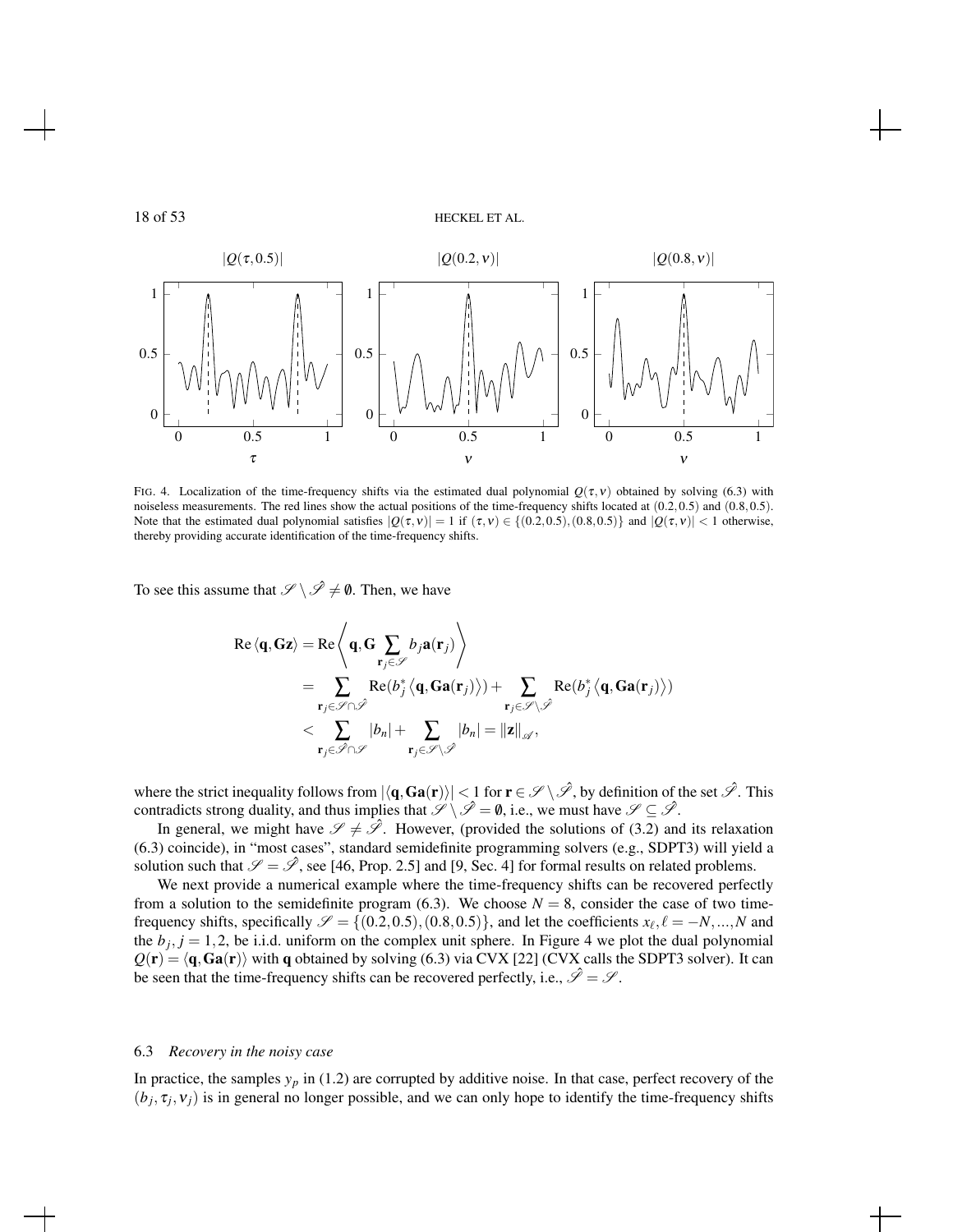## SUPER-RESOLUTION RADAR 19 of 53



FIG. 5. Localization of the time-frequency shifts via the estimated dual polynomial  $O(τ,ν)$  obtained by solving (6.6) using noisy measurements (10dB noise). The estimated dual polynomial satisfies  $|Q(\tau,v)| = 1$  for  $(\tau,v) = (0.4942,0.7986)$  (marked by  $\times$ ); this is very close to the original time-frequency shift  $(0.5,0.8)$  (marked by ⊕).

up to an error. In the noisy case, we solve the following convex program:

$$
\underset{\tilde{\mathbf{z}}}{\text{minimize}} \|\tilde{\mathbf{z}}\|_{\mathscr{A}} \text{ subject to } \|\mathbf{y} - \mathbf{G}\tilde{\mathbf{z}}\|_{2} \leq \delta. \tag{6.5}
$$

The semidefinite programing relaxation of the dual of (6.5) takes the form

$$
\begin{array}{c}\n\text{maximize Re } \langle \mathbf{q}, \mathbf{y} \rangle - \delta \|\mathbf{q}\|_2 \text{ subject to (6.4)}\\
q, Q\n\end{array} \tag{6.6}
$$

and we again estimate the time-frequency shifts  $\mathbf{r}_i$  as the r for which the dual polynomial  $Q(\mathbf{r}) =$  $\langle \mathbf{q},\mathbf{Ga}(\mathbf{r})\rangle$  achieves magnitude 1. We leave theoretical analysis of this approach to future work, and only provide a numerical example demonstrating that this approach is stable.

We choose  $N = 5$ , consider the case of one time-frequency shift at  $(\tau_1, \nu_1) = (0.5, 0.8)$  (so that the dual polynomial can be visualized in 3D) and let the coefficients  $x_\ell, \ell = -N, ..., N$  and  $b_1$  be random variables that are i.i.d. uniform on the complex unit sphere but normalized to have variance 1/*L*. We add i.i.d. complex Gaussian noise  $n_p$  to the samples samples  $y_p$  in (1.2), such that the signal-to-noise ratio (SNR), defined as  $SNR = ||[y_{-N},..., y_N]||_2^2 / ||[n_{-N},..., n_N]||_2^2$ , is 10dB (we express the SNR in decibels computed as  $10\log_{10}(SNR)$ ). In Figure 5 we plot the dual polynomial  $Q(r) = \langle q, Ga(r)\rangle$  with q obtained by solving (6.6) (with  $\delta = 0.8$ ) using CVX. The time-frequency shift for which the dual polynomial achieves magnitude 1 is  $(0.4942, 0.7986)$ ; it is very close to the original time-frequency shift  $(0.5, 0.8)$ .

# 7. Relation to previous work

The general problem of extracting the spreading function  $s_H(\tau, v)$  of a linear time varying system of the form (4.1) is known as system identification. It has been shown that LTV systems with spreading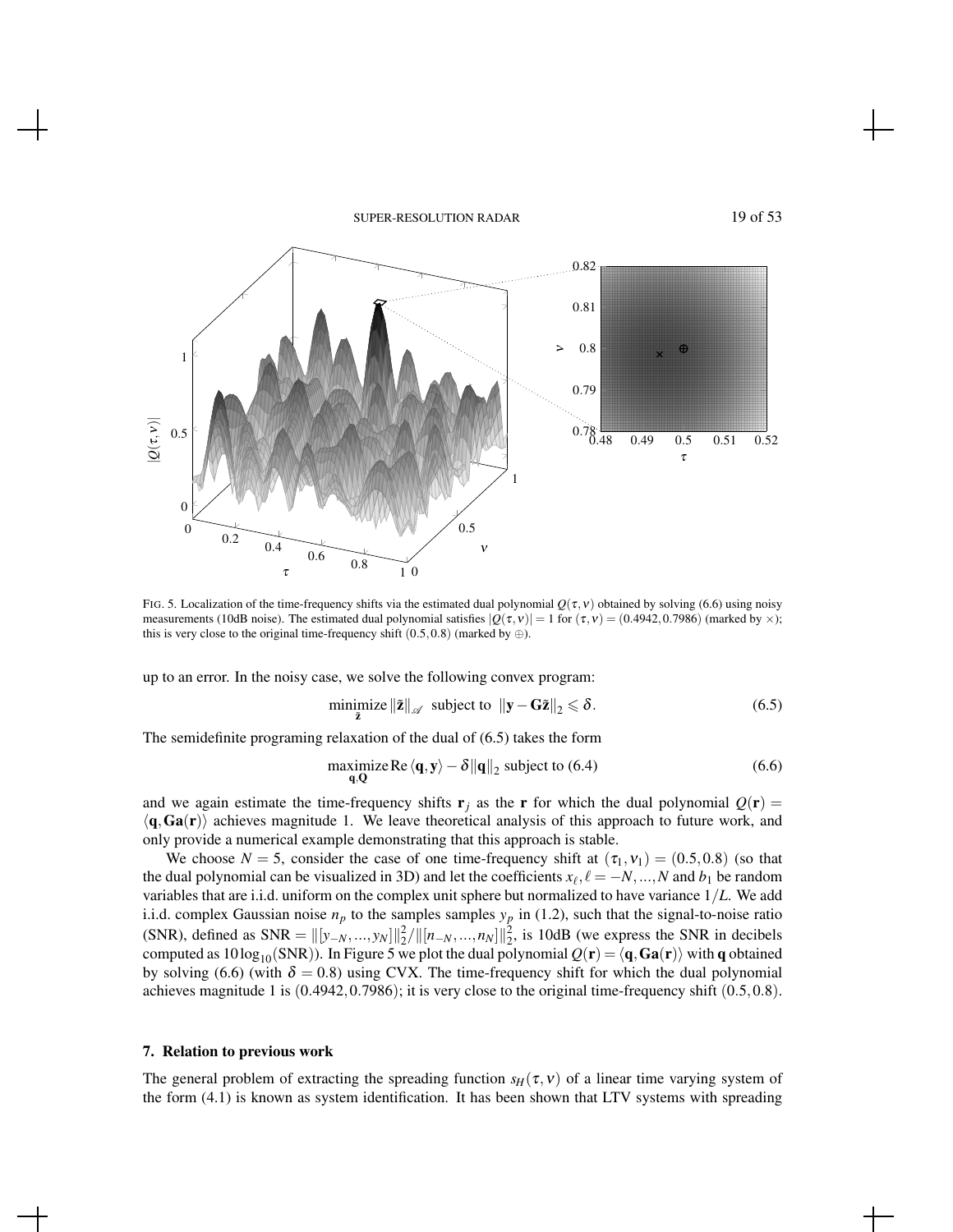function compactly supported on a known region of area  $\Delta$  in the time-frequency plane are identifiable if and only if  $\Delta \leq 1$  as shown by Kailath, Bello, Kozek, and Pfander in [28, 5, 29, 37]. If the spreading function's support region is unknown, a necessary and sufficient condition for identifiability is  $\Delta \leq 1/2$ [24]. In contrast to our work, the input (probing) signal in [28, 5, 29, 37, 24] is not band-limited, and the response to the probing signal is not time-limited. In fact, the probing signal in those works is a (weighted) train of Dirac impulses and therefore decays neither in time nor in frequency. If it is necessary to use a band-limited probing signal and observe the response to the probing signal for a finite amount time (as is the case in practice), it follows from the theory developed in [28, 5, 29, 37, 24] that  $s_H(\tau, v)$  can be identified with precision proportional to  $1/B$  and  $1/T$  in  $\tau$  and  $v$  directions, respectively. This is good enough if the function  $s_H(\tau, v)$  is smooth in the sense that it does not vary (too) much at the scale  $1/B$  and  $1/T$  in  $\tau$  and  $\nu$  directions, respectively. The assumptions we make about *s*<sub>H</sub>( $\tau$ ,  $\nu$ ) in this paper are very far from smoothness: Our  $s_H(\tau, v)$  consists of Dirac delta functions, and hence is peaky. In this sense, the results in this paper are complementary to those in [28, 5, 29, 37, 24].

Tauböck et al. [47] and Bajwa et al. [2] considered the identification of LTV systems with spreading function compactly supported in a rectangle of area  $\Delta \leq 1$ . In [47, 2], the time-frequency shifts lie on a *coarse* grid (i.e., the grid in Section 1.1). In our setup, the time-frequency shifts need not lie on a grid and may in principle lie in a rectangle of area  $L = BT$  that is considerably larger than 1. In a related direction, Herman and Strohmer [25] (in the context of compressed sensing radar) and Pfander et al. [36] considered the case where the time-frequency shifts lie on a coarse grid (see Section 1.1 for details).

Bajwa et al. [1] also considered the identification of an LTV of the form (1.1). The approach in [1] requires that the delay-Doppler pairs  $(\bar{\tau}_j, \bar{v}_j)$  lie in a rectangle of area much smaller than 1 (this is required for a certain approximation in [1, Eq. 5] to be valid), and also requires in the worst case  $(BT)^2 \ge cS$ . Both assumption are not required here.

In [9], Candès and Fernandez-Granda study the recovery of the frequency components of a mixture of *S* complex sinusoids from *L* equally spaced samples as in (1.5) (see Section 1.2). As mentioned in Section 1.2, this corresponds to the case of only time or only frequency shifts. Recently, Fernandez-Granda [19] improved the main result of [9] by providing an tighter constant in the minimum separation condition. Tang et al. [46] study a related problem, namely the recovery of the frequency components from a random subset of the *L* equally spaced samples. Both [9, 46] study convex algorithms analogous to the algorithm studied here, and the proof techniques developed in these papers inspired the analysis presented here. In [42] the author improved the results of [9] with simpler proofs by building approximate dual polynomials. We believe that one can utilize this result to simplify our proofs and/or remove the random sign assumption. We leave this to future work. Finally, we would like to mention a few recent papers that use algorithms not based on convex optimization for the super-resolution problem [14, 13, 18, 33, 34]. We should note that some of these approaches can handle smaller separation compared to convex optimization based approaches but the stability of these approaches to noise is not well understood, they do not as straightforwardly generalize to higher dimensions, and often need the model order (e.g., the number of frequencies) as input parameter. To the best of our knowledge, the approaches in [14, 13, 18, 33, 34] have not been generalized to the super-resolution radar problem studied in this paper.

# 8. Construction of the dual polynomial

In this section we prove Theorem 3.1 by constructing a dual polynomial that satisfies the conditions of Proposition 3.2. Existence of the dual polynomial is guaranteed by the following proposition, which is the main technical result of this paper.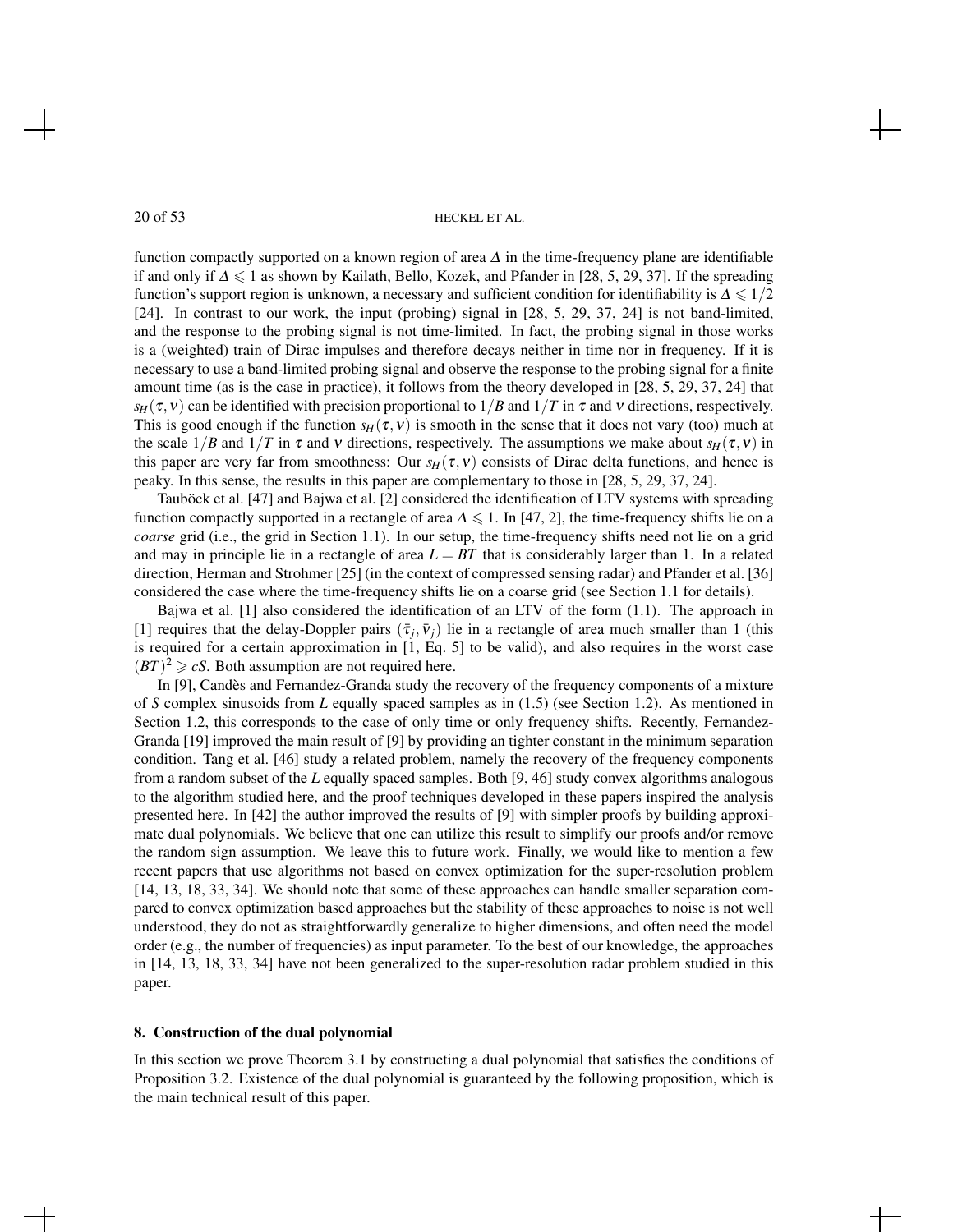#### SUPER-RESOLUTION RADAR 21 of 53

PROPOSITION 8.1 Assume that the samples of the probing signal  $x_\ell, \ell = -N, ..., N$ , are i.i.d.  $\mathcal{N}(0,1/L)$ random variables and  $L = 2N + 1 \ge 1024$ . Let  $\mathcal{S} = {\mathbf{r}_1, \mathbf{r}_2, ..., \mathbf{r}_S} \subset [0, 1]^2$  be an arbitrary set of points obeying the minimum separation condition

$$
\max(|\tau_j - \tau_{j'}|, |\nu_j - \nu_{j'}|) \geq \frac{2.38}{N} \text{ for all } [\tau_j, \nu_j], [\tau_{j'}, \nu_{j'}] \in \mathscr{S} \text{ with } j \neq j'.
$$
 (8.1)

Let  $\mathbf{u} \in \{-1,1\}^S$  be a random vector, whose entries are i.i.d. and uniform on  $\{-1,1\}$ . Choose  $\delta > 0$ and assume

$$
S \leqslant c \frac{L}{\log^3\left(\frac{L^6}{\delta}\right)}
$$

where *c* is a numerical constant. Then, with probability at least  $1 - \delta$ , there exists a trigonometric polynomial  $Q(\mathbf{r})$ ,  $\mathbf{r} = [\tau, v]^T$ , of the form

$$
Q(\mathbf{r}) = \langle \mathbf{q}, \mathscr{F}_{\mathbf{v}} \mathscr{T}_{\tau} \mathbf{x} \rangle = \sum_{p=-N}^{N} [\mathscr{F}_{\mathbf{v}} \mathscr{T}_{\tau} \mathbf{x}]_{p}^{*} q_{p} = \sum_{k,\ell=-N}^{N} \underbrace{\left(\frac{1}{L} x_{\ell}^{*} \sum_{p=-N}^{N} e^{i2\pi (p-\ell) \frac{k}{L}} q_{p}\right)}_{q_{k,\ell}:=} e^{-i2\pi (k\tau + p\mathbf{v})}
$$
(8.2)

with complex coefficients  $\mathbf{q} = [q_{-N},...,q_N]^T$  such that

$$
Q(\mathbf{r}_j) = u_j
$$
, for all  $\mathbf{r}_j \in \mathcal{S}$ , and  $|Q(\mathbf{r})| < 1$  for all  $\mathbf{r} \in [0,1]^2 \setminus \mathcal{S}$ . (8.3)

We provide a proof of Proposition 8.1 by constructing *Q*(r) explicitly. Our construction of the polynomial  $Q(\mathbf{r})$  is inspired by that in [9, 46]. To built  $Q(\mathbf{r})$  we need to construct a 2D-trigonometric polynomial that satisfies (8.3), and whose coefficients  $q_{k,\ell}$  are constraint to be of the form (8.2). It is instructive to first consider the construction of a 2D trigonometric polynomial

$$
\bar{Q}(\mathbf{r}) = \sum_{k,\ell=-N}^{N} \bar{q}_{k,\ell} e^{-i2\pi(k\tau+\ell v)}
$$
\n(8.4)

satisfying (8.3) without any constraint on the coefficients  $\bar{q}_{k,\ell}$ . To this end, we next review the construction in [9] establishing that there exists a 2D trigonometric polynomial  $\overline{Q}$  satisfying simultaneously the interpolation condition  $\overline{Q}(\mathbf{r}_j) = u_j$ , for all  $\mathbf{r}_j \in \mathcal{S}$ , and the boundedness condition  $|\overline{Q}(\mathbf{r}_j)| < 1$ , for all  $\mathbf{r} \notin \mathcal{S}$ , provided the minimum separation condition (8.1) holds. In order to construct  $\overline{Q}$ , Candès and Fernandez-Granda [9] interpolate the points  $u_j$  with a fast-decaying kernel  $\bar{G}$  and its partial derivatives according to

$$
\bar{Q}(\mathbf{r}) = \sum_{k=1}^{S} \bar{\alpha}_k \bar{G}(\mathbf{r} - \mathbf{r}_k) + \bar{\beta}_{1k} \bar{G}^{(1,0)}(\mathbf{r} - \mathbf{r}_k) + \bar{\beta}_{2k} \bar{G}^{(0,1)}(\mathbf{r} - \mathbf{r}_k).
$$
 (8.5)

Here,  $\bar{G}^{(m,n)}(\mathbf{r}) \coloneqq \frac{\partial^m}{\partial \tau^m}$  $\frac{\partial^m}{\partial \tau^m} \frac{\partial^n}{\partial v^n} \bar{G}(\mathbf{r})$  and  $\bar{G}(\mathbf{r}) := F(\tau)F(v)$  where  $F(t)$  is the squared Fejér kernel defined as

$$
F(t) := \left(\frac{\sin(M\pi t)}{M\sin(\pi t)}\right)^4, \quad M := \frac{N}{2} + 1.
$$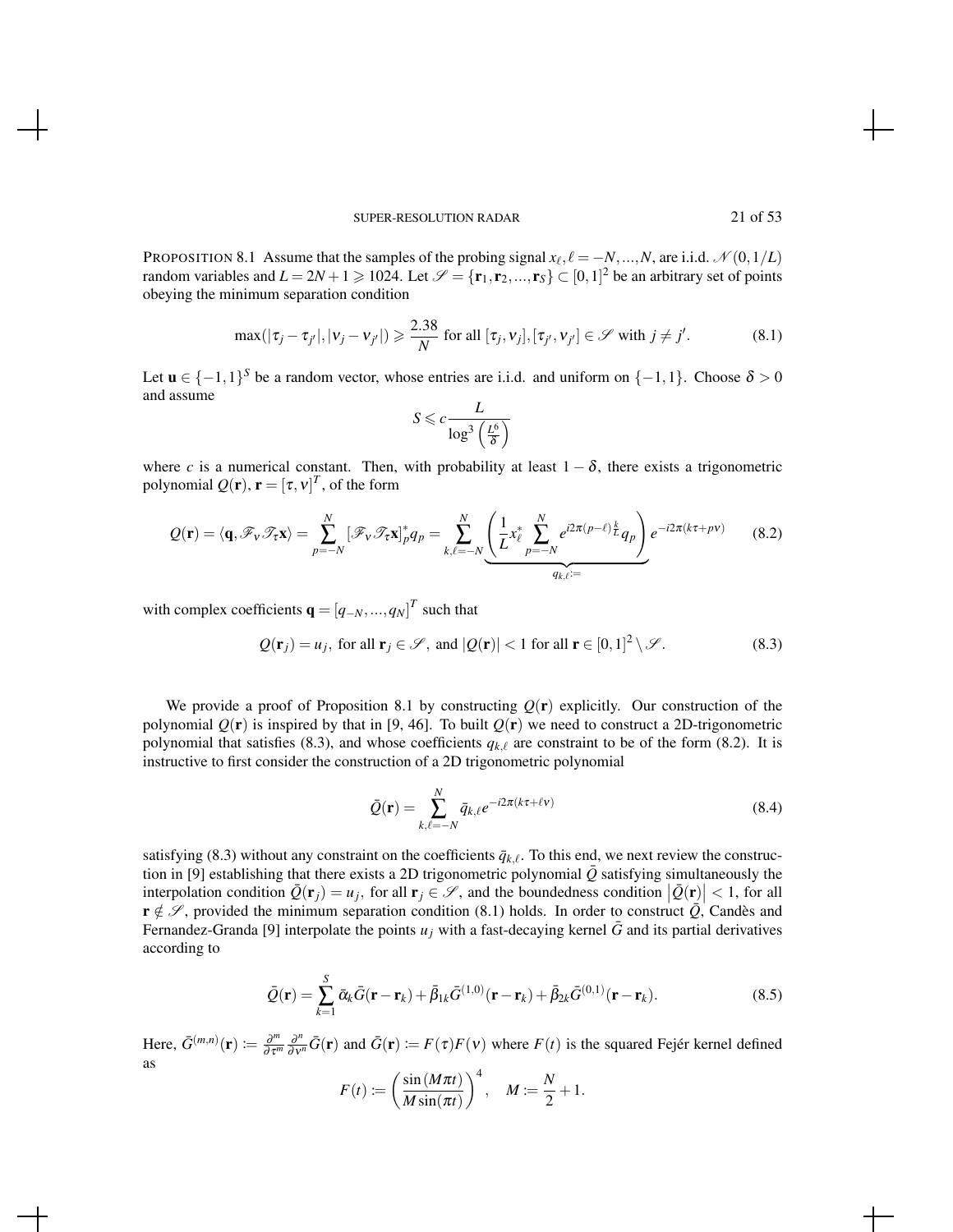For *N* even, the Fejér kernel is a trigonometric polynomial of degree  $N/2$ . It follows that  $F(t)$  is a trigonometric polynomial of degree  $N$  (with certain coefficients  $g_k$ ), i.e.,

$$
F(t) = \frac{1}{M} \sum_{k=-N}^{N} g_k e^{i2\pi t k}.
$$
\n(8.6)

Since shifted versions of  $F(t)$  and the derivatives of  $F(t)$  are also 1D trigonometric polynomials of degree N, it follows that the kernel  $G$ , its partial derivatives, and shifted versions thereof, are 2D trigonometric polynomials of the form (8.4). Since  $F(t)$  decays rapidly around the origin  $t = 0$  ( $F(0) = 1$ ),  $\bar{G}(\mathbf{r})$ decays rapidly around the origin  $\mathbf{r} = \mathbf{0}$  as well. To ensure that  $\bar{Q}(\mathbf{r})$  reaches local maxima, which is necessary for the interpolation and boundedness conditions to hold simultaneously, the coefficients  $\bar{\alpha}_k$ ,  $\bar{\beta}_{1k}$ and  $\beta_{2k}$  are chosen in a specific way guaranteeing that

$$
\overline{Q}(\mathbf{r}_k) = u_k, \quad \overline{Q}^{(1,0)}(\mathbf{r}_k) = 0, \text{ and } \overline{Q}^{(0,1)}(\mathbf{r}_k) = 0, \text{ for all } \mathbf{r}_k \in \mathcal{S},
$$
\n(8.7)

where  $\bar{Q}^{(m,n)}(\mathbf{r}) \coloneqq \frac{\partial^m}{\partial \tau^m}$  $\frac{\partial^m}{\partial \tau^m} \frac{\partial^n}{\partial y^n} \overline{Q}(\mathbf{r})$ . The idea of this construction is to interpolate the *u<sub>j</sub>* with the functions  $\bar{G}$ (**r**−**r***j*) (the  $\alpha_k$  are in fact close to the *u<sub>j</sub>*) and to slightly adopt this interpolation near the **r**<sub>*j*</sub> with the functions  $\bar{G}^{(1,0)}(\mathbf{r}-\mathbf{r}_j)$ ,  $\bar{G}^{(0,1)}(\mathbf{r}-\mathbf{r}_j)$  to ensure that local maxima are achieved at the  $\mathbf{r}_j$  (the  $\beta_{1k},\beta_{2k}$ are in fact very small). The key properties of the interpolating functions used in this construction are that  $G(\mathbf{r} - \mathbf{r}_j)$  decays fast around  $\mathbf{r}_j$ , as this enables a good constant in the minimum separation condition (8.1), and that the "correction" functions  $\bar{G}^{(1,0)}(\mathbf{r}-\mathbf{r}_j)$ ,  $\bar{G}^{(0,1)}(\mathbf{r}-\mathbf{r}_j)$  are small at  $\mathbf{r}_j$ , but sufficiently large in a small region relatively close to  $\mathbf{r}_j$ , and decay fast far from  $\mathbf{r}_j$  as well.

A first difficulty with generalizing this idea to the case where the coefficients  $q_{k,\ell}$  of the 2D trigonometric polynomial have the special form  $(8.2)$  is this: Since x is a random vector our interpolation and correction functions are naturally non-deterministic and thus showing the equivalent to (8.7), namely (8.9), requires a probabilistic analysis. Our analysis therefore relies on concentration of measure results. A second difficulty is that interpolating the points  $u_j$  with shifted versions of a *single* function will not work, as shifted versions of a function of the special form  $(8.2)$ , playing the role of  $\bar{G}$ , are in general not of the form (8.2) (the time and frequency shift operators  $\mathcal{T}_{\tau}$  and  $\mathcal{F}_{\nu}$  do not commute). As a result we have to work with different interpolating functions for different r*j*'s. These function reach their maxima at or close to the r*j*'s. A third difficulty is that we cannot simply use the derivatives of our interpolation functions as "correction" functions, because the derivatives of a polynomial of the form (8.2) are in general not of the form (8.2).

We will construct the polynomial  $Q(\mathbf{r})$  by interpolating the points  $(\mathbf{r}_k, u_k)$  with functions  $G_{(m,n)}(\mathbf{r}, \mathbf{r}_k)$ ,  $m, n = 0, 1$  that have the form (8.2):

$$
Q(\mathbf{r}) = \sum_{k=1}^{S} \alpha_k G_{(0,0)}(\mathbf{r}, \mathbf{r}_k) + \beta_{1k} G_{(1,0)}(\mathbf{r}, \mathbf{r}_k) + \beta_{2k} G_{(0,1)}(\mathbf{r}, \mathbf{r}_k).
$$
(8.8)

Choosing the functions  $G_{(m,n)}(\mathbf{r}, \mathbf{r}_k)$  in (8.8) to be of the form (8.2) ensures that  $Q(\mathbf{r})$  itself is of the form (8.2). We will show that, with high probability, there exists a choice of coefficients  $\alpha_k, \beta_{1k}, \beta_{2k}$  such that

$$
Q(\mathbf{r}_k) = u_k
$$
,  $Q^{(1,0)}(\mathbf{r}_k) = 0$ , and  $Q^{(0,1)}(\mathbf{r}_k) = 0$ , for all  $\mathbf{r}_k \in \mathcal{S}$ , (8.9)

where  $Q^{(m,n)}(\mathbf{r}) \coloneqq \frac{\partial^m}{\partial \tau^m}$  $\frac{\partial^m}{\partial \tau^m} \frac{\partial^n}{\partial v^n} Q(\mathbf{r})$ . This ensures that  $Q(\mathbf{r})$  reaches local maxima at the  $\mathbf{r}_k$ . We will then show that with this choice of coefficients, the resulting polynomial satisfies  $|Q(\mathbf{r})| < 1$  for all  $\mathbf{r} \notin \mathcal{S}$ .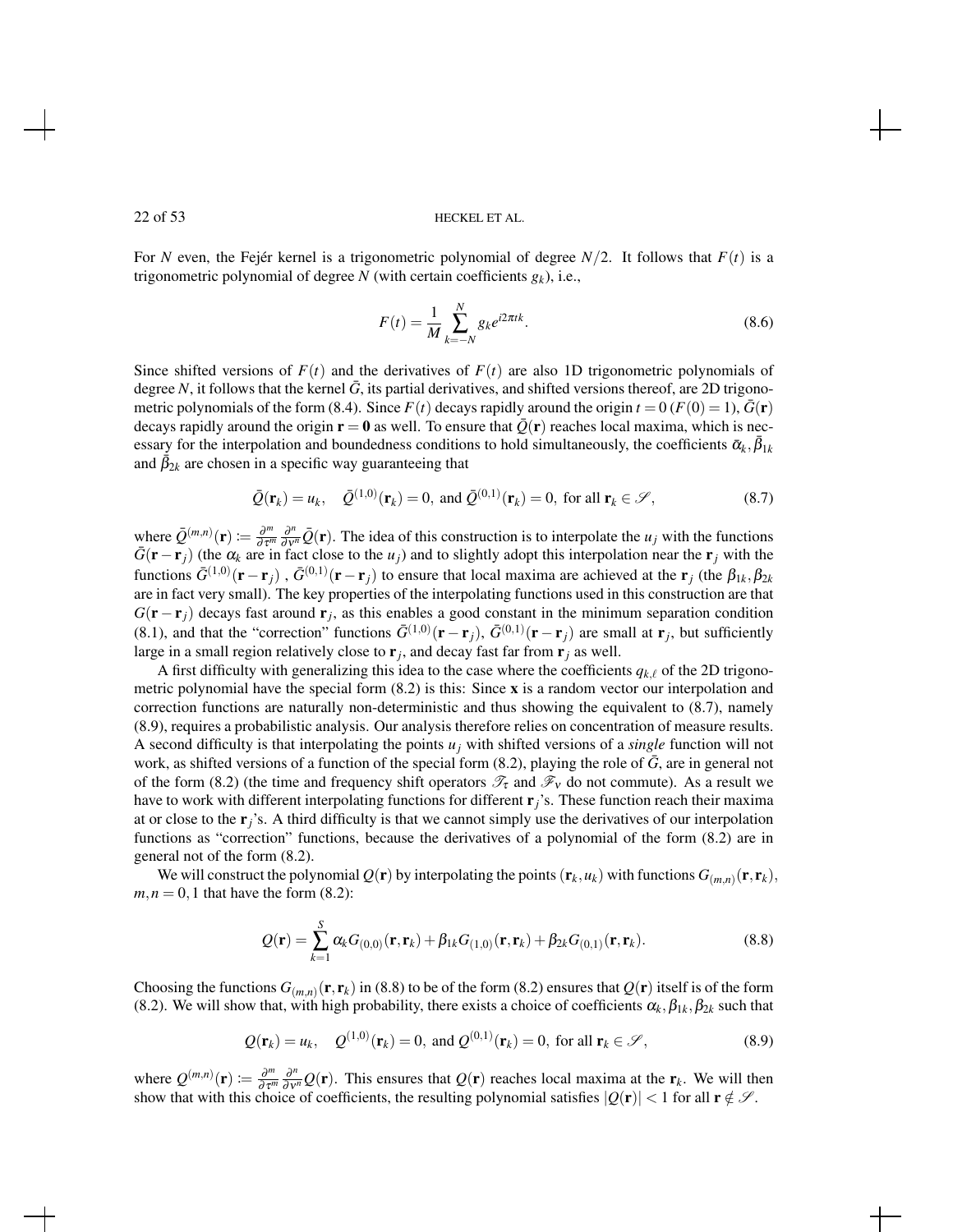#### SUPER-RESOLUTION RADAR 23 of 53

Now that we have stated our general strategy, we turn our attention to the construction of the interpolating and correction functions  $G_{(m,n)}(\mathbf{r}, \mathbf{r}_k)$ . We will chose  $G_{(0,0)}(\mathbf{r}, \mathbf{r}_k)$  such that its peak is close to  $r_k$  and such that it decays fast around  $r_k$ . For  $G_{(0,0)}(r,r_k)$  to have the form (8.2) it must be random (due to x); we will show that the properties just mentioned are satisfied with high probability. We start by recalling (cf. Section 6)

$$
\mathscr{F}_v \mathscr{T}_{\tau} \mathbf{x} = \mathbf{G} \mathbf{F}^H \mathbf{f}(\mathbf{r}),
$$

where G is the Gabor matrix (cf. 2.4). Here,  $F^H$  is the inverse 2D discrete Fourier transform matrix with the entry in the  $(k, \ell)$ -th row and  $(r, q)$ -th column given by  $[\mathbf{F}^H]_{(k, \ell), (r, q)} := \frac{1}{L^2}$  $\frac{1}{L^2}e^{i2\pi\frac{qk+r\ell}{L}}$  and  $[\mathbf{f}(\mathbf{r})]_{(r,q)} =$  $e^{-i2\pi(r\tau+q\nu)}$  with  $k, \ell, q, r = -N, ..., N$ . Next, define the vector  $\mathbf{g}_{(m,n)}(\mathbf{r}_j) \in \mathbb{C}^{L^2}$  as

$$
[\mathbf{g}_{(m,n)}(\mathbf{r}_j)]_{(r,q)} = g_r g_q e^{-i2\pi(\tau_j r + \mathbf{v}_j q)} (i2\pi r)^m (i2\pi q)^n, \quad r, q = -N, ..., N, \quad \mathbf{r}_j = [\tau_j, \mathbf{v}_j]^T.
$$

Here, the  $g_r$  are the coefficients of the squared Fejer kernel in (8.6). With this notation, we define

$$
G_{(m,n)}(\mathbf{r}, \mathbf{r}_j) := \frac{L^2}{M^2} \langle \mathbf{G} \mathbf{F}^H \mathbf{g}_{(m,n)}(\mathbf{r}_j), \mathscr{F}_v \mathscr{T}_{\tau} \mathbf{x} \rangle
$$
  
= 
$$
\frac{L^2}{M^2} \mathbf{f}^H(\mathbf{r}) \mathbf{F} \mathbf{G}^H \mathbf{G} \mathbf{F}^H \mathbf{g}_{(m,n)}(\mathbf{r}_j).
$$
 (8.10)

By identifying **q** in (8.2) with  $GF^H g_{(m,n)}(\mathbf{r}_j)$ , we immediately see that  $G_{(m,n)}(\mathbf{r},\mathbf{r}_j)$  and in turn  $Q(\mathbf{r})$  has the form (8.2), as desired. The particular choice of  $G_{(m,n)}(\mathbf{r}, \mathbf{r}_j)$  is motivated by the fact—made precise later—that  $G_{(m,n)}(\mathbf{r}, \mathbf{r}_j)$  concentrates around the deterministic function  $G^{(m,n)}(\mathbf{r}-\mathbf{r}_j)$  of (8.5). Thus,  $G_{(0,0)}(\mathbf{r},\mathbf{r}_j)$  decays rapidly around  $\mathbf{r}_j$  with high probability. To demonstrate this empirically, in Figure 6 we plot  $\bar{G}(\mathbf{r})$  and  $G_{(0,0)}(\mathbf{r},0)/G_{(0,0)}(0,0)$  for  $N = 60$  and  $N = 300$ . Note that close to  $\mathbf{r} = \mathbf{0}$ , the random function  $G_{(0,0)}(\mathbf{r},\mathbf{0})$  and the deterministic kernel  $\bar{G}(\mathbf{r})$  are very close. A simple calculation shows that the expected value of  $G_{(m,n)}(\mathbf{r}, \mathbf{r}_j)$  with respect to **x** is equal to  $G^{(m,n)}(\mathbf{r} - \mathbf{r}_j)$ . Specifically, as shown later on in Section 8.1,  $\mathbb{E}[G^H G] = I$ . This immediately implies that

$$
\mathbb{E}[G_{(m,n)}(\mathbf{r},\mathbf{r}_j)] = \frac{1}{M^2} \mathbf{f}^H(\mathbf{r}) \mathbf{g}_{(m,n)}(\mathbf{r}_j)
$$
\n
$$
= \frac{1}{M^2} \sum_{r,q=-N}^N e^{i2\pi(r\tau+qv)} g_r g_q e^{-i2\pi(\tau_j r+v_j q)} (i2\pi r)^m (i2\pi q)^n
$$
\n
$$
= \frac{\partial^m}{\partial \tau^m} \frac{\partial^n}{\partial v^n} \frac{1}{M^2} \sum_{r,q=-N}^N e^{i2\pi(r(\tau-\tau_j)+q(v-v_j))} g_r g_q
$$
\n
$$
= \frac{\partial^m}{\partial \tau^m} \frac{\partial^n}{\partial v^n} F(\tau-\tau_j) F(v-v_j)
$$
\n
$$
= \bar{G}^{(m,n)}(\mathbf{r}-\mathbf{r}_j).
$$
\n(8.11)

The remainder of the proof is organized as follows.

Step 1: We will show that for every  $\mathbf{r} \in [0,1]^2$  the function  $G_{(0,0)}(\mathbf{r}, \mathbf{r}_j)$  is close to  $\bar{G}(\mathbf{r} - \mathbf{r}_j)$  with high probability, i.e.,  $|G_{(0,0)}(\mathbf{r}, \mathbf{r}_j) - \bar{G}(\mathbf{r} - \mathbf{r}_j)|$  is small.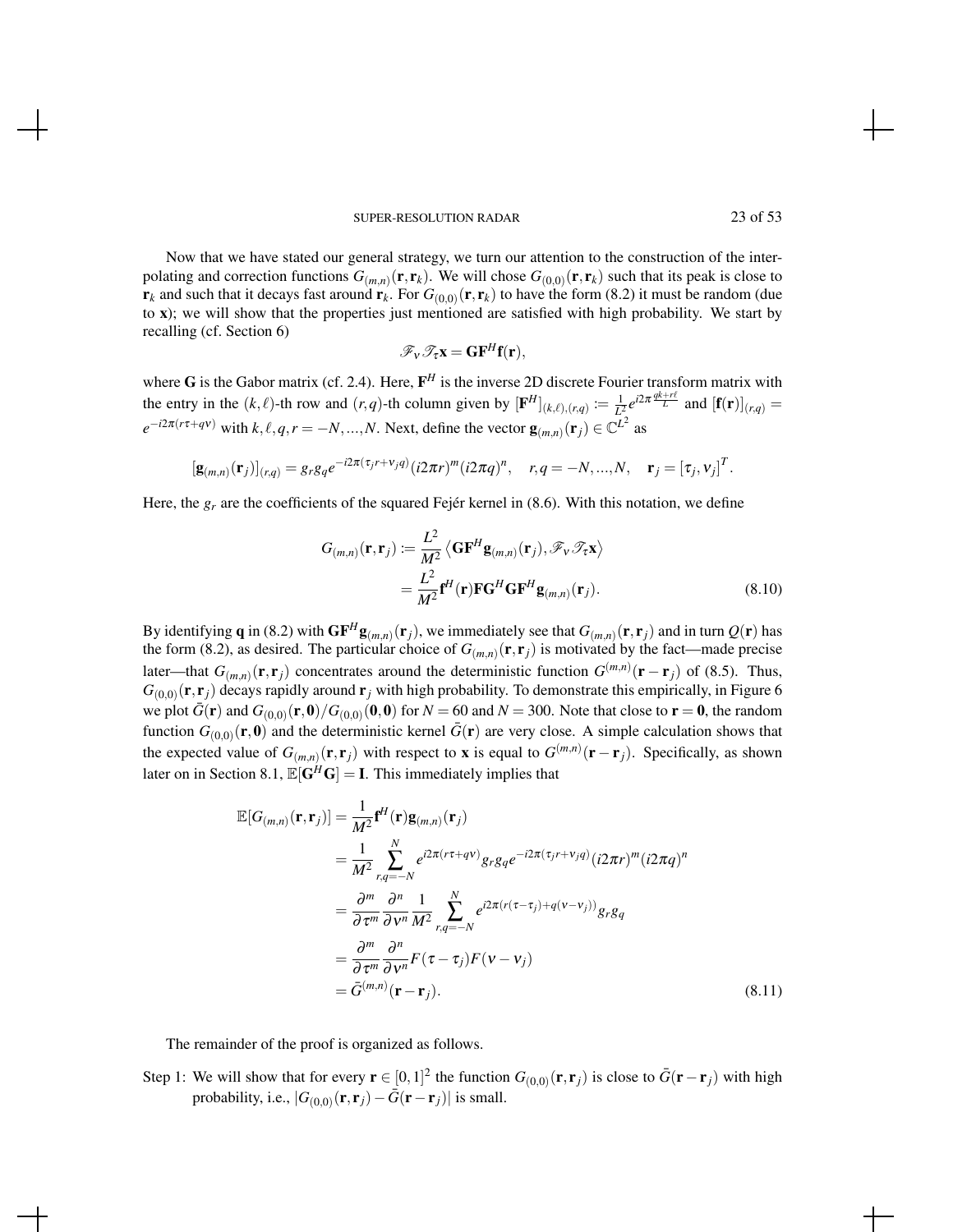



FIG. 6. Plots of the random kernel  $G_{(0,0)}(\mathbf{r}, \mathbf{0})/G_{(0,0)}(\mathbf{0}, \mathbf{0})$  along with the deterministic kernel  $\bar{G}(\mathbf{r})$ .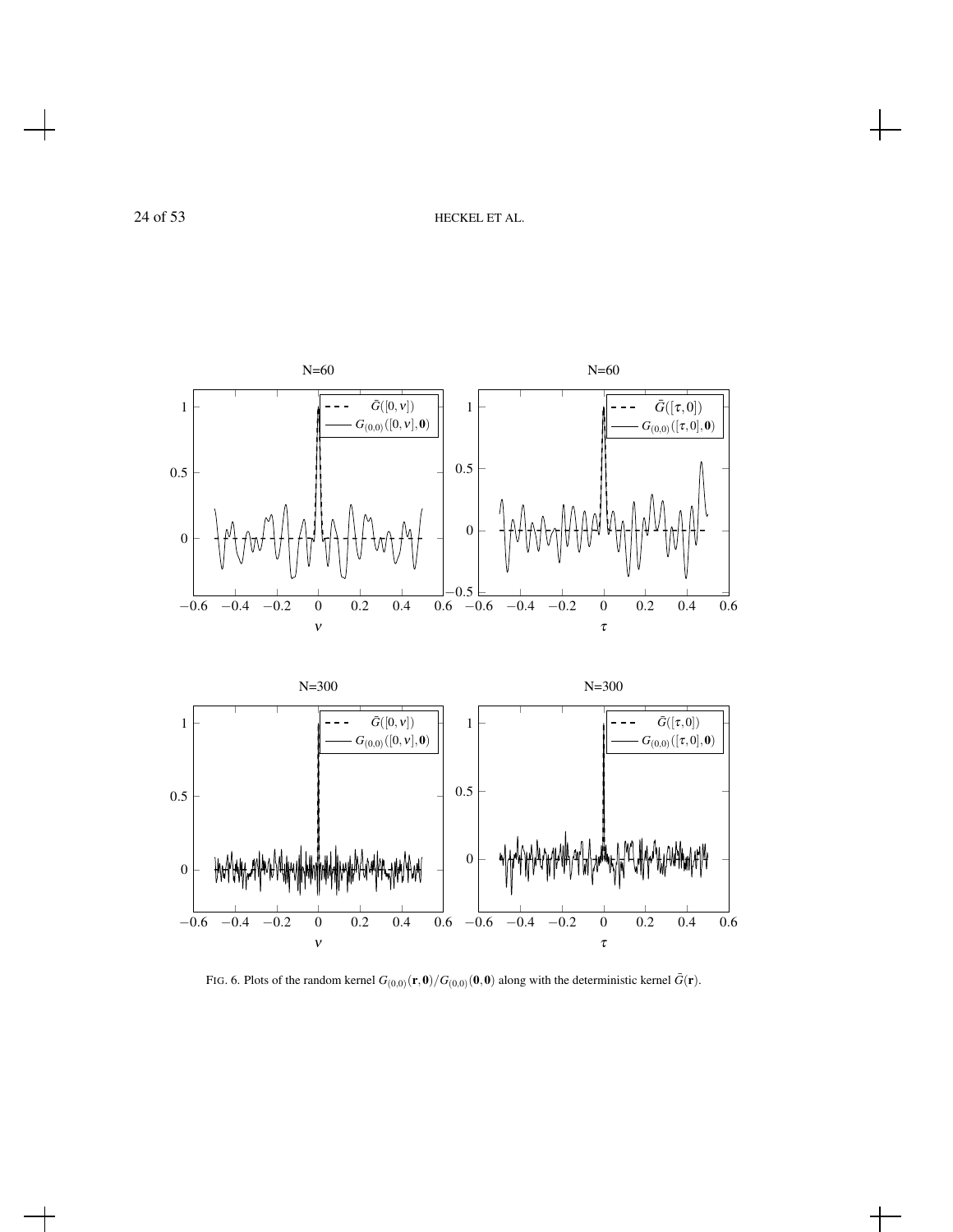#### SUPER-RESOLUTION RADAR 25 of 53

- Step 2: We will then show that for a randomly chosen x, with high probability, there exists a specific choice of coefficients  $\alpha_k, \beta_{1k}, \beta_{2k}$  guaranteeing that (8.9) is satisfied.
- Step 3: We conclude the proof by showing that with the coefficients chosen as in Step 2,  $|Q(\mathbf{r})| < 1$  with high probability uniformly for all  $\mathbf{r} \notin \mathcal{S}$ . This is accomplished using an  $\varepsilon$ -net argument.
	- Step 3a: Let  $\Omega \subset [0,1]^2$  be a (finite) set of grid points. For every  $\mathbf{r} \in \Omega$ , we show that  $Q(\mathbf{r})$  is "close" to  $\overline{O}(r)$  with high probability.
	- Step 3b: We use Bernstein's polynomial inequality to conclude that this result holds with high probability uniformly for all  $\mathbf{r} \in [0,1]^2$ .
	- Step 3c: Finally, we combine this result with a result in [9] that shows that  $|\bar{Q}(\mathbf{r})| < 1$  for all  $\mathbf{r} \notin \mathcal{S}$  to conclude that  $|Q(\mathbf{r})| < 1$  holds with high probability uniformly for all  $\mathbf{r} \notin \mathcal{S}$ .

8.1 *Step 1:* Concentration of  $G_{(0,0)}(\mathbf{r}, \mathbf{r}_j)$  around  $\bar{G}(\mathbf{r} - \mathbf{r}_j)$ 

In this subsection we establish the following result.

LEMMA 8.1 Let  $G_{(m',n)}^{(m,n)}$  $_{(m',n')}^{\left( m,n\right) }{\left( {\mathbf{r},\mathbf{r}_j}\right) }=\frac{\partial ^{m}}{\partial \tau ^{n}}$  $\frac{\partial^m}{\partial \tau^m} \frac{\partial^n}{\partial v^n} G_{(m',n')}(\mathbf{r}, \mathbf{r}_j)$  and fix  $\mathbf{r}, \mathbf{r}_j \in [0,1]^2$ . For all  $\alpha \geqslant 0$ , and for all nonnegative integers  $m, m', n, n'$  with  $m + m' + n + n' \leq 4$ ,

$$
\mathbb{P}\left[\frac{1}{\kappa^{m+m'+n+n'}}|G_{(m',n')}^{(m,n)}(\mathbf{r},\mathbf{r}_j)-\bar{G}^{(m+m',n+n')}(\mathbf{r}-\mathbf{r}_j)|>c_112^{\frac{m+m'+n+n'}{2}}\frac{\alpha}{\sqrt{L}}\right] \leqslant 2\exp\left(-c\min\left(\frac{\alpha^2}{c_2^4},\frac{\alpha}{c_2^2}\right)\right),\qquad(8.12)
$$

where  $\kappa \coloneqq \sqrt{|F''(0)|}$  and  $c, c_1, c_2$  are numerical constants.

To this aim, first note that, by the definition of  $G_{(m',n')}(\mathbf{r},\mathbf{r}_j)$  in (8.10) we have

$$
G_{(m',n')}^{(m,n)}(\mathbf{r},\mathbf{r}_j)=\frac{\partial^m}{\partial \tau^m}\frac{\partial^n}{\partial \mathbf{v}^n}G_{(m',n')}(\mathbf{r},\mathbf{r}_j)=\frac{L^2}{M^2}(\mathbf{f}^{(m,n)}(\mathbf{r}))^H\mathbf{F}\mathbf{G}^H\mathbf{G}\mathbf{F}^H\mathbf{g}_{(m',n')}(\mathbf{r}_j),
$$

where for  $r, q = -N, ..., N$  we define  $[f^{(m,n)}(\mathbf{r})]_{(r,q)} := (-i2\pi r)^m (-i2\pi r)^n e^{-i2\pi (r\tau + qv)}$ . Lemma 8.1 is now proven in two steps. First, we show that  $\mathbb{E}[G^H G] = I$ . From this, following calculations similar to  $(8.11)$ , we obtain

$$
\mathbb{E}[G_{(m',n')}^{(m,n)}(\mathbf{r},\mathbf{r}_j)] = \bar{G}^{(m+m',n+n')}(\mathbf{r}-\mathbf{r}_j).
$$
\n(8.13)

Second, we express  $G_{m',n}^{(m,n)}$  $(m,n)$ <sub> $(m',n')$ </sub> $(\mathbf{r}, \mathbf{r}_j)$  as a quadratic form in  $\mathbf{x} := [x_{-N},...,x_N]^T$ , and utilize the Hanson-Wright inequality stated in the lemma below to show that  $G_{(m',n)}^{(m,n)}$  $\binom{m,n}{(m',n')}(\mathbf{r},\mathbf{r}_j)$  does not deviate too much from its expected value  $\bar{G}^{(m+m',n+n')}(\mathbf{r}-\mathbf{r}_j)$ .

LEMMA 8.2 (Hanson-Wright inequality [39, Thm. 1.1]) Let  $\mathbf{x} \in \mathbb{R}^L$  be a random vector with independent zero-mean *K*-sub-Gaussian entries (i.e., the entries obey  $\sup_{p\geq 1} p^{-1}(\mathbb{E}[|x_{\ell}|^p])^{1/p} \leq K$ ), and let **V** be an  $L \times L$  matrix. Then, for all  $t \geq 0$ ,

$$
\mathbb{P}\!\left[|\mathbf{x}^T\mathbf{V}\mathbf{x}-\mathbb{E}[\mathbf{x}^T\mathbf{V}\mathbf{x}]|>t\right]\leqslant 2\exp\left(-c\min\left(\frac{t^2}{K^4\|\mathbf{V}\|_F^2},\frac{t}{K^2\|\mathbf{V}\|}\right)\right)
$$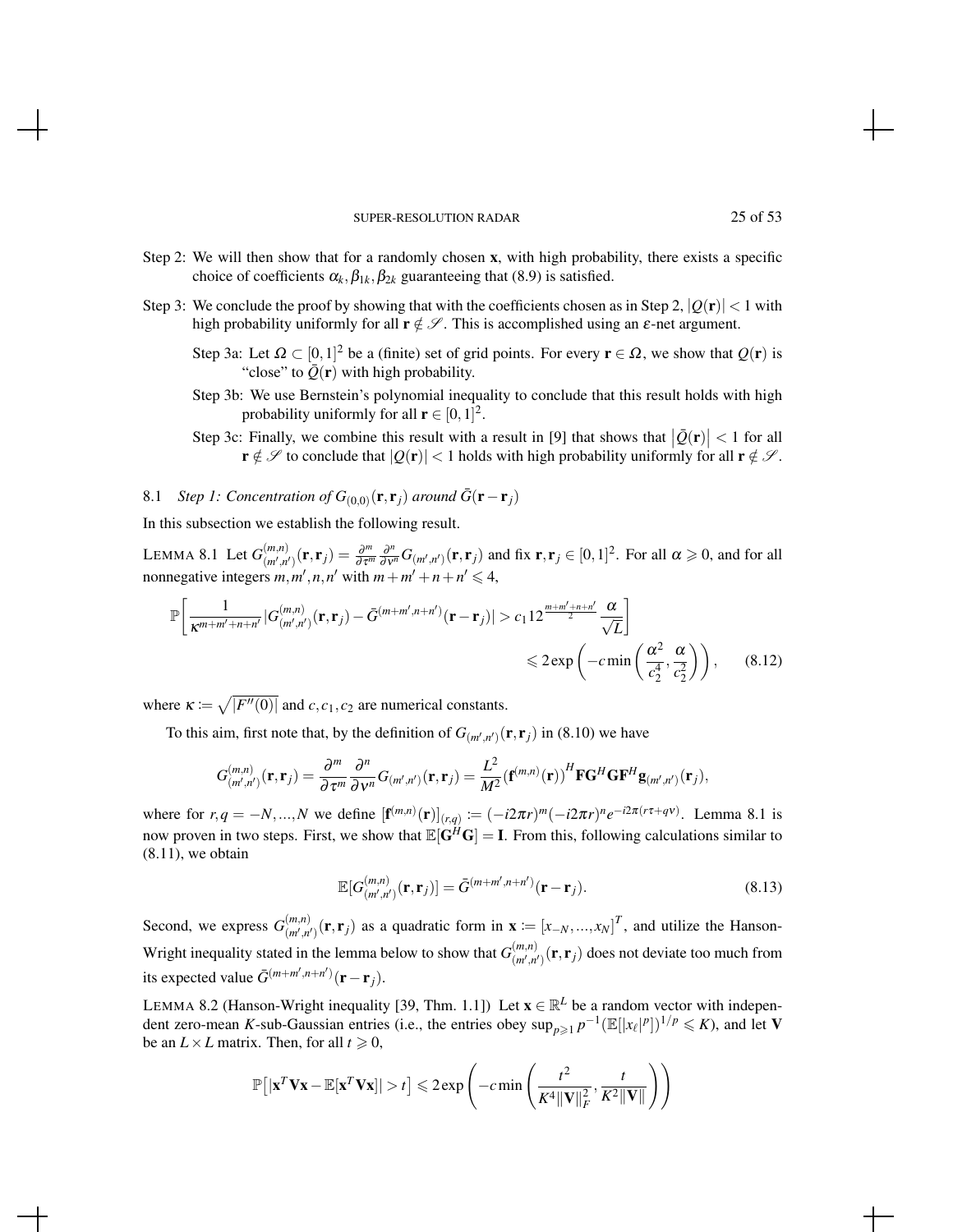where *c* is a numerical constant.

We first establish  $\mathbb{E}[G^H G] = I$ . By definition of the Gabor matrix in (2.4), the entry in the  $(k, \ell)$ -th row and  $(k', \ell')$ -th column of  $G^H G$  is given by

$$
[\mathbf{G}^H \mathbf{G}]_{(k,\ell),(k',\ell')} = \sum_{p=-N}^{N} x_{p-\ell}^* x_{p-\ell'} e^{-i2\pi \frac{k_p}{L}} e^{i2\pi \frac{k'p}{L}}.
$$

Noting that  $\mathbb{E}[x_{\ell}] = 0$ , we conclude that  $\mathbb{E}[(\mathbf{G}^H \mathbf{G}]_{(k,\ell), (k',\ell')}] = 0$  for  $\ell \neq \ell'$ . For  $\ell = \ell'$ , using the fact that  $\mathbb{E}[x_{p-\ell}^*x_{p-\ell}] = 1/L$ , we arrive at

$$
\mathbb{E}[[\mathbf{G}^H\mathbf{G}]_{(k,\ell),(k',\ell')}] = \frac{1}{L} \sum_{p=-N}^{N} e^{i2\pi \frac{(k'-k)p}{L}}.
$$

The latter is equal to 1 for  $k = k'$  and 0 otherwise. This concludes the proof of  $\mathbb{E}[\mathbf{G}^H\mathbf{G}] = \mathbf{I}$ .

We now turn our attention to the concentration part of the argument, where we express  $G_{m',n'}^{(m,n)}$  $\binom{(m,n)}{(m',n')}(\mathbf{r},\mathbf{r}_j)$ as a quadratic form in x and apply Lemma 8.2. To this end, first note that

$$
[\mathbf{LGF}^{H}\mathbf{g}_{(m',n')}(\mathbf{r}_{j})]_{p} = \frac{1}{L} \sum_{k,\ell=-N}^{N} \left( \sum_{r,q=-N}^{N} g_{r} g_{q} e^{-i2\pi(\tau_{j}r + \nu_{j}q)} (i2\pi r)^{m'} (i2\pi q)^{n'} e^{i2\pi \frac{qk+r\ell}{L}} \right) x_{p-\ell} e^{i2\pi \frac{kp}{L}}
$$

$$
= \sum_{\ell=-N}^{N} x_{\ell} \sum_{r=-N}^{N} e^{i2\pi \frac{r(p-\ell)}{L}} g_{r} g_{p} e^{-i2\pi (\tau_{j}r - \nu_{j}p)} (i2\pi r)^{m'} (-i2\pi p)^{n'}, \qquad (8.14)
$$

where we used that  $\frac{1}{L} \sum_{k=-N}^{N} e^{i2\pi} \frac{k(p+q)}{L}$  is equal to 1 if  $p = -q$  and equal to 0 otherwise, together with the fact that  $x_\ell$  is *L*-periodic. We next write (8.14) in matrix-vector form. For the ease of presentation, we define the matrix  $\mathbf{A}(\mathbf{g}_{(m',n')}(\mathbf{r}_j)) \in \mathbb{C}^{L \times L}$  (note that **A** is a function of  $\mathbf{g}_{(m',n')}(\mathbf{r}_j)$ ) by

$$
[\mathbf{A}(\mathbf{g}_{(m',n')}(\mathbf{r}_j))]_{p,\ell} := \sum_{k=-N}^N e^{i2\pi \frac{k(p-\ell)}{L}} g_k g_p e^{-i2\pi (\tau_j k - \nu_j p)} (i2\pi k)^{m'} (-i2\pi p)^{n'}.
$$

Utilizing this shorthand, writing (8.14) in matrix-vector form yields

$$
LGF^{H}g_{(m',n')}(r_j) = A(g_{(m',n')}(r_j))x,
$$

where  $\mathbf{x} = [x_{-N},...,x_{N}]^{T}$ .

Analogously as in (8.14), we have

$$
[\mathbf{LGF}^{H}\mathbf{f}^{(m,n)}(\mathbf{r})]_{p} = \sum_{\ell=-N}^{N} x_{\ell} \sum_{k=-N}^{N} e^{i2\pi \frac{k(p-\ell)}{L}} e^{-i2\pi (k\tau - p\nu)} (-i2\pi k)^{m} (i2\pi p)^{n}.
$$
 (8.15)

Defining the matrix  $\mathbf{A}^H(\mathbf{f}^{(m,n)}(\mathbf{r})) \in \mathbb{C}^{L \times L}$  by

$$
[\mathbf{A}^{H}(\mathbf{f}^{(m,n)}(\mathbf{r}))]_{\tilde{\ell},p} = \sum_{\tilde{k}=-N}^{N} e^{-i2\pi \frac{\tilde{k}(p-\tilde{\ell})}{L}} e^{i2\pi (\tilde{k}\tau - p\nu)} (i2\pi \tilde{k})^{m} (-i2\pi p)^{n}
$$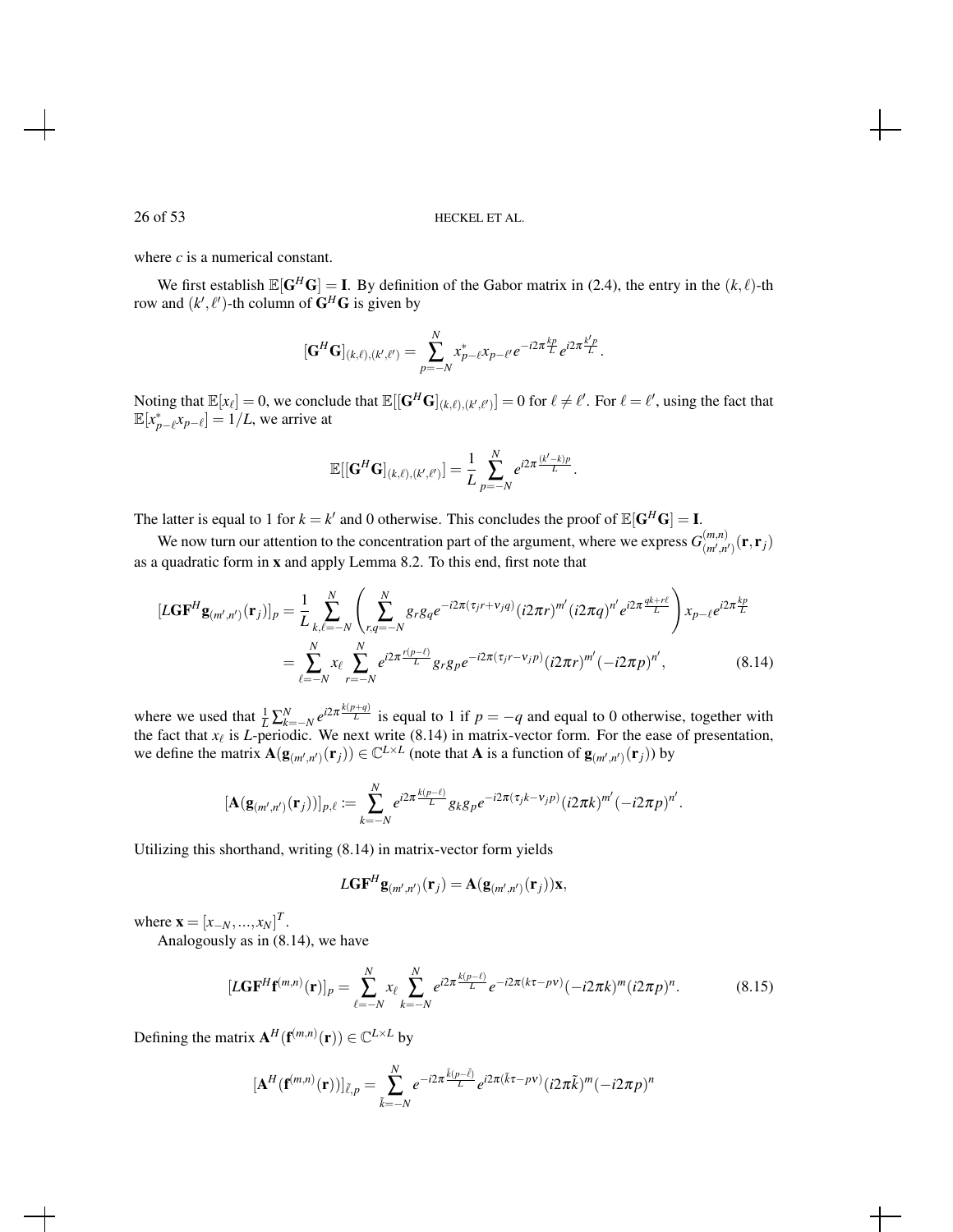## SUPER-RESOLUTION RADAR 27 of 53

allows us to express (8.15) in matrix-vector form according to

$$
L(\mathbf{f}^{(m,n)}(\mathbf{r}))^H \mathbf{F} \mathbf{G}^H = \mathbf{x}^H \mathbf{A}^H(\mathbf{f}^{(m,n)}(\mathbf{r})).
$$

This allows us to represent  $G_{m',n}^{(m,n)}$  $\binom{m,n}{(m',n')}(\mathbf{r},\mathbf{r}_j)$  in the desired quadratic form

$$
G_{(m',n')}^{(m,n)}(\mathbf{r},\mathbf{r}_j) = \frac{L^2}{M^2} (\mathbf{f}^{(m,n)}(\mathbf{r}))^H \mathbf{F} \mathbf{G}^H \mathbf{G} \mathbf{F}^H \mathbf{g}_{(m',n')}(\mathbf{r}_j) = \mathbf{x}^H \underbrace{\frac{1}{M^2} \mathbf{A}^H (\mathbf{f}^{(m,n)}(\mathbf{r})) \mathbf{A} (\mathbf{g}_{(m',n')}(\mathbf{r}_j))}_{\mathbf{V}_{(m',n')}^{(m,n)}(\mathbf{r},\mathbf{r}_j):=}
$$
(8.16)

where

$$
\begin{split} \left[\mathbf{V}_{(m',n')}^{(m,n)}(\mathbf{r},\mathbf{r}_j)\right]_{\tilde{\ell},\ell} \\ & = \frac{1}{M^2} \sum_{p,k,\tilde{k}=-N}^{N} e^{i2\pi \frac{(p-\ell)k}{L}} e^{-i2\pi \frac{(p-\tilde{\ell})\tilde{k}}{L}} e^{i2\pi (\tilde{k}\tau - p(\mathbf{v}-\mathbf{v}_j)-k\tau_j)} g_{p} g_{k}(i2\pi \tilde{k})^{m} (i2\pi k)^{m'} (-i2\pi p)^{n+n'} .\end{split}
$$

In order to evaluate the RHS of the Hanson-Wright inequality, we will need the following upper bound on  $\left\| \mathbf{V}_{(m^{\prime},n)}^{(m,n)} \right\|$  $\begin{aligned} \binom{(m,n)}{(m',n')}(\mathbf{r},\mathbf{r}_j) \bigg\|_F. \end{aligned}$  We defer the proof to Section 8.1.1.

LEMMA 8.3 For all **r** and **r**<sub>*j*</sub>, and for all non-negative  $m, m', n, n'$  with  $m + m' + n + n' \leq 4$ ,

$$
\left\| \mathbf{V}_{(m',n')}^{(m,n)}(\mathbf{r},\mathbf{r}_j) \right\|_F \leqslant c_1 (2\pi N)^{m+m'+n+n'} \sqrt{L}.
$$
\n(8.17)

We are now ready to establish Lemma 8.1 by applying the Hanson-Wright inequality. To this end note that using  $\kappa = \sqrt{F''(0)} = \sqrt{\frac{\pi^2}{3}}$  $\frac{\sigma^2}{3}(N^2+4N)$  and utilizing [9, Eq. 2.23] we have

$$
\frac{(2\pi N)^m}{\kappa^m} = \frac{(2\pi N)^m}{(\frac{\pi^2}{3}(N^2+4N))^{(m)/2}} \leq 12^{\frac{m}{2}}.
$$

Setting  $\mathbf{V} := \mathbf{V}_{(m',n)}^{(m,n)}$  $\binom{m,n}{(m',n')}(\mathbf{r},\mathbf{r}_j)$  for ease of presentation, we have

$$
\mathbb{P}\bigg[\frac{1}{\kappa^{m+m'+n+n'}}|G_{(m',n')}^{(m,n)}(\mathbf{r},\mathbf{r}_j)-\bar{G}^{(m+m',n+n')}(\mathbf{r}-\mathbf{r}_j)|>c_112^{\frac{m+m'+n+n'}{2}}\frac{\alpha}{\sqrt{L}}\bigg] \leq \mathbb{P}\bigg[|G_{(m',n')}^{(m,n)}(\mathbf{r},\mathbf{r}_j)-\bar{G}^{(m+m',n+n')}(\mathbf{r}-\mathbf{r}_j)|>c_1(2\pi N)^{m+m'+n+n'}\frac{\alpha}{\sqrt{L}}\bigg] \leq \mathbb{P}\bigg[|\mathbf{x}^T\mathbf{V}\mathbf{x}-\mathbb{E}[\mathbf{x}^T\mathbf{V}\mathbf{x}]|>||\mathbf{V}||_F\frac{\alpha}{L}\bigg]
$$
\n(8.18)

$$
\leqslant 2\exp\left(-c\min\left(\frac{\|\mathbf{V}\|_{F}^{2}\alpha^{2}}{L^{2}K^{4}\|\mathbf{V}\|_{F}^{2}},\frac{\|\mathbf{V}\|_{F}\alpha}{LK^{2}\|\mathbf{V}\|}\right)\right)
$$
(8.19)

$$
\leqslant 2\exp\left(-c\min\left(\frac{\alpha^2}{c_2^4},\frac{\alpha}{c_2^2}\right)\right). \tag{8.20}
$$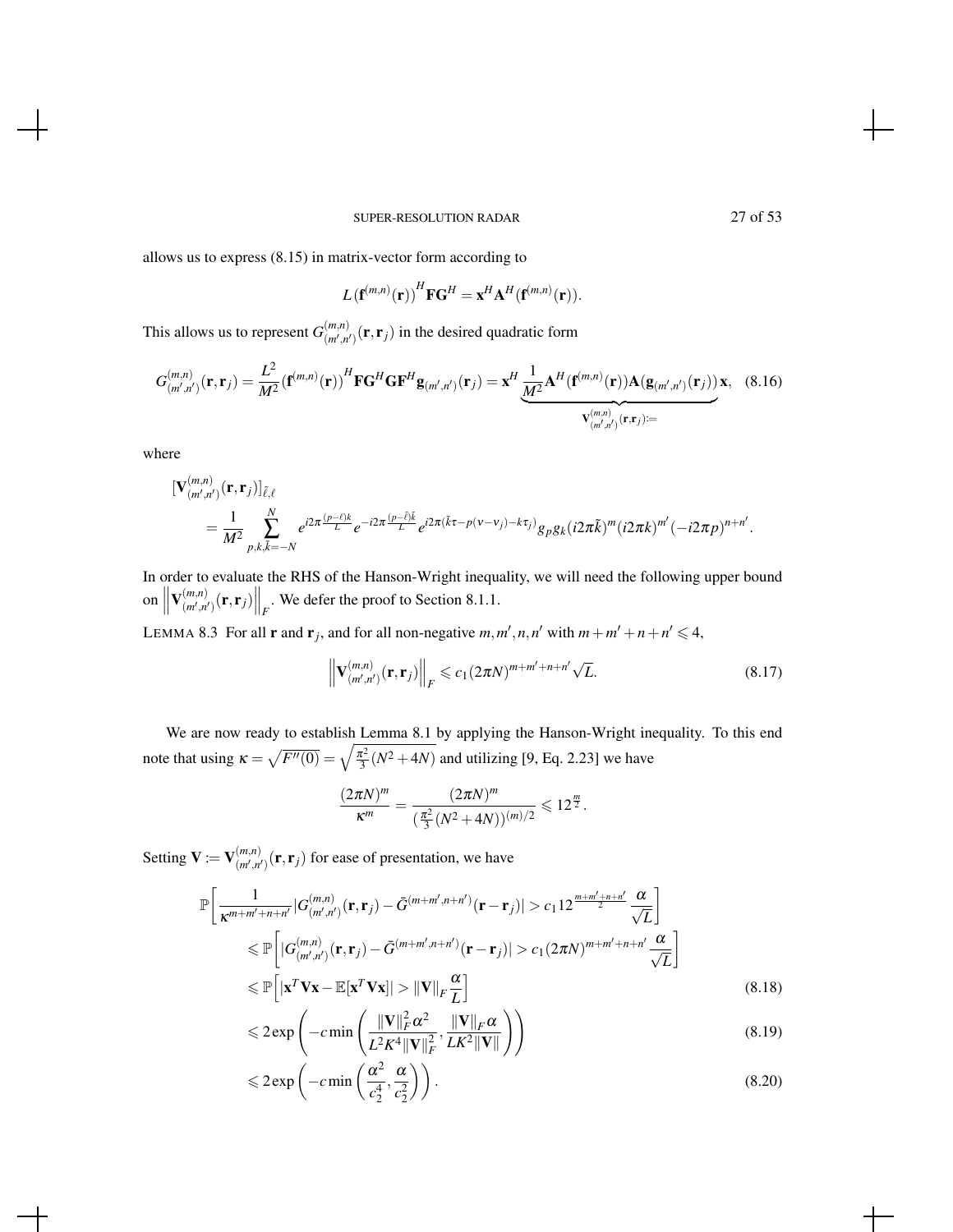Here, (8.18) follows from (8.16) and (8.17), together with the fact that  $\mathbb{E}[\mathbf{x}^H \mathbf{V} \mathbf{x}] = \mathbb{E}[G_{(m',n)}^{(m,n)}]$  $\binom{(m,n)}{(m',n')}(\mathbf{r},\mathbf{r}_j)]=$  $\bar{G}^{(m+m',n+n')}(\mathbf{r}-\mathbf{r}_j)$  (cf. (8.13)). To obtain (8.19), we used Lemma 8.2 with  $t = ||\mathbf{V}||_F\frac{\alpha}{L}$ . Finally, (8.20) holds because the sub-Gaussian parameter *K* of the random variable  $[\mathbf{x}]_\ell \sim \mathcal{N}(0,1/L)$  is given by  $K = c_2/\sqrt{L}$  (e.g., [49, Ex. 5.8]) and  $\|\mathbf{V}\|_F / \|\mathbf{V}\| \geq 1$ .

8.1.1 *Proof of Lemma 8.3:* We start by upper-bounding  $\left| \left[ V^{(m,n)}_{(m',n)} \right] \right|$  $\binom{(m,n)}{(m',n')}(\mathbf{r},\mathbf{r}_j)|_{\ell,\ell}$ . By definition of  $F(t)$ (cf. (8.6))

$$
\begin{split} &\left[\mathbf{V}_{(m',n')}^{(m,n)}(\mathbf{r},\mathbf{r}_j)\right]_{\tilde{\ell},\ell} \\ &=\sum_{p=-N}^N\left(\frac{1}{M}\sum_{k=-N}^N g_k(i2\pi k)^{m'}e^{i2\pi\left(\frac{p-\ell}{L}-\tau_j\right)k}\right)\left(\frac{1}{M}\sum_{\tilde{k}=-N}^N(i2\pi\tilde{k})^{m}e^{-i2\pi\left(\frac{p-\tilde{\ell}}{L}-\tau\right)\tilde{k}}\right)\\ &\qquad\cdot g_p(-i2\pi p)^{n+n'}e^{-i2\pi(v-v_j)p} \\ &=\sum_{p=-N}^N F^{(m')}\left(\frac{p-\ell}{L}-\tau_j\right)\left(\frac{1}{M}\sum_{\tilde{k}=-N}^N(i2\pi\tilde{k})^{m}e^{-i2\pi\left(\frac{p-\tilde{\ell}}{L}-\tau\right)\tilde{k}}\right)g_p(-i2\pi p)^{n+n'}e^{-i2\pi(v-v_j)p}, \end{split}
$$

where  $F^{(m)}(t) := \frac{\partial^m}{\partial \tau^m} F(t)$ . Since  $|g_p| \leq 1$  holds for all *p*, we obtain

$$
\left| \left[ \mathbf{V}^{(m,n)}_{(m',n')}(\mathbf{r},\mathbf{r}_j) \right]_{\tilde{\ell},\ell} \right| \leq (2\pi N)^{n+n'} \sum_{p=-N}^{N} \left| F^{(m')} \left( \frac{p-\ell}{L} - \tau_j \right) \right| \left| \frac{1}{M} \sum_{\tilde{k}=-N}^{N} (-i2\pi \tilde{k})^m e^{i2\pi \left( \frac{p-\ell}{L} - \tau \right) \tilde{k}} \right|
$$
  
=  $(2\pi N)^{n+n'} \sum_{p=-N}^{N} \left| F^{(m')} \left( \frac{p}{L} + s/L - \tau_j \right) \right| \left| \frac{1}{M} \sum_{\tilde{k}=-N}^{N} (-i2\pi \tilde{k})^m e^{i2\pi \left( \frac{p+\ell+s-\tilde{\ell}}{L} - \tau \right) \tilde{k}} \right|,$  (8.21)

where we choose *s* as the integer minimizing  $|s/L - \tau_j|$  and used the fact that the absolute values in the sum above are *L*-periodic in  $p$  (recall that  $F(t)$  is 1-periodic).

We proceed by upper-bounding  $|F^{(m)}(t)|$ . To this aim, we use Bernstein's polynomial inequality, (cf. Proposition 8.3 below), to conclude that

$$
\sup_{t} |F^{(m)}(t)| \le (2\pi N)^{m} \sup_{t} |F(t)| = (2\pi N)^{m}.
$$
 (8.22)

Also note that, from [9, Lem. 2.6] we know that for  $|t| \in [1/(2N),1/2]$ , there exists a numerical constant  $\tilde{c}$  such that

$$
|F^{(m)}(t)| \le \tilde{c}(2\pi N)^m \frac{1}{(2Mt)^4}.
$$
\n(8.23)

Combining (8.22) and (8.23) we arrive at

$$
|F^{(m)}(t)| \le H^{(m)}(t) := \bar{c}(2\pi N)^m \min\left(1, \frac{1}{(2Mt)^4}\right). \tag{8.24}
$$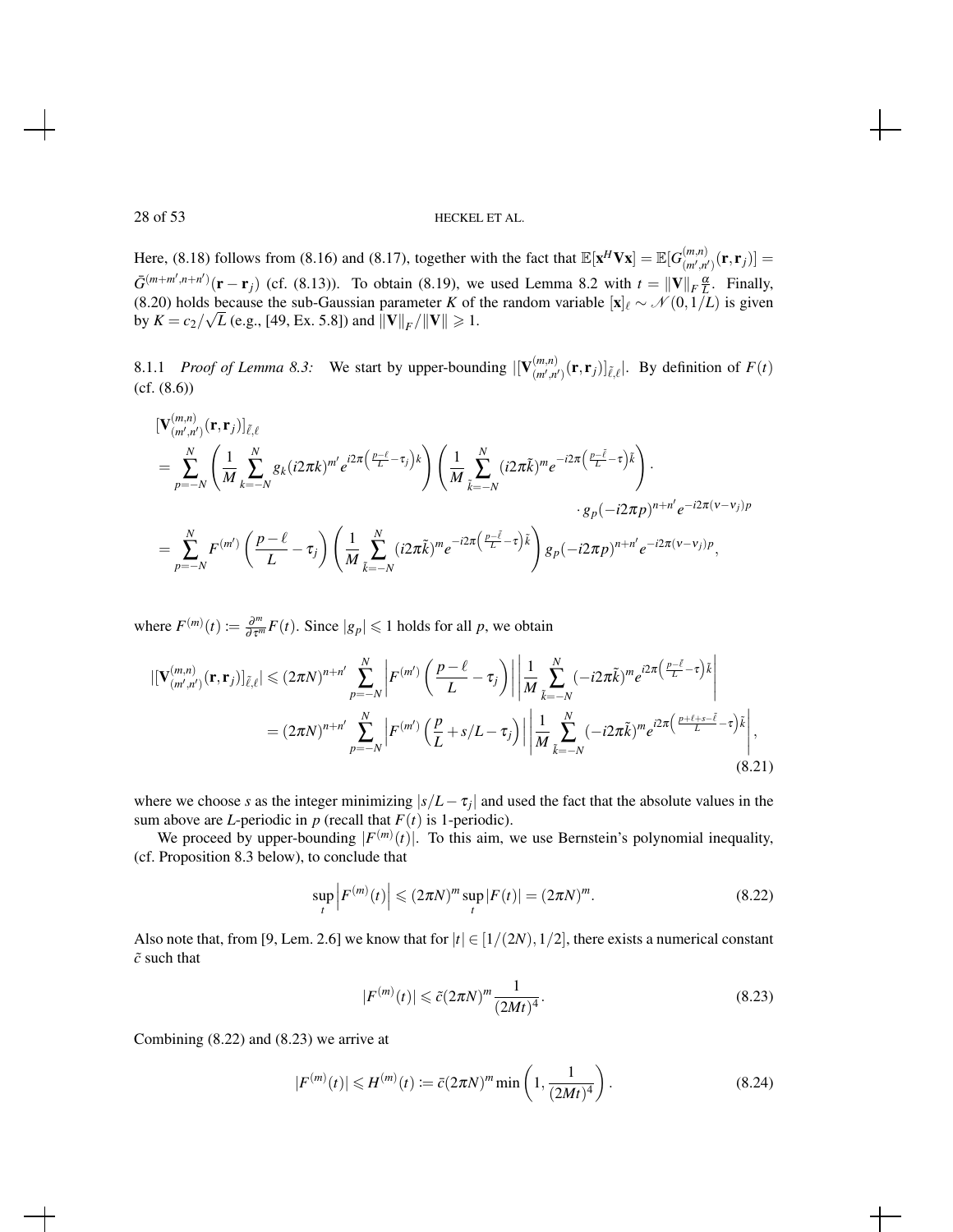## SUPER-RESOLUTION RADAR 29 of 53

Utilizing the latter inequality we have

$$
\left| F^{(m)}\left(\frac{p}{L} + s/L - \tau_j \right) \right| \leq H^{(m)}\left(\frac{p}{L} + s/L - \tau_j \right) \leq c'H^{(m)}\left(\frac{p}{L}\right) \tag{8.25}
$$

$$
\leqslant c' \bar{c} (2\pi N)^m \min\left(1, \frac{1}{(2Mp/L)^4}\right) \tag{8.26}
$$

$$
\leqslant c' \bar{c} (2\pi N)^m \min\left(1, \frac{16}{p^4}\right) \leqslant 16c' \bar{c} (2\pi N)^m \min\left(1, \frac{1}{p^4}\right). \tag{8.27}
$$

Here, (8.25) holds because when *s* is the integer minimizing  $|s/L - \tau_j|$ , we have that  $|s/L - \tau_j| \leq 1/(2L)$ . Therefore, for all *p* with  $|p| > 0$ ,  $2M(p/L - s/L - \tau_i)$  is within a constant factor of  $2Mp/L$ , which proves that  $(8.25)$  holds for a numerical constant  $c'$ . To obtain  $(8.26)$  we used  $(8.24)$ . Finally,  $(8.27)$  follows from  $\frac{L}{2M} = \frac{2N+1}{N+2} < 2$ .

Plugging (8.27) into (8.21) we obtain

$$
\left|\left[\mathbf{V}_{(m',n')}^{(m,n)}(\mathbf{r},\mathbf{r}_j)\right]_{\tilde{\ell},\ell}\right|\leqslant (2\pi N)^{m+m'+n+n'}\frac{\hat{c}(2\pi N)^{-m}\sum_{p=-N}^{N}\min\left(1,\frac{1}{p^4}\right)\left|\frac{1}{M}\sum_{\tilde{k}=-N}^{N}(-i2\pi\tilde{k})^{m}e^{i2\pi\left(\frac{p+s+\ell-\tilde{\ell}}{L}-\tau\right)\tilde{k}}\right|}{U\left(\tau-\frac{s+\ell-\tilde{\ell}}{L}\right):=}
$$
\n(8.28)

where  $\hat{c} = 16c'\bar{c}$ . We show in Appendix F that  $U(t)$  is 1-periodic and satisfies  $U(t) \leq c \min(1, \frac{1}{L|t|})$  for  $|t| \leq 1/2$ . Using this bound together with (8.28) we conclude that

$$
\left\| \mathbf{V}_{(m',n')}^{(m,n)}(\mathbf{r},\mathbf{r}_j) \right\|_F^2 = \sum_{\ell,\ell=-N}^N \left| [\mathbf{V}_{(m',n')}^{(m,n)}(\mathbf{r},\mathbf{r}_j)]_{\ell,\ell} \right|^2
$$
  
\n
$$
\leq (2\pi N)^{2(m+m'+n+n')} \sum_{\ell,\ell=-N}^N U^2 \left( \tau - \frac{s+\ell-\tilde{\ell}}{L} \right)
$$
  
\n
$$
\leq (2\pi N)^{2(m+m'+n+n')} \sum_{\tilde{\ell}=-N}^N \sum_{\ell=-N}^N \left( c \min\left(1, \frac{1}{L|\ell/L|} \right) \right)^2
$$
  
\n
$$
\leq c^2 (2\pi N)^{2(m+m'+n+n')} \sum_{\tilde{\ell}=-N}^N \left( 1 + 2 \sum_{\ell \geq 1} \frac{1}{\ell^2} \right)
$$
  
\n
$$
= c^2 L (2\pi N)^{2(m+m'+n+n')} \left( 1 + \frac{\pi^2}{3} \right).
$$

The proof is now complete by setting  $c_1 = c\sqrt{1+\pi^2/3}\sqrt{L}$ .

# 8.2 *Step 2: Choice of the coefficients*  $\alpha_k, \beta_{1k}, \beta_{2k}$

We next show that, with high probability, it is possible to select the coefficients  $\alpha_k, \beta_{1k}, \beta_{2k}$  such that  $Q(\mathbf{r})$  satisfies (8.9). To this end, we first review the result in [9] that ensures that there exists a set of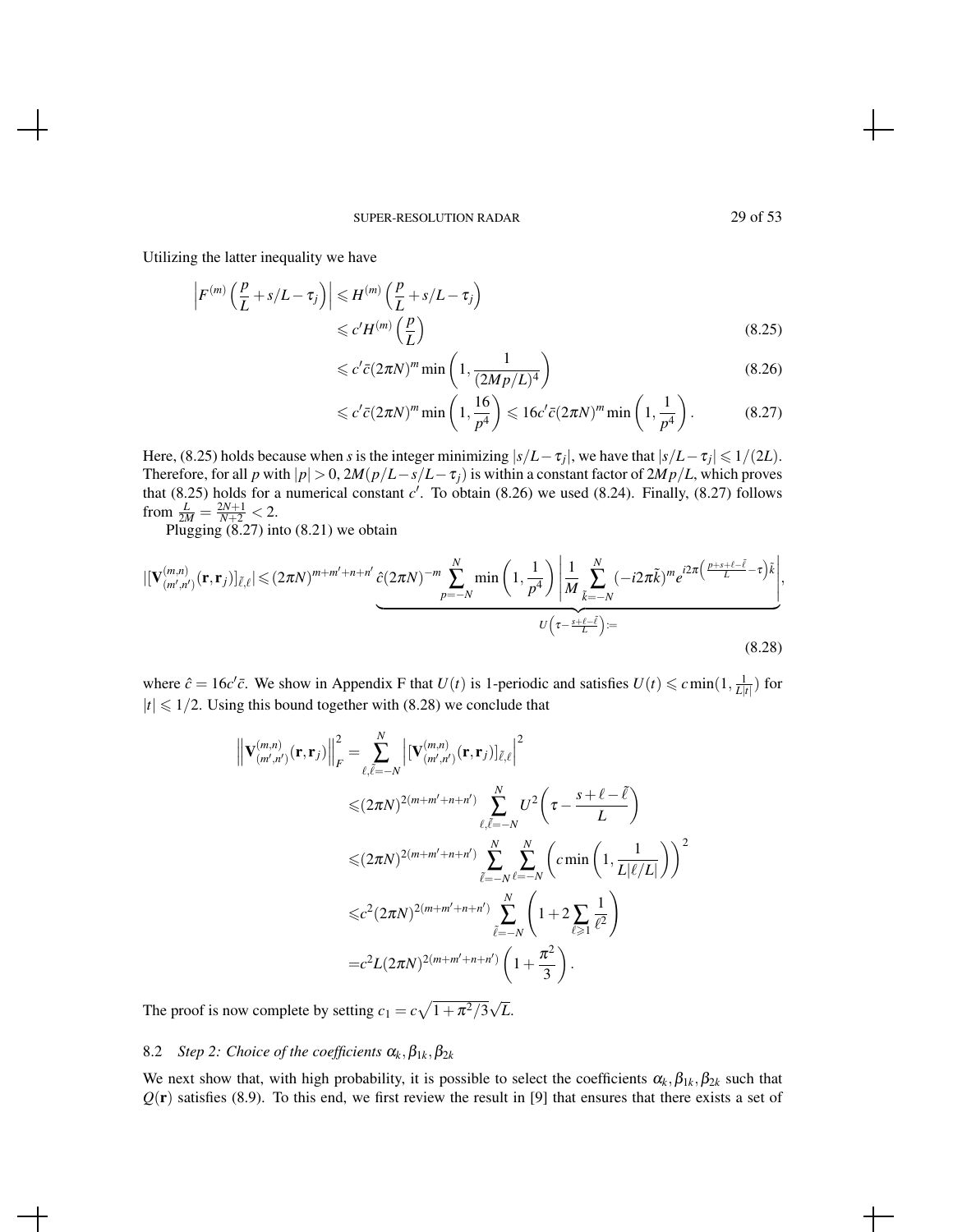coefficients  $\bar{\alpha}_k$ ,  $\bar{\beta}_{1k}$ ,  $\bar{\beta}_{2k}$  such that (8.7) is satisfied. Specifically, writing (8.7) in matrix form yields

$$
\underbrace{\begin{bmatrix} \bar{\mathbf{D}}^{(0,0)} & \frac{1}{\kappa} \bar{\mathbf{D}}^{(1,0)} & \frac{1}{\kappa} \bar{\mathbf{D}}^{(0,1)} \\ -\frac{1}{\kappa} \bar{\mathbf{D}}^{(1,0)} & -\frac{1}{\kappa^2} \bar{\mathbf{D}}^{(2,0)} & -\frac{1}{\kappa^2} \bar{\mathbf{D}}^{(1,1)} \end{bmatrix}}_{\bar{\mathbf{D}}} \begin{bmatrix} \bar{\alpha} \\ \kappa \bar{\beta} \\ \kappa \bar{\beta} \\ \kappa \bar{\beta} \end{bmatrix} = \begin{bmatrix} \mathbf{u} \\ \mathbf{0} \\ \mathbf{0} \end{bmatrix}
$$
(8.29)

where  $[\bar{\mathbf{D}}^{(m,n)}]_{j,k} := \bar{G}^{(m,n)}(\mathbf{r}_j - \mathbf{r}_k)$ ,  $[\bar{\boldsymbol{\alpha}}]_k := \bar{\alpha}_k$ ,  $[\bar{\boldsymbol{\beta}}_1]_k := \bar{\beta}_{1k}$  and  $[\bar{\boldsymbol{\beta}}_2]_k := \bar{\beta}_{2k}$ . Here, we have scaled the entries of  $\bar{\mathbf{D}}$  such that its diagonal entries are 1  $(F(0) = 1, \kappa^2 = |F''(0)|$ , and  $F''(0)$  is negative). Since  $\bar{\mathbf{D}}^{(0,0)}, \bar{\mathbf{D}}^{(1,1)}, \bar{\mathbf{D}}^{(2,0)}, \bar{\mathbf{D}}^{(0,2)}$  are symmetric and  $\bar{\mathbf{D}}^{(1,0)}, \bar{\mathbf{D}}^{(0,1)}$  are antisymmetric,  $\bar{\mathbf{D}}$  is symmetric.

The following result, which directly follows from [9, Eq. C6, C7, C8, C9], ensures that  $\bar{D}$  is invertible and thus the coefficients  $\bar{\alpha}_k$ ,  $\bar{\beta}_{1k}$ ,  $\bar{\beta}_{2k}$  can be obtained according to

$$
\begin{bmatrix} \bar{\boldsymbol{\alpha}} \\ \kappa \bar{\boldsymbol{\beta}}_1 \\ \kappa \bar{\boldsymbol{\beta}}_2 \end{bmatrix} = \bar{\mathbf{D}}^{-1} \begin{bmatrix} \mathbf{u} \\ \mathbf{0} \end{bmatrix} = \bar{\mathbf{L}} \mathbf{u},\tag{8.30}
$$

where  $\bar{\mathbf{L}}$  is the 3*S* × *S* submatrix of  $\bar{\mathbf{D}}^{-1}$  corresponding to the first *S* columns of  $\bar{\mathbf{D}}^{-1}$ .

PROPOSITION 8.2  $\bar{\mathbf{D}}$  is invertible and

$$
\left\| \mathbf{I} - \bar{\mathbf{D}} \right\| \leqslant 0.19808 \tag{8.31}
$$

$$
\left\|\bar{\mathbf{D}}\right\| \leqslant 1.19808\tag{8.32}
$$

$$
\|\bar{\mathbf{D}}^{-1}\| \leqslant 1.24700. \tag{8.33}
$$

*Proof.* The proof of this proposition is an immediate consequence of [9, Eq. C6, C7, C8, C9]. Since  $\bar{\mathbf{D}}$  is real and symmetric, it is normal, and thus its singular values are equal to the absolute values of its eigenvalues. Using that the diagonal entries of  $\bar{\mathbf{D}}$  are 1, by Gershgorin's circle theorem [26, Thm. 6.1.1], the eigenvalues of  $\overline{\mathbf{D}}$  are in the interval  $[1 - ||\mathbf{I} - \overline{\mathbf{D}}||_{\infty}, 1 + ||\mathbf{I} - \overline{\mathbf{D}}||_{\infty}]$ , where  $||\mathbf{A}||_{\infty} := \max_{i} \sum_{j} |[\mathbf{A}]_{i,j}|$ . Using that  $||\mathbf{I} - \bar{\mathbf{D}}||_{\infty} \leq 0.19808$  (shown below), it follows that  $\bar{\mathbf{D}}$  is invertible and

$$
\|\bar{\mathbf{D}}\| \leq 1 + \|\mathbf{I} - \bar{\mathbf{D}}\|_{\infty} \leq 1.19808
$$

$$
\|\bar{\mathbf{D}}^{-1}\| \leq \frac{1}{1 - \|\mathbf{I} - \bar{\mathbf{D}}\|_{\infty}} \leq 1.2470.
$$

The proof is concluded by noting that

$$
\|\mathbf{I} - \bar{\mathbf{D}}\|_{\infty} = \max \left\{ \left\|\mathbf{I} - \mathbf{D}^{(0,0)}\right\|_{\infty} + 2 \left\|\frac{1}{\kappa} \bar{\mathbf{D}}^{(1,0)}\right\|_{\infty}, \left\|\frac{1}{\kappa} \bar{\mathbf{D}}^{(1,0)}\right\|_{\infty} + \left\|\mathbf{I} - \frac{1}{\kappa^2} \mathbf{D}^{(2,0)}\right\|_{\infty} + \left\|\frac{1}{\kappa^2} \bar{\mathbf{D}}^{(1,1)}\right\|_{\infty} \right\}
$$
  
\$\leqslant 0.19808,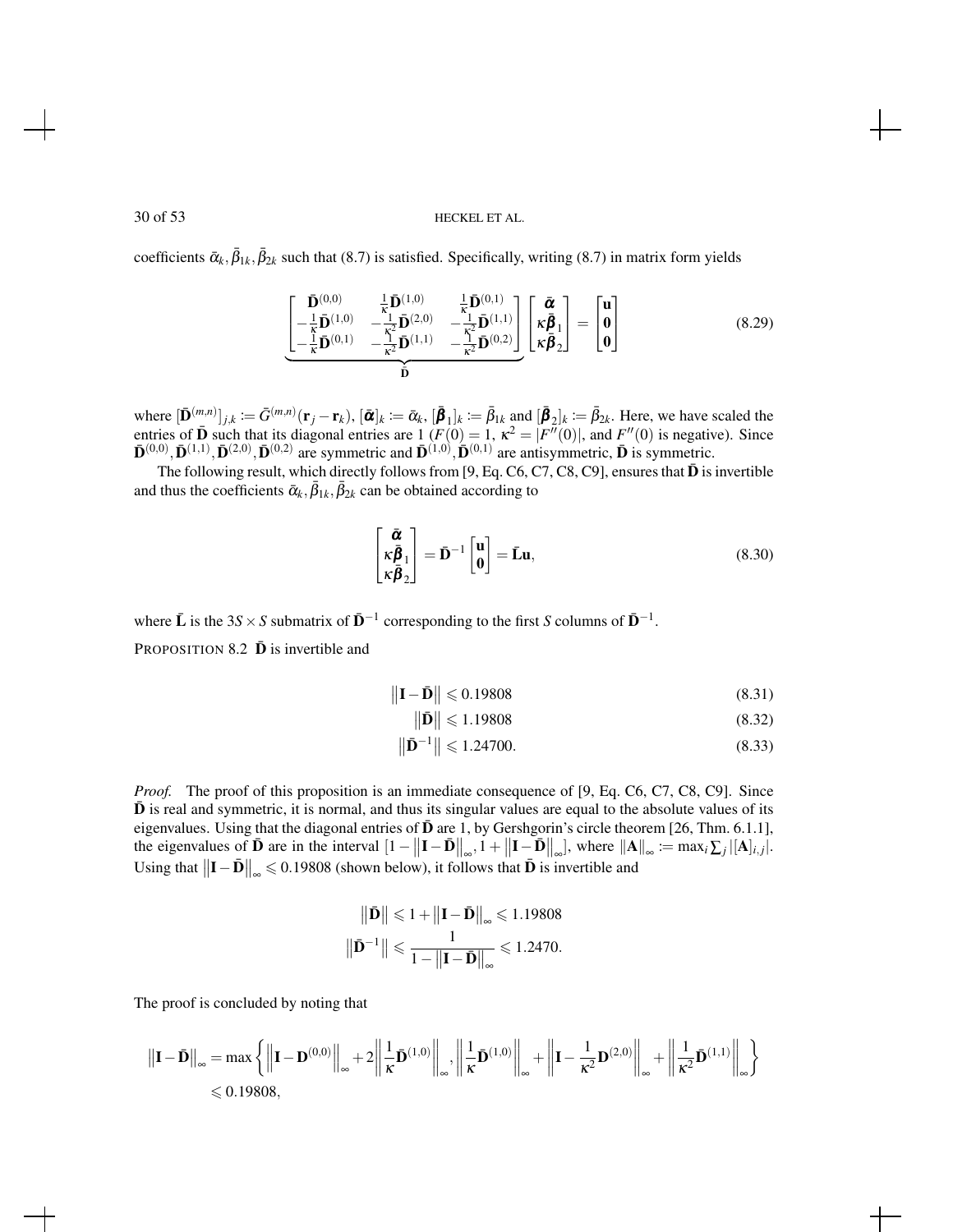## SUPER-RESOLUTION RADAR 31 of 53

where we used [9, Eq. C6, C7, C8, C9]:

$$
\left\| \mathbf{I} - \bar{\mathbf{D}}^{(0,0)} \right\|_{\infty} \le 0.04854
$$

$$
\left\| \frac{1}{\kappa} \bar{\mathbf{D}}^{(1,0)} \right\|_{\infty} = \left\| \frac{1}{\kappa} \bar{\mathbf{D}}^{(0,1)} \right\|_{\infty} \le 0.04258
$$

$$
\left\| \frac{1}{\kappa^2} \bar{\mathbf{D}}^{(1,1)} \right\|_{\infty} \le 0.04791
$$

$$
\left\| \mathbf{I} - \frac{1}{\kappa^2} \mathbf{D}^{(0,2)} \right\|_{\infty} = \left\| \mathbf{I} - \frac{1}{\kappa^2} \mathbf{D}^{(2,0)} \right\|_{\infty} \le 0.1076.
$$

We next select the coefficients  $\alpha_k, \beta_{1k}, \beta_{2k}$  such that  $Q(\mathbf{r})$  satisfies the interpolation conditions (8.9). To this end, we write (8.9) in matrix form:

$$
\begin{bmatrix}\n\mathbf{D}_{(0,0)}^{(0,0)} & \frac{1}{\kappa} \mathbf{D}_{(1,0)}^{(0,0)} & \frac{1}{\kappa} \mathbf{D}_{(0,1)}^{(0,0)} \\
-\frac{1}{\kappa} \mathbf{D}_{(0,0)}^{(1,0)} & -\frac{1}{\kappa^2} \mathbf{D}_{(1,0)}^{(1,0)} & -\frac{1}{\kappa^2} \mathbf{D}_{(0,1)}^{(1,0)} \\
-\frac{1}{\kappa} \mathbf{D}_{(0,0)}^{(0,1)} & -\frac{1}{\kappa^2} \mathbf{D}_{(1,0)}^{(0,1)} & -\frac{1}{\kappa^2} \mathbf{D}_{(0,1)}^{(0,1)}\n\end{bmatrix}\n\begin{bmatrix}\n\boldsymbol{\alpha} \\
\kappa \boldsymbol{\beta}_1 \\
\kappa \boldsymbol{\beta}_2\n\end{bmatrix} = \begin{bmatrix}\n\mathbf{u} \\
\mathbf{0} \\
\mathbf{0}\n\end{bmatrix},
$$
\n(8.34)

where  $\left[\mathbf{D}_{m',n}^{(m,n)}\right]$  $\left[\begin{smallmatrix} (m,n)\ (m',n')\ \end{smallmatrix} \right]_{j,k} \coloneqq G_{(m',n)}^{(m,n)}$  $\binom{(m,n)}{(m',n')}(\mathbf{r}_j,\mathbf{r}_k), [\alpha]_k := \alpha_k, [\beta_1]_k := \beta_{1k}$ , and  $[\beta_2]_k := \beta_{2k}$ . To show that the system of equations (8.34) has a solution, and in turn (8.9) can be satisfied, we will show that, with high probability, D is invertible. To this end, we show that the probability of the event

$$
\mathscr{E}_\xi = \{\big\|D-\bar{D}\big\|\leqslant \xi\}
$$

is high, and **D** is invertible on  $\mathscr{E}_{\xi}$  for all  $\xi \in (0,1/4]$ . The fact that **D** is invertible on  $\mathscr{E}_{\xi}$  for all  $\xi \in (0,1/4]$ follows from the following set of inequalities:

$$
\|\mathbf{I} - \mathbf{D}\| \leqslant \left\|\mathbf{D} - \mathbf{\bar{D}}\right\| + \left\|\mathbf{\bar{D}} - \mathbf{I}\right\| \leqslant \xi + 0.1908 \leqslant 0.4408.
$$

Since **D** is invertible, the coefficients  $\alpha_k$ ,  $\beta_{1k}$ ,  $\beta_{2k}$  can be selected as

$$
\begin{bmatrix} \boldsymbol{\alpha} \\ \kappa \boldsymbol{\beta}_1 \\ \kappa \boldsymbol{\beta}_2 \end{bmatrix} = \mathbf{D}^{-1} \begin{bmatrix} \mathbf{u} \\ \mathbf{0} \end{bmatrix} = \mathbf{L} \mathbf{u},\tag{8.35}
$$

where **L** is the 3*S* × *S* submatrix of  $D^{-1}$  corresponding to the first *S* columns of  $D^{-1}$ . We record two useful inequalities about **L** and its deviation from  $\vec{L}$  on the event  $\mathscr{E}_{\xi}$  in the lemma below.

LEMMA 8.4 On the event  $\mathcal{E}_{\xi}$  with  $\xi \in (0,1/4]$  the following identities hold

$$
\|\mathbf{L}\| \leqslant 2.5,\tag{8.36}
$$

$$
\|\mathbf{L} - \bar{\mathbf{L}}\| \leqslant 2.5\xi. \tag{8.37}
$$

*Proof.* We will make use of the following lemma.

 $\Box$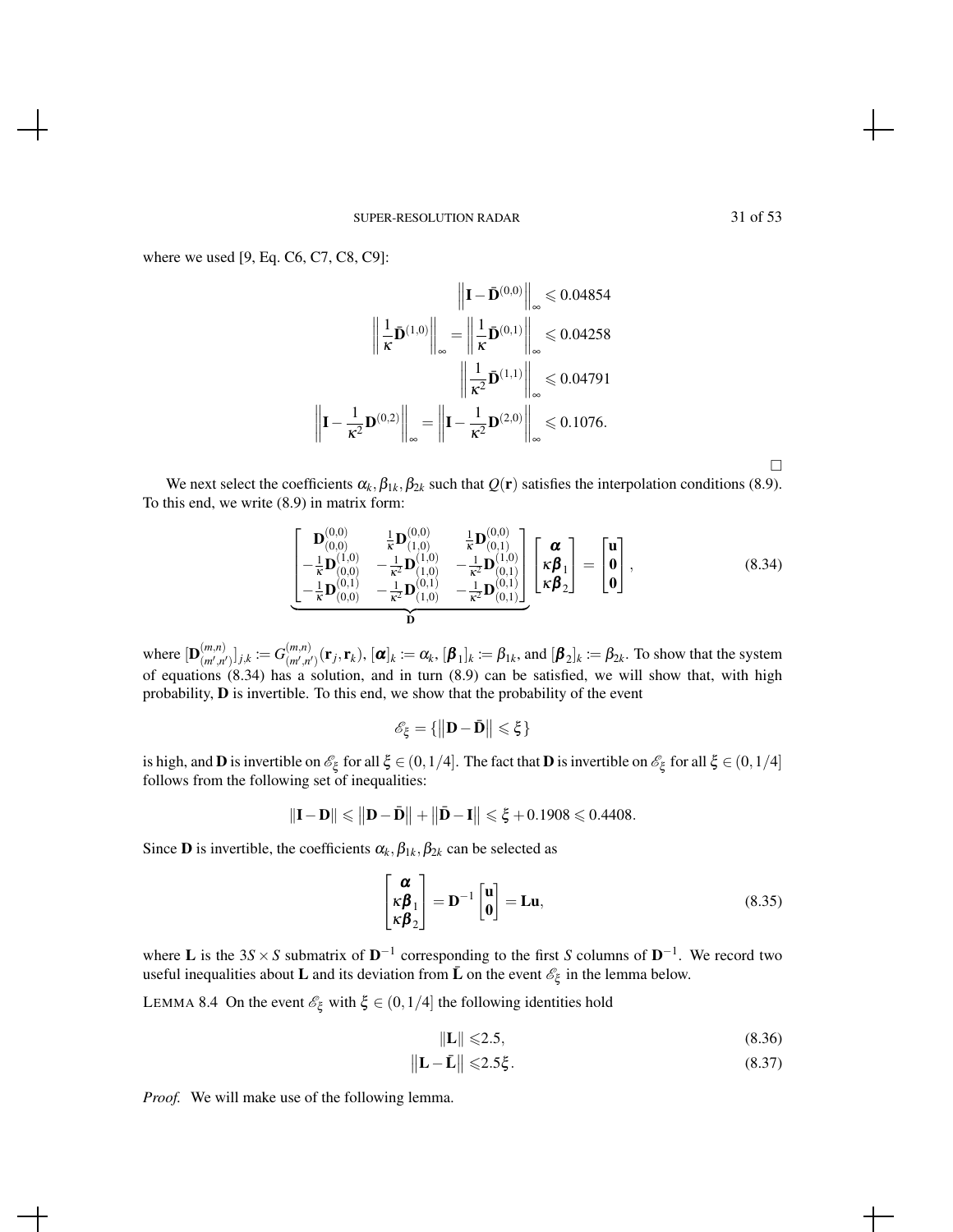LEMMA 8.5 ([46, Proof of Cor. 4.5]) Suppose that C is invertible and  $||\mathbf{B} - \mathbf{C}|| \cdot ||\mathbf{C}^{-1}|| \le 1/2$ . Then i)  $\|\mathbf{B}^{-1}\| \leq 2\|\mathbf{C}^{-1}\|$  and ii)  $\|\mathbf{B}^{-1} - \mathbf{C}^{-1}\| \leq 2\|\mathbf{C}^{-1}\|$  $2^2$ ||**B** – **C**||.

First note that since  $\|\mathbf{D} - \bar{\mathbf{D}}\| \leq 1/4$  and  $\|\bar{\mathbf{D}}^{-1}\| \leq 1.247$  (cf. (8.33)) the conditions of Lemma 8.5 with  $\mathbf{B} = \mathbf{D}$  and  $\mathbf{C} = \mathbf{\bar{D}}$  are satisfied.

Equation (8.36) now readily follows:

$$
\|\mathbf{L}\| \le \|\mathbf{D}^{-1}\| \le 2\|\bar{\mathbf{D}}^{-1}\| \le 2.5. \tag{8.38}
$$

Specifically, for the first inequality, we used that **L** is a submatrix of  $D^{-1}$ , the second inequality follows by application of part *i*) of Lemma 8.5, and the last inequality follows from (8.33).

To prove (8.37), we use part *ii*) of the lemma above together with (8.33), to conclude that

$$
\left\|\mathbf{L} - \bar{\mathbf{L}}\right\| \leq \left\|\mathbf{D}^{-1} - \bar{\mathbf{D}}^{-1}\right\| \leq 2\left\|\bar{\mathbf{D}}^{-1}\right\|^2 \left\|\mathbf{D} - \bar{\mathbf{D}}\right\| \leq 2.5\xi.
$$
 (8.39)

holds on  $\mathcal{E}_{\xi}$  with  $\xi \in (0, 1/4]$ .

It only remains to prove that the event  $\mathscr{E}_{\xi}$  does indeed have high probability.

LEMMA 8.6 For all  $\xi > 0$ 

$$
\mathbb{P}\big[\mathscr{E}_\xi\big]\geqslant 1-\delta
$$

provided that

$$
L \geqslant S\frac{c_4}{\xi^2}\log^2(18S^2/\delta),\tag{8.40}
$$

where  $c_4$  is a numerical constant.

*Proof.* We will upper-bound  $\|\mathbf{D} - \bar{\mathbf{D}}\|$  by upper-bounding the largest entry of  $\mathbf{D} - \bar{\mathbf{D}}$ . To this end, first note that the entries of  $\mathbf{D} - \bar{\mathbf{D}}$  are given by

$$
\frac{1}{\kappa^{m+m'+n+n'}}[{\bf{D}}^{(m,n)}_{(m',n')}-\bar{\bf{D}}^{(m+m',n+n')}]_{j,k}=\frac{1}{\kappa^{m+m'+n+n'}}(G^{(m,n)}_{(m',n')}({\bf{r}}_j,{\bf{r}}_k)-\bar{G}^{(m+m',n+n')}({\bf{r}}_j-{\bf{r}}_k))
$$

for  $m, m', n, n' \leq 1$  and  $m + m' + n + n' \leq 2$  and for  $j, k = 1, ..., S$ . We now have

$$
\mathbb{P}\big[\big|\big|\mathbf{D}-\bar{\mathbf{D}}\big|\big|\geqslant\xi\big]\leqslant\mathbb{P}\bigg[\sqrt{3S}\max_{j,k,m,m',n,n'}\frac{1}{\kappa^{m+m'+n+n'}}\big|\big[\mathbf{D}_{(m',n')}^{(m,n)}-\bar{\mathbf{D}}^{(m+m',n+n')}\big]_{j,k}\big|\geqslant\xi\bigg]\tag{8.41}
$$

$$
\leqslant \sum_{j,k,m,m',n,n'} \mathbb{P}\bigg[\frac{1}{\kappa^{m+m'+n+n'}}\big|\big[\mathbf{D}_{(m',n')}^{(m,n)} - \bar{\mathbf{D}}^{(m+m',n+n')}\big]_{j,k}\big|\geqslant \frac{\xi}{\sqrt{3S}}\bigg]
$$
(8.42)

$$
= \sum_{j,k,m,m',n,n'} \mathbb{P}\bigg[\frac{1}{\kappa^{m+m'+n+n'}} \big|\big[\mathbf{D}_{(m',n')}^{(m,n)} - \bar{\mathbf{D}}^{(m+m',n+n')} \big]_{j,k}\big| \geqslant 12c_1 \frac{\alpha}{\sqrt{L}}\bigg] \tag{8.43}
$$

$$
\leqslant \sum_{j,k,m,m',n,n'} \mathbb{P}\bigg[\frac{1}{\kappa^{m+m'+n+n'}}\big|\big[\mathbf{D}_{(m',n')}^{(m,n)} - \bar{\mathbf{D}}^{(m+m',n+n')}\big]_{j,k}\big|\geqslant 12^{\frac{m+m'+n+n'}{2}}c_1\frac{\alpha}{\sqrt{L}}\bigg] \tag{8.44}
$$

$$
\leqslant 2(3S)^2 \exp\left(-c \min\left(\frac{\xi^2 L}{c_2^4 c_3^2 3S}, \frac{\xi \sqrt{L}}{c_2^2 c_3 \sqrt{3S}}\right)\right). \tag{8.45}
$$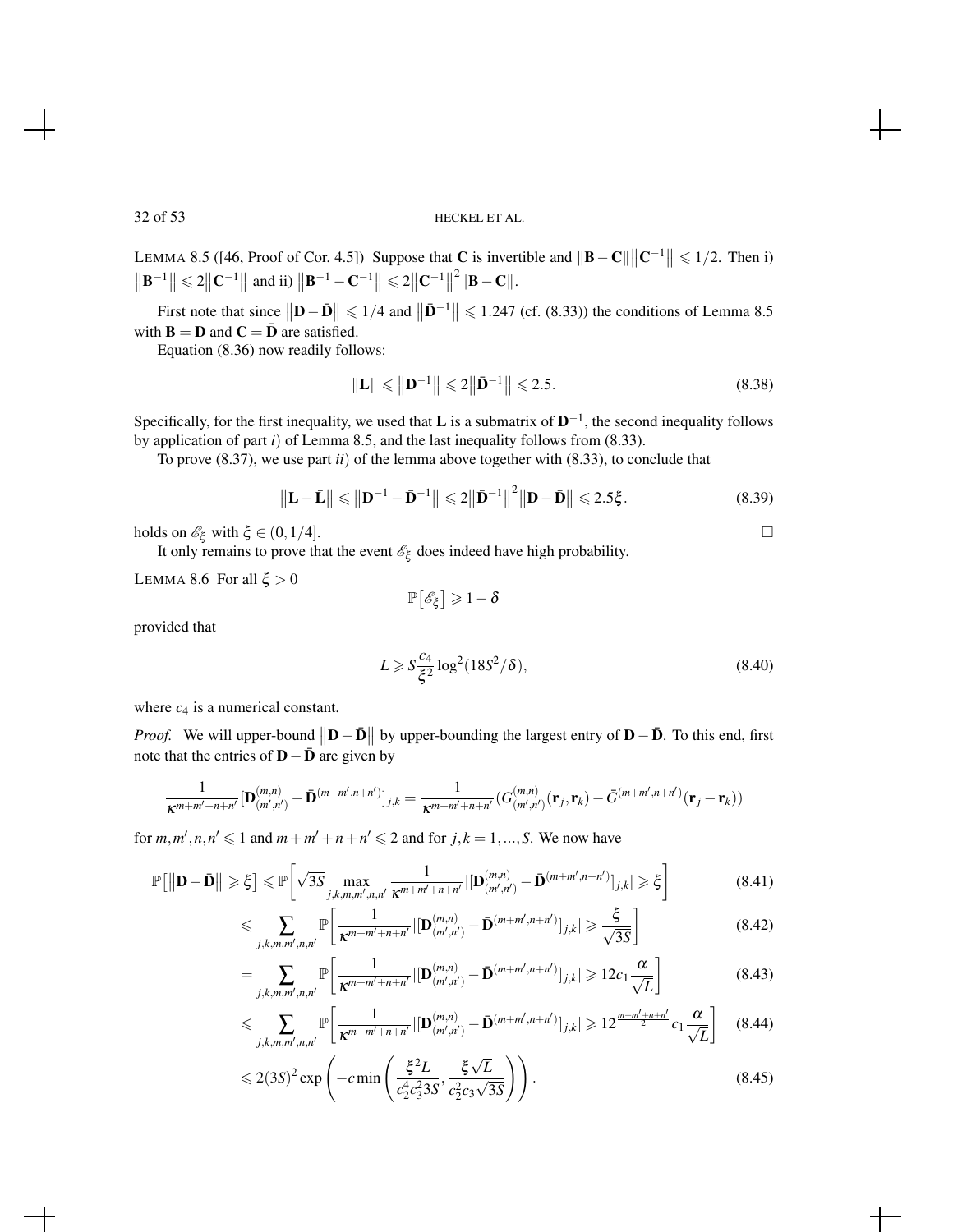# SUPER-RESOLUTION RADAR 33 of 53

Here, (8.41) follows from the fact that **D** and  $\overline{\mathbf{D}}$  are  $3S \times 3S$  matrices; (8.42) follows from the union bound; (8.43) follows by setting  $\alpha := \frac{\xi \sqrt{L}}{\sqrt{3312c_1}}$ , where  $c_1$  is the constant in Lemma 8.1; (8.44) follows from the fact that  $12^{\frac{m+m'+n+n'}{2}} \leq 12$  holds for  $m+m'+n+n' \leq 2$ ; and (8.45) follows from Lemma 8.1 (here we set  $c_3 := 12c_1$ ).

To show that the RHS of (8.45) is smaller than  $\delta$ , as desired, it suffices to show

$$
\log(18S^2/\delta) \leqslant c \min\left(\frac{\xi^2 L}{c_2^4 c_3^2 3S}, \frac{\xi \sqrt{L}}{c_2^2 c_3 \sqrt{3S}}\right),\,
$$

which is a consequence of (8.40) with  $c_4 = 3c_2^4 c_3^2 \max(1/c^2, 1/c)$ .

# 8.3 *Step 3a:*  $Q(\mathbf{r})$  *and*  $\overline{Q}(\mathbf{r})$  *are close on a grid*

The goal of this section is to prove Lemma 8.7 below that shows that  $Q(\mathbf{r})$  and  $\overline{Q}(\mathbf{r})$  and their partial derivatives are close on a set of (grid) points.

LEMMA 8.7 Let  $\Omega \subset [0,1]^2$  be a finite set of points. Fix  $0 < \varepsilon \le 1$  and  $\delta > 0$ . Suppose that

$$
L \geqslant \frac{S}{\varepsilon^2} \max \left( c_5 \log^2 \left( \frac{12S|\Omega|}{\delta} \right) \log \left( \frac{8|\Omega|}{\delta} \right), c \log \left( \frac{4|\Omega|}{\delta} \right) \log \left( \frac{18S^2}{\delta} \right) \right).
$$

$$
\mathbb{P}\left[ \max_{\mathbf{r} \in \Omega} \frac{1}{\kappa^{n+m}} \left| Q^{(m,n)}(\mathbf{r}) - \bar{Q}^{(m,n)}(\mathbf{r}) \right| \leqslant \varepsilon \right] \geqslant 1 - 4\delta.
$$

Then,

In order to prove Lemma 8.7, first note that the 
$$
(m, n)
$$
-th partial derivative of  $Q(\mathbf{r})$  (defined by (8.8)) after normalization with  $1/\kappa^{m+n}$  is given by

$$
\frac{1}{\kappa^{m+n}}Q^{(m,n)}(\mathbf{r}) = \frac{1}{\kappa^{m+n}}\sum_{k=1}^{S} \left( \alpha_k G^{(m,n)}_{(0,0)}(\mathbf{r}, \mathbf{r}_k) + \kappa \beta_{1k}\frac{1}{\kappa} G^{(m,n)}_{(1,0)}(\mathbf{r}, \mathbf{r}_k) + \kappa \beta_{2k}\frac{1}{\kappa} G^{(m,n)}_{(0,1)}(\mathbf{r}, \mathbf{r}_k) \right)
$$
\n
$$
= (\mathbf{v}^{(m,n)}(\mathbf{r}))^H \mathbf{L} \mathbf{u}.
$$
\n(8.46)

Here, we used (8.35) and the shorthand  $\mathbf{v}^{(m,n)}(\mathbf{r})$  defined by

$$
\left(\mathbf{v}^{(m,n)}\right)^H(\mathbf{r}) := \frac{1}{\kappa^{m+n}} \bigg[ G^{(m,n)}_{(0,0)}(\mathbf{r},\mathbf{r}_1),...,G^{(m,n)}_{(0,0)}(\mathbf{r},\mathbf{r}_S), \frac{1}{\kappa} G^{(m,n)}_{(1,0)}(\mathbf{r},\mathbf{r}_1),..., \frac{1}{\kappa} G^{(m,n)}_{(1,0)}(\mathbf{r},\mathbf{r}_S),
$$

$$
\frac{1}{\kappa} G^{(m,n)}_{(0,1)}(\mathbf{r},\mathbf{r}_1),...,\frac{1}{\kappa} G^{(m,n)}_{(0,1)}(\mathbf{r},\mathbf{r}_S) \bigg].
$$

Since  $\mathbb{E}[G_{(m',n)}^{(m,n)}]$  $\binom{(m,n)}{(m',n')}(\mathbf{r},\mathbf{r}_j)$  =  $\bar{G}^{(m+m',n+n')}(\mathbf{r}-\mathbf{r}_j)$  (cf. (8.13)), we have

$$
\mathbb{E}[\mathbf{v}^{(m,n)}(\mathbf{r})] = \bar{\mathbf{v}}^{(m,n)}(\mathbf{r}),
$$

where

$$
\left(\bar{\mathbf{v}}^{(m,n)}\right)^H(\mathbf{r}) := \frac{1}{\kappa^{m+n}} \bigg[ \bar{G}^{(m,n)}(\mathbf{r}-\mathbf{r}_1),...,\bar{G}^{(m,n)}(\mathbf{r}-\mathbf{r}_S), \frac{1}{\kappa} \bar{G}^{(m+1,n)}(\mathbf{r}-\mathbf{r}_1),...,\frac{1}{\kappa} \bar{G}^{(m+1,n)}(\mathbf{r}-\mathbf{r}_S),
$$
  

$$
\frac{1}{\kappa} \bar{G}^{(m,n+1)}(\mathbf{r}-\mathbf{r}_1),...,\frac{1}{\kappa} \bar{G}^{(m,n+1)}(\mathbf{r}-\mathbf{r}_S) \bigg].
$$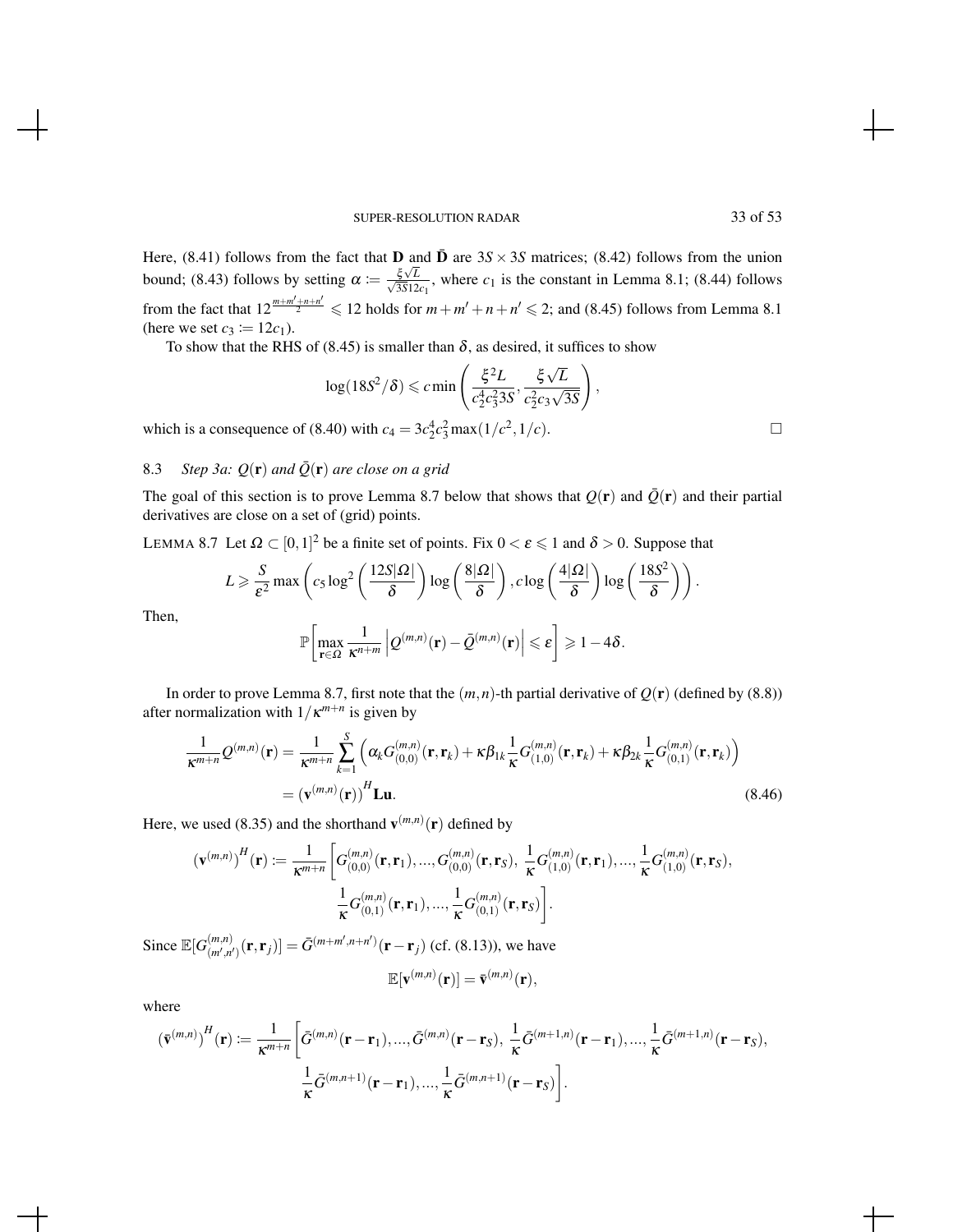Next, we decompose the derivatives of  $Q(\mathbf{r})$  according to

$$
\frac{1}{\kappa^{m+n}} Q^{(m,n)}(\mathbf{r}) = \left\langle \mathbf{u}, \mathbf{L}^H \mathbf{v}^{(m,n)}(\mathbf{r}) \right\rangle
$$
\n
$$
= \left\langle \mathbf{u}, \mathbf{L}^H \mathbf{\bar{v}}^{(m,n)}(\mathbf{r}) \right\rangle + \underbrace{\left\langle \mathbf{u}, \mathbf{L}^H (\mathbf{v}^{(m,n)}(\mathbf{r}) - \mathbf{\bar{v}}^{(m,n)}(\mathbf{r})) \right\rangle}_{I_1^{(m,n)}(\mathbf{r})} + \underbrace{\left\langle \mathbf{u}, (\mathbf{L} - \mathbf{\bar{L}})^H \mathbf{\bar{v}}^{(m,n)}(\mathbf{r}) \right\rangle}_{I_2^{(m,n)}(\mathbf{r})}
$$
\n
$$
= \frac{1}{\kappa^{m+n}} \bar{Q}^{(m,n)}(\mathbf{r}) + I_1^{(m,n)}(\mathbf{r}) + I_2^{(m,n)}(\mathbf{r}), \tag{8.47}
$$

where  $\bar{L}$  was defined below (8.30). The following two results establish that the perturbations  $I_1^{(m,n)}$  $\mathcal{L}_1^{(m,n)}(\mathbf{r})$ and  $I_2^{(m,n)}$  $\Omega_2^{(m,n)}(\mathbf{r})$  are small on a set of (grid) points  $\Omega$  with high probability.

LEMMA 8.8 Let  $\Omega \subset [0,1]^2$  be a finite set of points and suppose that  $m + n \le 2$ . Then, for all  $0 < \varepsilon \le 1$ and for all  $\delta > 0$ ,

$$
\mathbb{P}\bigg[\max_{\mathbf{r}\in\Omega}|I_1^{(m,n)}(\mathbf{r})|\geqslant \varepsilon\bigg]\leqslant \delta+\mathbb{P}\big[\overline{\mathscr{E}}_{1/4}\big]
$$

provided that

$$
L \geqslant \frac{c_5}{\varepsilon^2} S \log^2 \left( \frac{12S|\Omega|}{\delta} \right) \log \left( \frac{8|\Omega|}{\delta} \right).
$$

LEMMA 8.9 Let  $\Omega \subset [0,1]^2$  be a finite set of points. Suppose that  $m + n \le 2$ . Then, for all  $\varepsilon, \delta > 0$ , and for all  $\xi > 0$  with

$$
\xi \leqslant \frac{\varepsilon c_6}{\sqrt{\log\left(\frac{4|\Omega|}{\delta}\right)}},\tag{8.48}
$$

where  $c_6 \leq 1/4$  is a numerical constant, it follows

$$
\mathbb{P}\bigg[\max_{\mathbf{r}\in\Omega}|I_2^{(m,n)}(\mathbf{r})|\geqslant \varepsilon\bigg|\mathscr{E}_{\xi}\bigg]\leqslant \delta.
$$

Lemma 8.8 and 8.9 are proven in Section 8.3.1 and 8.3.2, respectively.

We are now ready to complete the proof of Lemma 8.7. From (8.47), we obtain for all  $\xi > 0$ satisfying (8.48)

$$
\mathbb{P}\left[\max_{\mathbf{r}\in\Omega}\frac{1}{\kappa^{n+m}}\left| \mathcal{Q}^{(m,n)}(\mathbf{r}) - \bar{\mathcal{Q}}^{(m,n)}(\mathbf{r}) \right| \geq 2\varepsilon \right] = \mathbb{P}\left[\max_{\mathbf{r}\in\Omega}\left| I_1^{(m,n)}(\mathbf{r}) + I_2^{(m,n)}(\mathbf{r}) \right| \geq 2\varepsilon \right]
$$
  
\$\leq \mathbb{P}\left[\max\_{\mathbf{r}\in\Omega}\left| I\_1^{(m,n)}(\mathbf{r}) \right| \geq \varepsilon \right] + \mathbb{P}\left[\overline{\mathcal{E}}\_{\xi}\right] + \mathbb{P}\left[\max\_{\mathbf{r}\in\Omega}\left| I\_2^{(m,n)}(\mathbf{r}) \right| \geq \varepsilon | \mathcal{E}\_{\xi}\right] \qquad (8.49)\$  
\$\leqslant 4\delta\$,

where (8.49) follows from the union bound and the fact that  $\mathbb{P}[A] = \mathbb{P}[A \cap \overline{B}] + \mathbb{P}[A \cap B] \le \mathbb{P}[\overline{B}] + \mathbb{P}[A|B]$ by setting  $B = \mathcal{E}_{\xi}$  and  $A = \left\{ \max_{\mathbf{r} \in \Omega} \left| I_2^{(m,n)} \right| \right\}$  $\mathbb{E}\left[\sum_{n=2}^{(m,n)}(\mathbf{r})\right] \geq \varepsilon$ , and the last inequality follows from Lemmas 8.6,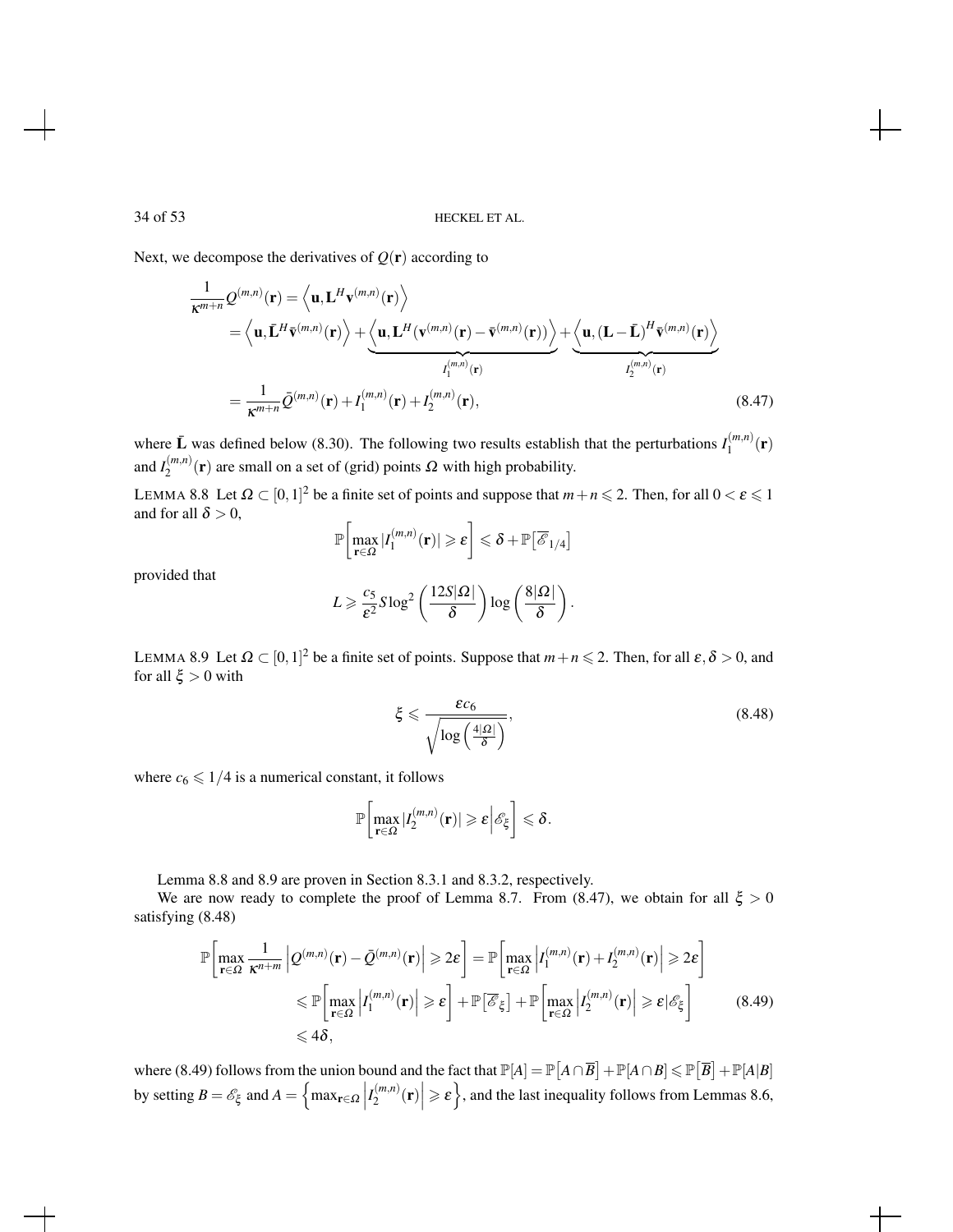## SUPER-RESOLUTION RADAR 35 of 53

8.8 and 8.9, respectively. In more details, we choose  $\xi = \varepsilon c_6 \log^{-1/2} \left( \frac{4|\Omega|}{\delta} \right)$ . It then follows from Lemma 8.9 that the third probability in (8.49) is smaller than  $\delta$ . With this choice of  $\xi$ , the condition in Lemma 8.6 becomes  $L \ge S \frac{c_4}{\varepsilon^2 c_6^2} \log \left( \frac{4|\Omega|}{\delta} \right) \log \left( \frac{18S^2}{\delta} \right)$  $\left(\frac{8S^2}{\delta}\right)$ , which is satisfied by choosing  $c = \frac{c_4}{c_2^2}$  $\frac{c_4}{c_6^2}$ . Moreover,  $\xi \leq 1/4$  since  $\varepsilon \leq 1$  and  $c_6 \leq 1/4$ . Thus, Lemma 8.6 yields  $\mathbb{P}[\overline{\mathscr{E}}_{\xi}] \leq \delta$  and  $\mathbb{P}[\overline{\mathscr{E}}_{1/4}] \leq \delta$ . Finally, observe that the conditions of Lemma 8.8 are satisfied, thus the first probability in (8.49) can be upperbounded by

$$
\mathbb{P}\bigg[\max_{\mathbf{r}\in\Omega}\Big|I_1^{(m,n)}(\mathbf{r})\Big|\geqslant \varepsilon\bigg]\leqslant \delta+\mathbb{P}\big[\overline{\mathscr{E}}_{1/4}\big]\leqslant 2\delta.
$$

This concludes the proof.

8.3.1 *Proof of Lemma 8.8* Set  $\Delta \mathbf{v}^{(m,n)} := \mathbf{v}^{(m,n)}(\mathbf{r}) - \bar{\mathbf{v}}^{(m,n)}(\mathbf{r})$  for notational convenience. By the union bound, we have for all  $a, b \ge 0$ ,

$$
\mathbb{P}\left[\max_{\mathbf{r}\in\Omega}|I_{1}^{(m,n)}(\mathbf{r})|\geqslant2.5ab\right]=\mathbb{P}\left[\max_{\mathbf{r}\in\Omega}\left|\left\langle\mathbf{u},\mathbf{L}^{H}\Delta\mathbf{v}^{(m,n)}\right\rangle\right|\geqslant2.5ab\right]
$$
\n
$$
\leqslant\mathbb{P}\left[\bigcup_{\mathbf{r}\in\Omega}\left\{\left|\left\langle\mathbf{u},\mathbf{L}^{H}\Delta\mathbf{v}^{(m,n)}\right\rangle\right|\geqslant\left\|\mathbf{L}^{H}\Delta\mathbf{v}^{(m,n)}\right\|_{2}b\right\}\cup\left\{\left\|\mathbf{L}^{H}\Delta\mathbf{v}^{(m,n)}\right\|_{2}\geqslant2.5a\right\}\right]
$$
\n
$$
\leqslant\mathbb{P}\left[\bigcup_{\mathbf{r}\in\Omega}\left\{\left|\left\langle\mathbf{u},\mathbf{L}^{H}\Delta\mathbf{v}^{(m,n)}\right\rangle\right|\geqslant\left\|\mathbf{L}^{H}\Delta\mathbf{v}^{(m,n)}\right\|_{2}b\right\}\cup\left\{\left\|\Delta\mathbf{v}^{(m,n)}\right\|_{2}\geqslant a\right\}\cup\left\{\left\|\mathbf{L}\right\|\geqslant2.5\right\}\right]
$$
\n
$$
\leqslant\mathbb{P}[\|\mathbf{L}\|\geqslant2.5]+\sum_{\mathbf{r}\in\Omega}\left(\mathbb{P}\left[\left|\left\langle\mathbf{u},\mathbf{L}^{H}\Delta\mathbf{v}^{(m,n)}\right\rangle\right|\geqslant\left\|\mathbf{L}^{H}\Delta\mathbf{v}^{(m,n)}\right\|_{2}b\right]+\mathbb{P}\left[\left\|\Delta\mathbf{v}^{(m,n)}\right\|_{2}\geqslant a\right]\right)
$$
\n
$$
\leqslant\mathbb{P}\left[\overline{\mathscr{E}}_{1/4}\right]+\left|\Omega\left|4e^{-\frac{b^{2}}{4}}+\sum_{\mathbf{r}\in\Omega}\mathbb{P}\left[\left\|\Delta\mathbf{v}^{(m,n)}\right\|_{2}\geqslant a\right]
$$
\n
$$
\delta
$$
\n(8.50

$$
\leqslant \mathbb{P}\big[\overline{\mathscr{E}}_{1/4}\big] + \frac{\delta}{2} + \sum_{\mathbf{r}\in\Omega} \mathbb{P}\big[\Big\|\Delta\mathbf{v}^{(m,n)}\Big\|_2 \geqslant a\big],\tag{8.51}
$$

where (8.50) follows from application of Hoeffding's inequality (stated below) and from  $\{\Vert \mathbf{L} \Vert \geq 2.5\}$  $\overline{\mathscr{E}}_{1/4}$  according to (8.36). For (8.51), we used  $|\Omega| 4e^{-\frac{b^2}{4}} \leq \frac{\delta}{2}$  ensured by choosing  $b = 2\sqrt{\log(8|\Omega|/\delta)}$ . LEMMA 8.10 (Hoeffding's inequality) Suppose the entries of  $\mathbf{u} \in \mathbb{R}^S$  are i.i.d. with  $\mathbb{P}[u_i = -1] =$  $\mathbb{P}[u_i = 1] = 1/2$ . Then, for all  $t \ge 0$ , and for all  $\mathbf{v} \in \mathbb{C}^S$ 

$$
\mathbb{P}[\left|\langle \mathbf{u}, \mathbf{v} \rangle\right| \geqslant \|\mathbf{v}\|_2 t] \leqslant 4e^{-\frac{t^2}{4}}.
$$

We next upper-bound  $\mathbb{P}\left[\left\|\Delta \mathbf{v}^{(m,n)}\right\|_2 \geq a\right]$  in (8.51). For all  $\alpha \geq 0$ , using that  $12^{\frac{n+m+1}{2}} \leq 12^{\frac{3}{2}}$ , we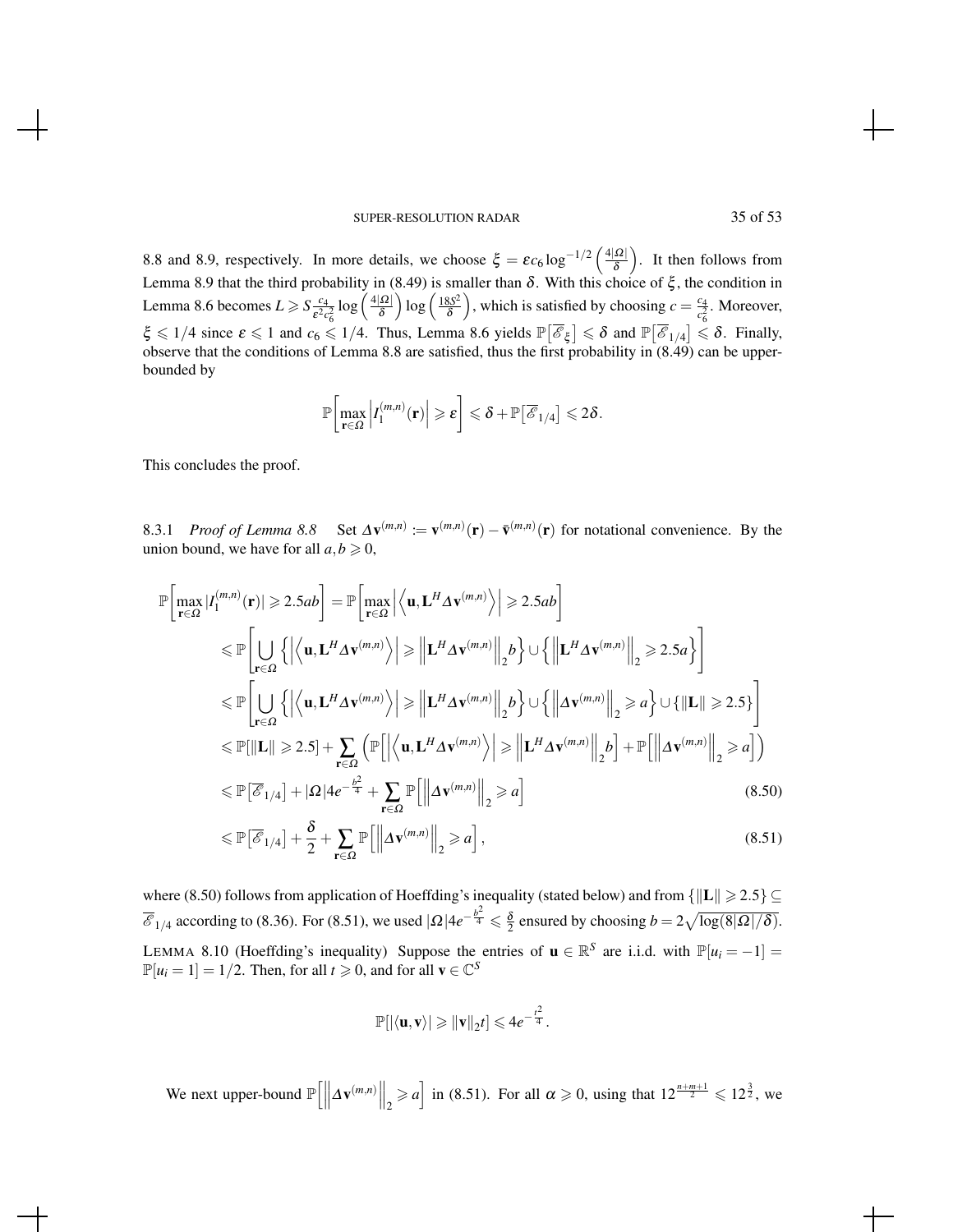have

$$
\mathbb{P}\left[\left\|\Delta\mathbf{v}^{(m,n)}\right\|_{2} \geq \frac{\sqrt{3S}}{\sqrt{L}} 12^{\frac{3}{2}}c_{1}\alpha\right] \leq \mathbb{P}\left[\left\|\Delta\mathbf{v}^{(m,n)}\right\|_{2} \geq \frac{\sqrt{3S}}{\sqrt{L}} 12^{\frac{n+m+1}{2}}c_{1}\alpha\right]
$$
\n
$$
= \mathbb{P}\left[\left\|\Delta\mathbf{v}^{(m,n)}\right\|_{2}^{2} \geq \frac{3S}{L} 12^{n+m+1}c_{1}^{2}\alpha^{2}\right]
$$
\n
$$
\leq \sum_{k=1}^{3S} \mathbb{P}\left[\left|\left[\Delta\mathbf{v}^{(m,n)}\right]_{k}\right|^{2} \geq \frac{1}{L} 12^{n+m+1}c_{1}^{2}\alpha^{2}\right]
$$
\n
$$
= \sum_{k=1}^{3S} \mathbb{P}\left[\left|\left[\Delta\mathbf{v}^{(m,n)}\right]_{k}\right| \geq \frac{1}{\sqrt{L}} 12^{\frac{n+m+1}{2}}c_{1}\alpha\right]
$$
\n
$$
\leq 3S \cdot 2 \exp\left(-c \min\left(\frac{\alpha^{2}}{c_{2}^{4}}, \frac{\alpha}{c_{2}^{2}}\right)\right)
$$
\n
$$
\leq \frac{\delta}{2|\Omega|}, \tag{8.54}
$$

where (8.52) follows from the union bound, (8.53) follows from Lemma 8.1. Finally, (8.54) follows by choosing  $\alpha = \frac{c_2^2}{c} \log \left( \frac{12S|\Omega|}{\delta} \right)$  and using the fact that for  $\alpha \geqslant c_2^2$  (since  $c \geqslant 1$ ) we have min  $\left( \frac{\alpha^2}{c_2^4} \right)$  $\frac{\alpha^2}{c_2^4}, \frac{\alpha}{c_2^2}$ *c* 2 2  $=\frac{\alpha}{a^2}$  $\frac{\alpha}{c_2^2}$ . We have established that  $\mathbb{P}\left[\left\|\Delta \mathbf{v}^{(m,n)}\right\|_2 \ge a\right] \le \frac{\delta}{2|\Omega|}$  with  $a = \frac{\sqrt{2}}{\sqrt{2}}$ √ 3*S*  $\frac{3\overline{S}}{\overline{L}} 12^{\frac{3}{2}} c_1 \frac{c_2^2}{c} \log \left( \frac{12S|\Omega|}{\delta} \right).$ Substituting (8.54) into (8.51) we get

$$
\mathbb{P}\!\left[\max_{\mathbf{r}\in\Omega}|I_1^{(m,n)}(\mathbf{r})|\geqslant\sqrt{c_5}\frac{\sqrt{S}}{\sqrt{L}}\log\left(\frac{12S|\Omega|}{\delta}\right)\sqrt{\log\left(\frac{8|\Omega|}{\delta}\right)}\right]\leqslant\delta+\mathbb{P}\!\left[\overline{\mathscr{E}}_{1/4}\right],
$$

where  $c_5 = (5\sqrt{3} 12^{\frac{3}{2}}c_1 \frac{c_2^2}{\sqrt{c}})^2$  is a numerical constant. This concludes the proof.

# 8.3.2 *Proof of Lemma 8.9* By the union bound

$$
\mathbb{P}\left[\max_{\mathbf{r}\in\Omega}|I_{2}^{(m,n)}(\mathbf{r})|\geq \varepsilon\left|\mathscr{E}_{\xi}\right|\right] \leq \sum_{\mathbf{r}\in\Omega}\mathbb{P}\left[\left|\left\langle\mathbf{u},(\mathbf{L}-\bar{\mathbf{L}})^{H}\bar{\mathbf{v}}^{(m,n)}(\mathbf{r})\right\rangle\right|\geq \varepsilon\left|\mathscr{E}_{\xi}\right]\right]
$$

$$
\leq \sum_{\mathbf{r}\in\Omega}\mathbb{P}\left[\left|\left\langle\mathbf{u},(\mathbf{L}-\bar{\mathbf{L}})^{H}\bar{\mathbf{v}}^{(m,n)}(\mathbf{r})\right\rangle\right|\geq \left\|\left(\mathbf{L}-\bar{\mathbf{L}})^{H}\bar{\mathbf{v}}^{(m,n)}(\mathbf{r})\right\|_{2}\frac{\varepsilon}{c_{5}\xi}\right]
$$
(8.55)
$$
\leq |\Omega|4e^{-\frac{(\varepsilon/(c_{5}\xi))^{2}}{4}}\tag{8.56}
$$

$$
\leqslant \delta \tag{8.57}
$$

where (8.55) follows from (8.58) below, (8.56) follows by Hoeffding's inequality (cf. Lemma 8.10), and to obtain (8.57) we used the assumption (8.48) with  $c_6 = 1/(2c_5)$ .

To complete the proof, note that by (8.37) we have  $||\mathbf{L} - \mathbf{L}|| \le 2.5\xi$  on  $\mathscr{E}_{\xi}$ . Thus, conditioned on  $\mathscr{E}_\xi,$ 

$$
\left\| \left( \mathbf{L} - \bar{\mathbf{L}} \right)^H \bar{\mathbf{v}}^{(m,n)}(\mathbf{r}) \right\|_2 \leq \left\| \mathbf{L} - \bar{\mathbf{L}} \right\| \left\| \bar{\mathbf{v}}^{(m,n)}(\mathbf{r}) \right\|_2 \leqslant 2.5 \xi \left\| \bar{\mathbf{v}}^{(m,n)}(\mathbf{r}) \right\|_1 \leqslant c_5 \xi,
$$
\n(8.58)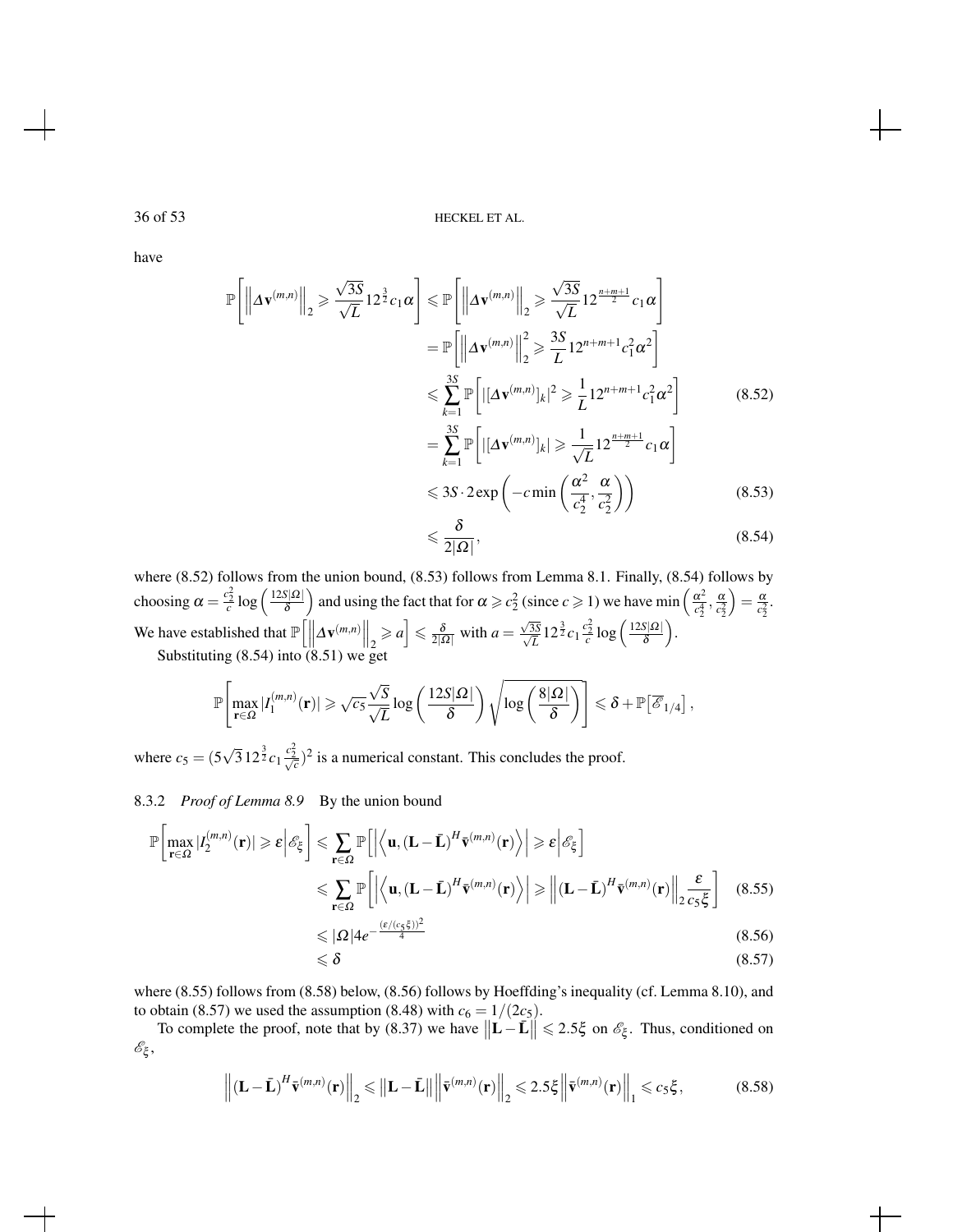## SUPER-RESOLUTION RADAR 37 of 53

where we used  $\|\cdot\|_2 \le \|\cdot\|_1$ , and the last inequality follows from the fact that, for all **r**,

$$
\left\|\bar{\mathbf{v}}^{(m,n)}(\mathbf{r})\right\|_1 = \frac{1}{\kappa^{m+n}}\sum_{k=1}^S\left(\left|\bar{G}^{(m,n)}(\mathbf{r}-\mathbf{r}_k)\right|+\left|\frac{1}{\kappa}\bar{G}^{(m+1,n)}(\mathbf{r}-\mathbf{r}_k)\right|+\left|\frac{1}{\kappa}\bar{G}^{(m,n+1)}(\mathbf{r}-\mathbf{r}_k)\right|\right) \leqslant \frac{c_5}{2.5}.
$$

Here,  $c_5$  is a numerical constant, and we used [9, C.12, Table 6] and  $N/\kappa \le 0.5514$ .

# 8.4 *Step 3b:*  $Q(\mathbf{r})$  *and*  $\overline{Q}(\mathbf{r})$  *are close for all* **r**

We next use an  $\varepsilon$ -net argument together with Lemma 8.7 to establish that  $Q^{(m,n)}(\mathbf{r})$  is close to  $\bar{Q}^{(m,n)}(\mathbf{r})$ with high probability uniformly for all  $\mathbf{r} \in [0,1]^2$ .

LEMMA 8.11 Let  $\varepsilon, \delta > 0$ . If

$$
L \geqslant S \frac{c}{\varepsilon^2} \log^3 \left( \frac{c'L^6}{\delta \varepsilon^2} \right) \tag{8.59}
$$

then, with probability at least  $1-\delta$ ,

$$
\max_{\mathbf{r}\in[0,1]^2,(m,n)\colon m+n\leqslant 2}\frac{1}{\kappa^{n+m}}\left| \mathcal{Q}^{(m,n)}(\mathbf{r}) - \bar{\mathcal{Q}}^{(m,n)}(\mathbf{r}) \right| \leqslant \varepsilon.
$$
\n(8.60)

*Proof.* We start by choosing a set of points  $\Omega$  (i.e., the  $\varepsilon$ -net) that is sufficiently dense in the  $\infty$ -norm. Specifically, we choose the points in  $\Omega$  on a rectangular grid such that

$$
\max_{\mathbf{r}\in[0,1]^2} \min_{\mathbf{r}_g\in\Omega} |\mathbf{r}-\mathbf{r}_g| \leqslant \frac{\varepsilon}{3\tilde{c}L^{5/2}}.
$$
\n(8.61)

The cardinality of the set  $\Omega$  is

$$
|\Omega| = \left(\frac{3\tilde{c}L^{5/2}}{\varepsilon}\right)^2 = c'L^5/\varepsilon^2.
$$
 (8.62)

First, we use Lemma 8.7 to show that  $|Q^{(m,n)}(\mathbf{r}_g) - \bar{Q}^{(m,n)}(\mathbf{r}_g)|$  is small for all points  $\mathbf{r}_g \in \Omega$ . Note that the condition of Lemma 8.7 is satisfied by assumption (8.59). Using the union bound over all 6 pairs  $(m, n)$  obeying  $m + n \leq 2$ , it now follows from Lemma 8.7, that

$$
\left\{\max_{\mathbf{r}_g \in \Omega, m+n \leqslant 2} \frac{1}{\kappa^{m+n}} \left| \mathcal{Q}^{(m,n)}(\mathbf{r}_g) - \bar{\mathcal{Q}}^{(m,n)}(\mathbf{r}_g) \right| \leqslant \frac{\varepsilon}{3} \right\}
$$
(8.63)

holds with probability at least  $1-6\delta' = 1-\frac{\delta}{2}$ . Here,  $\delta'$  is the original  $\delta$  in Lemma 8.7. Next, we will prove that this result continues to hold uniformly for all  $\mathbf{r} \in [0,1]^2$ . To this end, we will also need that the event

$$
\left\{\max_{\mathbf{r}\in[0,1]^2,m+n\leqslant2}\frac{1}{\kappa^{m+n}}\left| \mathcal{Q}^{(m,n)}(\mathbf{r}) \right| \leqslant \frac{\tilde{c}}{2}L^{3/2}\right\} \tag{8.64}
$$

holds with probability at least  $1 - \frac{\delta}{2}$ . This is shown in Section 8.4.1 below. By the union bound, the events in (8.63) and (8.64) hold simultaneously with probability at least  $1-\delta$ . The proof is concluded by noting that (8.63) and (8.64) imply (8.60) (see Section 8.4.2).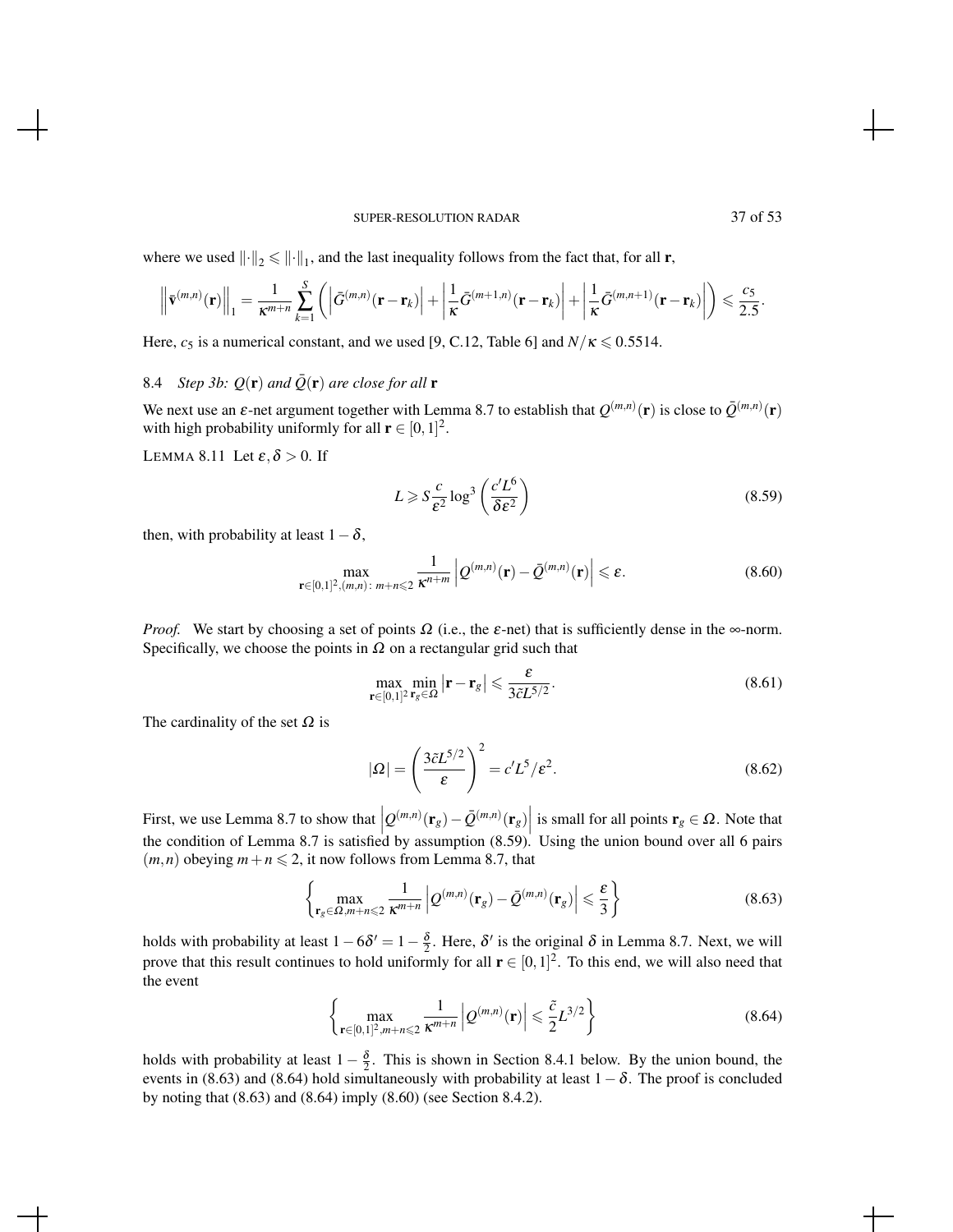8.4.1 *Proof of the fact that* (8.64) *holds with probability at least*  $1 - \frac{\delta}{2}$ : In order to show that (8.64) holds with probability at least  $1 - \frac{\delta}{2}$ , we first upper-bound  $|Q^{(m,n)}(\mathbf{r})|$ . By (8.46),

$$
\frac{1}{\kappa^{m+n}}\left| \mathcal{Q}^{(m,n)}(\mathbf{r}) \right| = \left| \left\langle \mathbf{L} \mathbf{u}, \mathbf{v}^{(m,n)}(\mathbf{r}) \right\rangle \right|
$$
\n
$$
\leq \|\mathbf{L}\| \|\mathbf{u}\|_{2} \left\| \mathbf{v}^{(m,n)}(\mathbf{r}) \right\|_{2}
$$
\n
$$
\leq \|\mathbf{L}\| \sqrt{S} \left\| \mathbf{v}^{(m,n)}(\mathbf{r}) \right\|_{2}
$$
\n
$$
\leq \|\mathbf{L}\| \sqrt{S} \sqrt{3S} \left\| \mathbf{v}^{(m,n)}(\mathbf{r}) \right\|_{\infty}
$$
\n
$$
= \|\mathbf{L}\| \sqrt{3} S \max_{j,(m',n') \in \{(0,0),(1,0),(0,1)\}} \frac{1}{\kappa^{m+m'+n+n'}} \left| G_{(m',n')}^{(m,n)}(\mathbf{r},\mathbf{r}_j) \right|, \tag{8.65}
$$

where we used  $\|\mathbf{u}\|_2 = \sqrt{S}$ , since the entries of **u** are  $\pm 1$ . Next, note that, for all **r** and all **r**<sub>*j*</sub>, we have, by (8.16)

$$
\frac{1}{\kappa^{m+m'+n+n'}} \left| G_{(m',n')}^{(m,n)}(\mathbf{r},\mathbf{r}_j) \right| = \frac{1}{\kappa^{m+m'+n+n'}} \mathbf{x}^H \mathbf{V}_{(m',n')}^{(m,n)}(\mathbf{r},\mathbf{r}_j) \mathbf{x} \le \frac{1}{\kappa^{m+m'+n+n'}} \|\mathbf{x}\|_2^2 \left\| \mathbf{V}_{(m',n')}^{(m,n)}(\mathbf{r},\mathbf{r}_j) \right\|
$$
  

$$
\le c_1 \frac{(2\pi N)^{m+m'+n+n'}}{\kappa^{m+m'+n+n'}} \sqrt{L} \|\mathbf{x}\|_2^2 \le c_1 12^{\frac{m+m'+n+n'}{2}} \sqrt{L} \|\mathbf{x}\|_2^2
$$
  

$$
\le c_1 12^{\frac{3}{2}} \sqrt{L} \|\mathbf{x}\|_2^2,
$$
 (8.66)

where we used Lemma 8.3 to conclude  $\left\| \mathbf{V}^{(m,n)}_{(m',n)} \right\|$  $\left\|\mathbf{v}_{(m',n')}^{(m,n)}(\mathbf{r},\mathbf{r}_j)\right\| \leqslant \left\|\mathbf{V}_{(m',n')}^{(m,n)}\right\|$  $\left\| \frac{(m,n)}{(m',n')}(\mathbf{r},\mathbf{r}_j) \right\|_F \leqslant c_1(2\pi N)^{m+m'+n+n'}\sqrt{L}$ and (8.66) follows from  $m + m' + n + n' \le 3$  (recall that  $m + n \le 2$ ). Substituting (8.66) into (8.65) and using that  $S \le L$  (by assumption (8.59)) yields

$$
\frac{1}{\kappa^{m+n}}\left| \mathcal{Q}^{(m,n)}(\mathbf{r}) \right| \leq \sqrt{3} \, 12^{\frac{3}{2}} c_1 L^{3/2} \|\mathbf{L}\| \|\mathbf{x}\|_2^2.
$$

It follows that (with  $\frac{\tilde{c}}{2} = 2.5 \cdot 3 \cdot \sqrt{3} 12^{\frac{3}{2}} c_1$ )

$$
\mathbb{P}\left[\max_{\mathbf{r}\in[0,1]^2,m+n\leqslant 2}\frac{1}{\kappa^{m+n}}\left| \mathcal{Q}^{(m,n)}(\mathbf{r})\right| \geqslant \frac{\tilde{c}}{2}L^{3/2}\right] \leqslant \mathbb{P}\left[\|\mathbf{L}\|\|\mathbf{x}\|_{2}^{2}\geqslant 2.5\cdot3\right]
$$

$$
\leqslant \mathbb{P}[\|\mathbf{L}\|\geqslant 2.5]+\mathbb{P}\left[\|\mathbf{x}\|_{2}^{2}\geqslant3\right]
$$
(8.67)
$$
\leqslant \frac{\delta}{2}
$$
(8.68)

as desired. Here, (8.67) follows from the union bound and (8.68) follows from  $\mathbb{P}[\Vert \mathbf{L} \Vert \geqslant 2.5] \leqslant \mathbb{P}[\overline{\mathscr{E}}_{1/4}] \leqslant$  $\frac{\delta}{4}$  (by (8.36) and application of Lemma 8.6; note that the condition of Lemma 8.6 is satisfied by (8.59)) and  $\mathbb{P}\left[\|\mathbf{x}\|_2^2 \geqslant 3\right] \leqslant \frac{\delta}{4}$ , shown below. Using that  $4\log(4/\delta) \leqslant L$  (by (8.59)), we obtain

$$
\mathbb{P}\left[\|\mathbf{x}\|_{2}^{2} \geqslant 3\right] \leqslant \mathbb{P}\left[\|\mathbf{x}\|_{2}^{2} \geqslant 2\left(1 + \frac{2\log(4/\delta)}{L}\right)\right]
$$
\n
$$
\leqslant \mathbb{P}\left[\|\mathbf{x}\|_{2} \geqslant \left(1 + \frac{\sqrt{2\log(4/\delta)}}{\sqrt{L}}\right)\right] \leqslant e^{-\frac{2\log(4/\delta)}{2}} = \frac{\delta}{4},\tag{8.69}
$$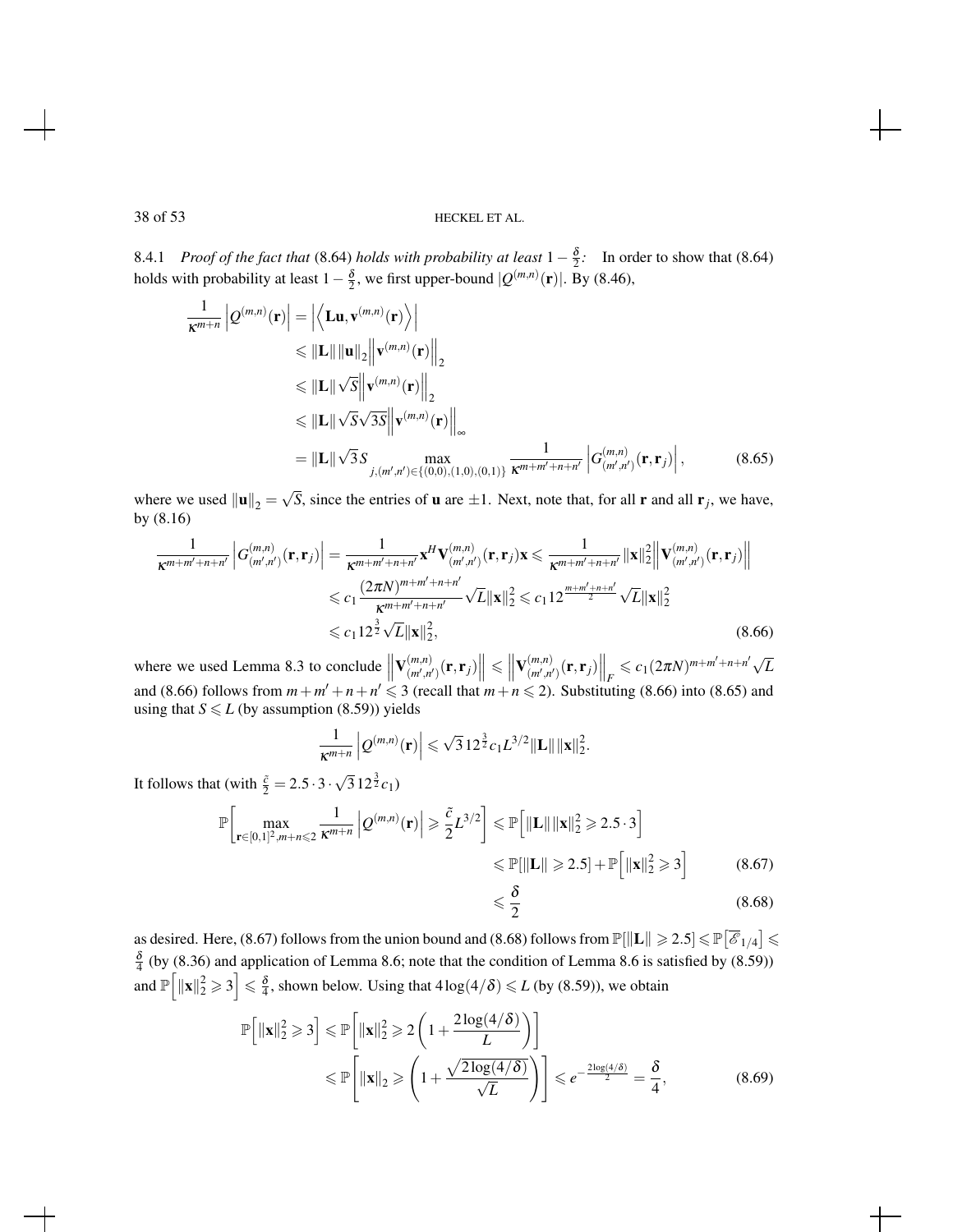## SUPER-RESOLUTION RADAR 39 of 53

where we used  $\sqrt{2(1+\beta^2)} \ge (1+\beta)$ , for all  $\beta$ , and a standard concentration inequality for the norm of a Gaussian random vector, e.g., [32, Eq. 1.6]. This concludes the proof of (8.64) holding with probability at least  $1 - \frac{\delta}{2}$ .

8.4.2 *Proof of the fact that* (8.63) *and* (8.64) *imply* (8.60): Consider a point  $\mathbf{r} \in [0,1]^2$  and let  $\mathbf{r}_g$  be the point in  $\Omega$  closest to **r** in  $\infty$ -distance. By the triangle inequality,

$$
\frac{1}{\kappa^{n+m}}\left|Q^{(m,n)}(\mathbf{r})-\bar{Q}^{(m,n)}(\mathbf{r})\right|\leq \frac{1}{\kappa^{n+m}}\left[\left|Q^{(m,n)}(\mathbf{r})-Q^{(m,n)}(\mathbf{r}_g)\right|+\left|Q^{(m,n)}(\mathbf{r}_g)-\bar{Q}^{(m,n)}(\mathbf{r}_g)\right|+\left|\bar{Q}^{(m,n)}(\mathbf{r}_g)-\bar{Q}^{(m,n)}(\mathbf{r})\right|\right].
$$
 (8.70)

We next upper-bound the terms in (8.70) separately. With a slight abuse of notation, we write  $Q^{(m,n)}(\tau,\nu)$  =  $Q^{(m,n)}([\tau,\nu]^T) = Q^{(m,n)}(\mathbf{r})$ . The first absolute value in (8.70) can be upper-bounded according to

$$
\left| \mathcal{Q}^{(m,n)}(\mathbf{r}) - \mathcal{Q}^{(m,n)}(\mathbf{r}_{g}) \right| = \left| \mathcal{Q}^{(m,n)}(\tau, \nu) - \mathcal{Q}^{(m,n)}(\tau, \nu_{g}) + \mathcal{Q}^{(m,n)}(\tau, \nu_{g}) - \mathcal{Q}^{(m,n)}(\tau_{g}, \nu_{g}) \right|
$$
  
\n
$$
\leq \left| \mathcal{Q}^{(m,n)}(\tau, \nu) - \mathcal{Q}^{(m,n)}(\tau, \nu_{g}) \right| + \left| \mathcal{Q}^{(m,n)}(\tau, \nu_{g}) - \mathcal{Q}^{(m,n)}(\tau_{g}, \nu_{g}) \right|
$$
  
\n
$$
\leq |\nu - \nu_{g}| \sup_{z} \left| \mathcal{Q}^{(m,n+1)}(\tau, z) \right| + |\tau - \tau_{g}| \sup_{z} \left| \mathcal{Q}^{(m+1,n)}(z, \nu_{g}) \right|
$$
  
\n
$$
\leq |\nu - \nu_{g}| 2\pi N \sup_{z} \left| \mathcal{Q}^{(m,n)}(\tau, z) \right| + |\tau - \tau_{g}| 2\pi N \sup_{z} \left| \mathcal{Q}^{(m,n)}(z, \nu_{g}) \right|, \quad (8.71)
$$

where (8.71) follows from Bernstein's polynomial inequality, stated below (note that  $Q^{(m,n)}(\tau, v)$  is a trigonometric polynomial of degree  $N$  in both  $\tau$  and  $\nu$ ).

PROPOSITION 8.3 (Bernstein's polynomial inequality [23, Cor. 8]) Let  $p(\theta)$  be a trigonometric polynomial of degree *N* with complex coefficients  $p_k$ , i.e.,  $p(\theta) = \sum_{k=-N}^{N} p_k e^{i2\pi \theta k}$ . Then

$$
\sup_{\theta} \left| \frac{d}{d\theta} p(\theta) \right| \leq 2\pi N \sup_{\theta} |p(\theta)|.
$$

Substituting (8.64) into (8.71) yields

$$
\frac{1}{\kappa^{m+n}}\left| \mathcal{Q}^{(m,n)}(\mathbf{r}) - \mathcal{Q}^{(m,n)}(\mathbf{r}_g) \right| \leq \frac{\tilde{c}}{2} L^{5/2}(|\tau - \tau_g| + |\mathbf{v} - \mathbf{v}_g|) \leq \tilde{c} L^{5/2} |\mathbf{r} - \mathbf{r}_g| \leq \frac{\varepsilon}{3},\tag{8.72}
$$

where the last inequality follows from  $(8.61)$ .

We next upper-bound the third absolute value in (8.70). Using steps analogous to those leading to (8.72), we obtain

$$
\frac{1}{\kappa^{m+n}} \left| \bar{Q}^{(m,n)}(\mathbf{r}_g) - \bar{Q}^{(m,n)}(\mathbf{r}) \right| \leq \frac{\varepsilon}{3}.
$$
\n(8.73)

Substituting (8.63), (8.72), and (8.73) into (8.70) yields that

$$
\frac{1}{\kappa^{n+m}}\left|Q^{(m,n)}(\mathbf{r})-\bar{Q}^{(m,n)}(\mathbf{r})\right|\leq \varepsilon, \text{ for all } (m,n): m+n\leq 2 \text{ and for all } \mathbf{r}\in[0,1]^2.
$$

This concludes the proof of Lemma 8.11.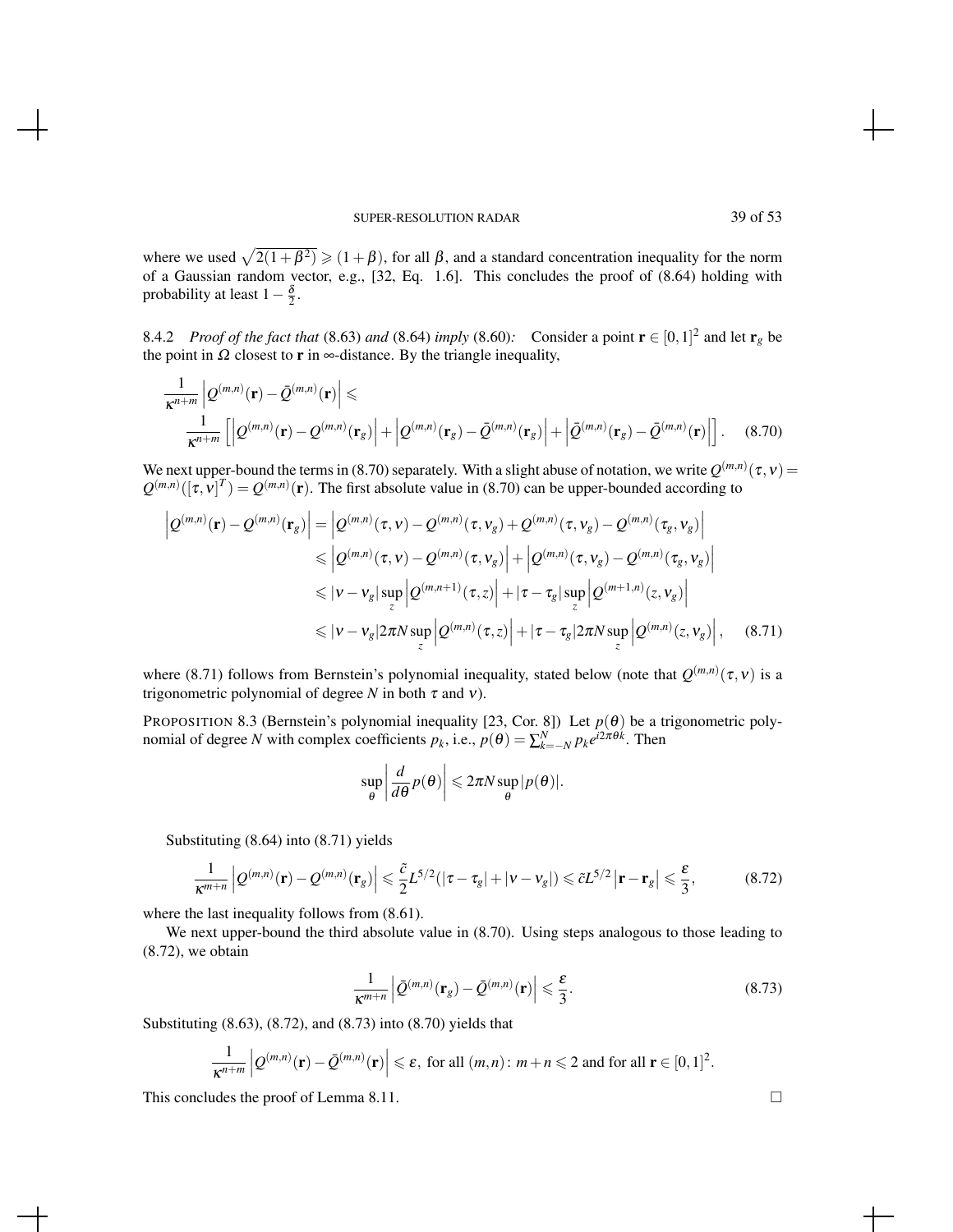8.5 *Step 3c: Ensuring that*  $|Q(\mathbf{r})| < 1$  *for all*  $\mathbf{r} \notin \mathcal{S}$ 

LEMMA 8.12 Suppose that

$$
L \geqslant Sc\log^3\left(\frac{c'L^6}{\delta}\right).
$$

Then with probability at least  $1-\delta$  the following statements hold:

- 1. For all **r**, that satisfy  $\min_{\mathbf{r}_j \in \mathcal{S}} |\mathbf{r} \mathbf{r}_j| \geq 0.2447/N$  we have that  $|Q(\mathbf{r})| < 0.9963$ .
- 2. For all  $\mathbf{r} \notin \mathscr{S}$  that satisfy  $0 < |\mathbf{r} \mathbf{r}_j| \leq 0.2447/N$  for some  $\mathbf{r}_j \in \mathscr{S}$ , we have that  $|Q(\mathbf{r})| < 1$ .

*Proof.* Choose  $\varepsilon = 0.0005$ . It follows from Lemma 8.11 that

$$
\frac{1}{\kappa^{n+m}}\left| \mathcal{Q}^{(m,n)}(\mathbf{r}) - \bar{\mathcal{Q}}^{(m,n)}(\mathbf{r}) \right| \leqslant 0.0005 \tag{8.74}
$$

for all  $(m,n): m+n \leq 2$ , and for all **r** with probability at least  $1-\delta$ . To prove the lemma we will show that statements 1 and 2 follow from (8.74) and certain properties of  $\bar{Q}^{(m,n)}(\mathbf{r})$  established in [9].

Statement 1 follows directly by combining (8.74) with the following result via the triangle inequality.

PROPOSITION 8.4 ([9, Lem. C.4]) For all **r**, that satisfy  $\min_{\mathbf{r}_j \in \mathcal{S}} |\mathbf{r} - \mathbf{r}_j| \geq 0.2447/N$  we have that  $|Q(r)| < 0.9958$ .

In order to prove statement 2, assume without loss of generality that  $0 \in \mathcal{S}$ , and consider r with  $|\mathbf{r}| \leqslant 0.2447/N$ . Statement 2 is established by showing that the Hessian matrix of  $\tilde{Q}(\mathbf{r}) = |Q(\mathbf{r})|$ , i.e.,

$$
\mathbf{H} = \begin{bmatrix} \tilde{Q}^{(2,0)}(\mathbf{r}) & \tilde{Q}^{(1,1)}(\mathbf{r}) \\ \tilde{Q}^{(1,1)}(\mathbf{r}) & \tilde{Q}^{(0,2)}(\mathbf{r}) \end{bmatrix}, \quad \tilde{Q}^{(m,n)}(\mathbf{r}) \coloneqq \frac{\partial^m}{\partial \tau^m} \frac{\partial^n}{\partial \nu^n} \tilde{Q}(\mathbf{r})
$$

is negative definite. This is done by showing that

trace(**H**) = 
$$
\tilde{Q}^{(2,0)} + \tilde{Q}^{(0,2)} < 0
$$
 (8.75)

$$
\det(\mathbf{H}) = \tilde{Q}^{(2,0)} \tilde{Q}^{(0,2)} - (\tilde{Q}^{(1,1)})^2 > 0,
$$
\n(8.76)

which implies that both eigenvalues of  $\bf{H}$  are strictly negative. To prove (8.75) and (8.76), we will need the following result.

PROPOSITION 8.5 ([9, Sec. C.2]) For  $|\mathbf{r}| \leq 0.2447/N$  and for  $N \geq 512$ ,

$$
1 \geqslant \bar{Q}(\mathbf{r}) \geqslant 0.6447\tag{8.77}
$$

$$
\frac{1}{\kappa^2} \bar{\mathcal{Q}}^{(2,0)}(\mathbf{r}) \leqslant -0.3550\tag{8.78}
$$

$$
\frac{1}{\kappa^2} |\bar{Q}^{(1,1)}(\mathbf{r})| \leqslant 0.3251\tag{8.79}
$$

$$
\frac{1}{\kappa^2} |\bar{Q}^{(1,0)}(\mathbf{r})| \leq 0.3344. \tag{8.80}
$$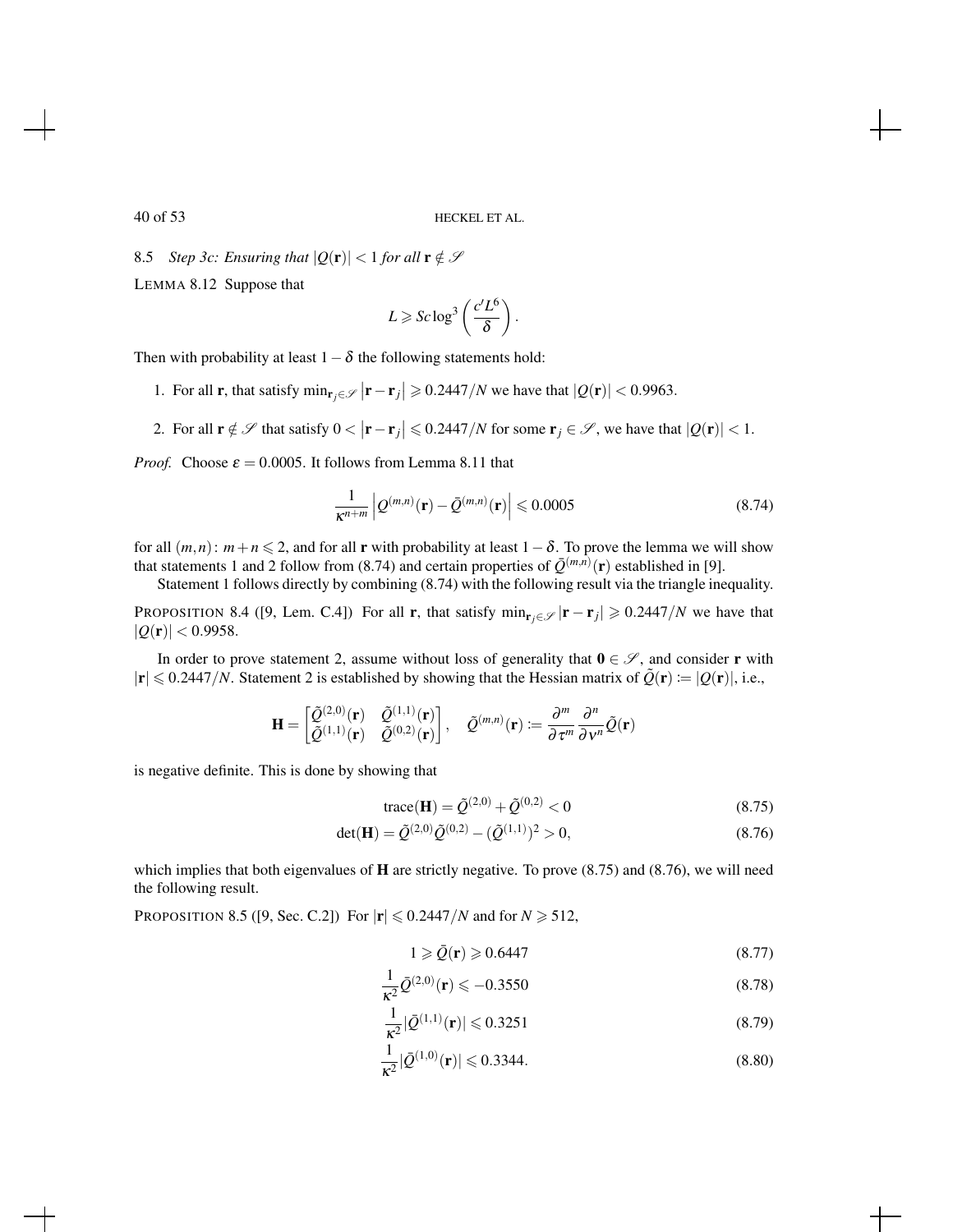SUPER-RESOLUTION RADAR 41 of 53

Define 
$$
Q_R^{(m,n)} = \frac{1}{\kappa^{m+n}} \text{Re}(Q^{(m,n)})
$$
 and  $Q_I^{(m,n)} = \frac{1}{\kappa^{m+n}} \text{Im}(Q^{(m,n)})$ . We have that  
\n
$$
\frac{1}{\kappa} \tilde{Q}^{(1,0)} = \frac{Q_R^{(1,0)} Q_R + Q_I^{(1,0)} Q_I}{|Q|}
$$

therefore

$$
\frac{1}{\kappa^2} \tilde{Q}^{(2,0)} = -\frac{(Q_R Q_R^{(1,0)} + Q_I Q_I^{(1,0)})^2}{|Q|^3} + \frac{|Q^{(1,0)}|^2 + Q_R Q_R^{(2,0)} + Q_I Q_I^{(2,0)}}{|Q|}
$$
\n
$$
= -\frac{Q_R^2 Q_R^{(1,0)^2} + 2Q_R Q_R^{(1,0)} Q_I Q_I^{(1,0)} + Q_I^2 Q_I^{(1,0)^2}}{|Q|^3} + \frac{Q_R^{(1,0)^2} + Q_I^{(1,0)^2} + Q_R Q_R^{(2,0)} + Q_I Q_I^{(2,0)}}{|Q|}
$$
\n
$$
= \left(1 - \frac{Q_R^2}{|Q|^2}\right) \frac{Q_R^{(1,0)^2}}{|Q|} - \frac{2Q_R Q_R^{(1,0)} Q_I Q_I^{(1,0)} + Q_I^2 Q_I^{(1,0)^2}}{|Q|^3} + \frac{Q_I^{(1,0)^2} + Q_I Q_I^{(2,0)}}{|Q|} + \frac{Q_R}{|Q|} Q_R^{(2,0)}.
$$
\n(8.81)

By Proposition 8.5, using the triangle inequality, and using the fact that  $\bar{Q}^{(m,n)}(\mathbf{r})$  is real, the following bounds are in force:

$$
Q_R(\mathbf{r}) \leq \bar{Q}(\mathbf{r}) + \varepsilon \leq 1 + \varepsilon
$$
  
\n
$$
Q_R(\mathbf{r}) \geq \bar{Q}(\mathbf{r}) - \varepsilon \geq 0.6447 - \varepsilon
$$
  
\n
$$
Q_I^{(m,n)} \leq \varepsilon
$$
  
\n
$$
Q_R^{(2,0)}(\mathbf{r}) \leq \frac{1}{\kappa^2} \bar{Q}^{(2,0)}(\mathbf{r}) + \varepsilon \leq -0.3550 + \varepsilon
$$
  
\n
$$
|Q_R^{(1,1)}| \leq \frac{1}{\kappa^2} |\bar{Q}^{(1,1)}(\mathbf{r})| + \varepsilon \leq 0.3251 + \varepsilon
$$
  
\n
$$
|Q_R^{(1,0)}(\mathbf{r})| \leq \frac{1}{\kappa^2} |\bar{Q}^{(1,0)}(\mathbf{r})| + \varepsilon \leq 0.3344 + \varepsilon.
$$

Using these bounds in (8.81) with  $\varepsilon = 0.0005$  we obtain  $\tilde{Q}^{(2,0)} < -0.3539$ , which implies that (8.75) is satisfied.

It remains to verify (8.76). First note that

$$
\frac{\frac{1}{\kappa^2} \tilde{Q}^{(1,1)}}{=} \frac{Q_R^{(1,1)} Q_R + Q_R^{(1,0)} Q_R^{(0,1)} + Q_I^{(1,1)} Q_I + Q_I^{(1,0)} Q_I^{(0,1)}}|Q| - \frac{(Q_R^{(0,1)} Q_R + Q_I^{(0,1)} Q_I)(Q_R^{(1,0)} Q_R + Q_I^{(1,0)} Q_I)}|Q|^3
$$
\n
$$
= Q_R^{(1,1)} \frac{Q_R}{|Q|} + \frac{Q_R^{(1,0)} Q_R^{(0,1)}}|Q| - \frac{Q_R^2}{|Q|^2} + \frac{Q_I^{(1,1)} Q_I + Q_I^{(1,0)} Q_I^{(0,1)}}|Q| - \frac{Q_R^{(0,1)} Q_R Q_I^{(1,0)} Q_I + Q_I^{(0,1)} Q_I (Q_R^{(1,0)} Q_R + Q_I^{(1,0)} Q_I)}|Q|^3
$$
\n
$$
= \frac{Q_R^{(0,1)} Q_R Q_I^{(1,0)} Q_I + Q_I^{(0,1)} Q_I (Q_R^{(1,0)} Q_R + Q_I^{(1,0)} Q_I)}|Q|^3.
$$
\n(8.82)

Using the bounds above in (8.82) yields, with  $\varepsilon = 0.0005$ , that  $\frac{1}{\kappa^2}|\tilde{Q}^{(1,1)}| \le 0.3267$ . With  $\frac{1}{\kappa^2}\tilde{Q}^{(2,0)} <$ −0.3539, it follows that the RHS of (8.75) can be lower-bounded by

$$
\frac{1}{\kappa^2}(0.3539^2-0.3267^2)=\frac{1}{\kappa^2}0.01855>0,
$$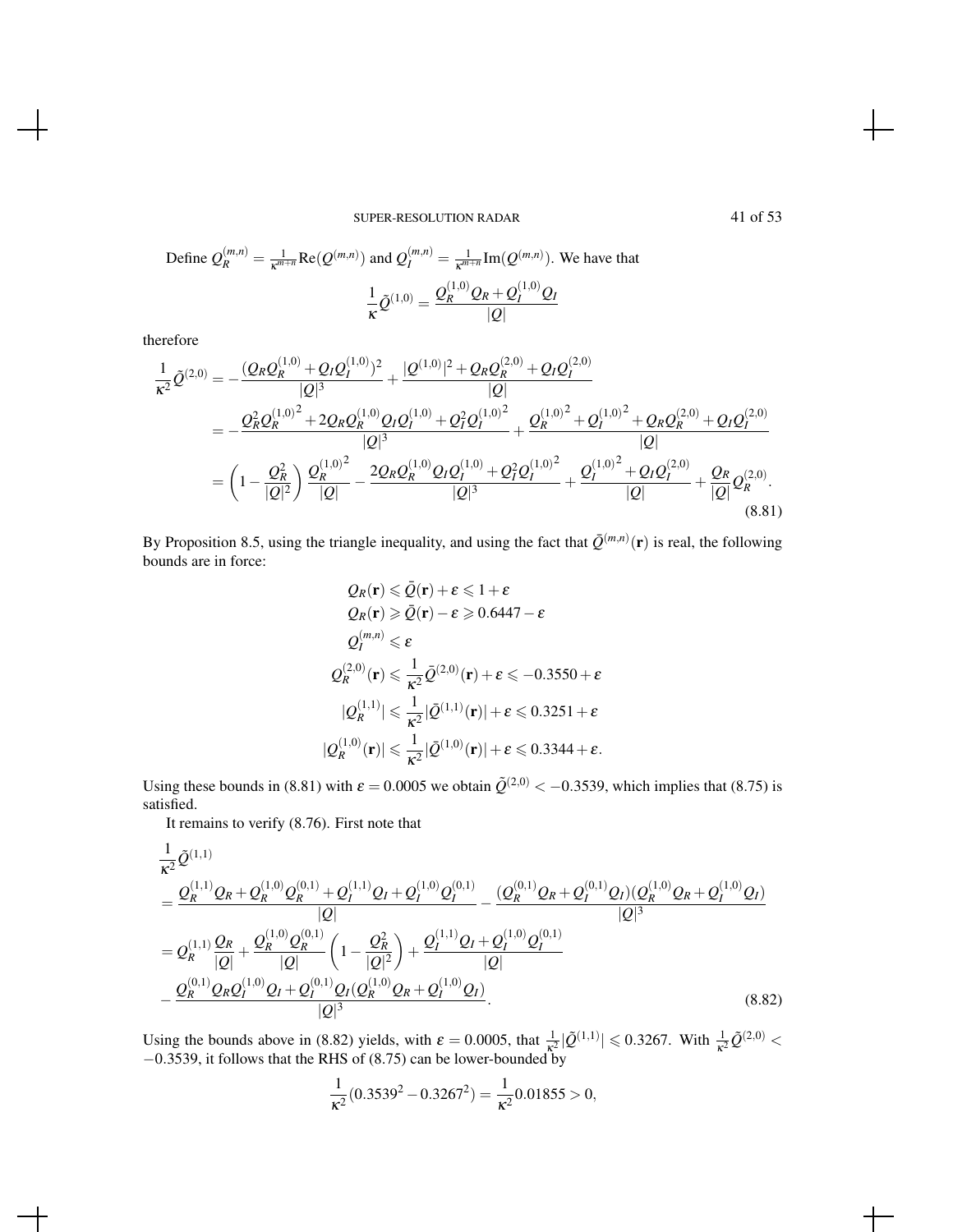i.e., (8.76) holds. This concludes the proof of Statement 2.

# Funding

VM was supported by the Swiss National Science Foundation fellowship for advanced researchers under grant PA00P2 139678, and RH was supported by the Swiss National Science Foundation under grant P2EZP2<sub>-159065</sub>.

# Acknowledgments

RH would like to thank Céline Aubel, Helmut Bölcskei, Emmanuel Candès, and Nora Loose for helpful discussions. RH would also like to thank Emmanuel Candes for his hospitality during a visit to the ` Statistics Department at Stanford, and Helmut Bölcskei for his support and for initiating this visit. We would also like to thank the referees for helpful comments and suggestions, which greatly improved the manuscript.

## **REFERENCES**

- [1] W. U. Bajwa, K. Gedalyahu, and Y. C. Eldar. Identification of parametric underspread linear systems and super-resolution radar. *IEEE Trans. Signal Process.*, 59(6):2548–2561, 2011.
- [2] W. U. Bajwa, A. M. Sayeed, and R. Nowak. Learning sparse doubly-selective channels. In *Proc. of 46th Allerton Conf. on Commun., Control, and Comput.*, pages 575–582, Monticello, IL, 2008.
- [3] S. R. Becker, E. J. Candès, and M. C. Grant. Templates for convex cone problems with applications to sparse signal recovery. *Math. Prog. Comp.*, 3(3):165–218, 2011.
- [4] P. A. Bello. Characterization of randomly time-variant linear channels. *IEEE Trans. Commun. Syst.*, 11(4):360–393, 1963.
- [5] P. A. Bello. Measurement of random time-variant linear channels. *IEEE Trans. Inf. Theory*, 15(4):469–475, 1969.
- [6] A. Beurling and L. Carleson. *The collected works of Arne Beurling: Complex analysis*, volume 1. Birkhauser, 1989.
- [7] B. N. Bhaskar, G. Tang, and B. Recht. Atomic norm denoising with applications to line spectral estimation. *IEEE Trans. Signal Process.*, 61(23):5987–5999, 2013.
- [8] S. Boyd and L. Vandenberghe. *Convex Optimization*. Cambridge University Press, New York, NY, 2004.
- [9] E. J. Candes and C. Fernandez-Granda. Towards a mathematical theory of super-resolution. ` *Comm. Pure Appl. Math.*, 67(6):906–956, 2014.
- [10] E. J. Candes, J. Romberg, and T. Tao. Robust uncertainty principles: Exact signal reconstruction from highly ` incomplete frequency information. *IEEE Trans. Inf. Theory*, 52(2):489–509, 2006.
- [11] C. Carathéodory. Über den Variabilitätsbereich der Fourier'schen Konstanten von positiven harmonischen Funktionen. *Rend. Circ. Mat.*, 32:193–217, 1911.
- [12] V. Chandrasekaran, B. Recht, P. A. Parrilo, and A. S. Willsky. The convex geometry of linear inverse problems. *Found. Comput. Math.*, 12(6):805–849, 2012.
- [13] L. Demanet, D. Needell, and N. Nguyen. Super-resolution via superset selection and pruning. In *Proc. 10th International Conf. on Sampling Theory and Applications*, Bremen, Germany, 2013.
- [14] L. Demanet and N. Nguyen. The recoverability limit for superresolution via sparsity. *arXiv:1502.01385*, 2014.
- [15] D. L. Donoho. Superresolution via sparsity constraints. *SIAM J. on Math. Anal.*, 23(5):1309–1331, 1992.
- [16] B. Dumitrescu. *Positive Trigonometric Polynomials and Signal Processing Applications*. Springer, Dordrecht, The Netherlands, 2007.
- [17] G. Durisi, V. I. Morgenshtern, and H. Bölcskei. On the sensitivity of continuous-time noncoherent fading channel capacity. *IEEE Trans. Inf. Theory*, 58(10):6372–6391, 2012.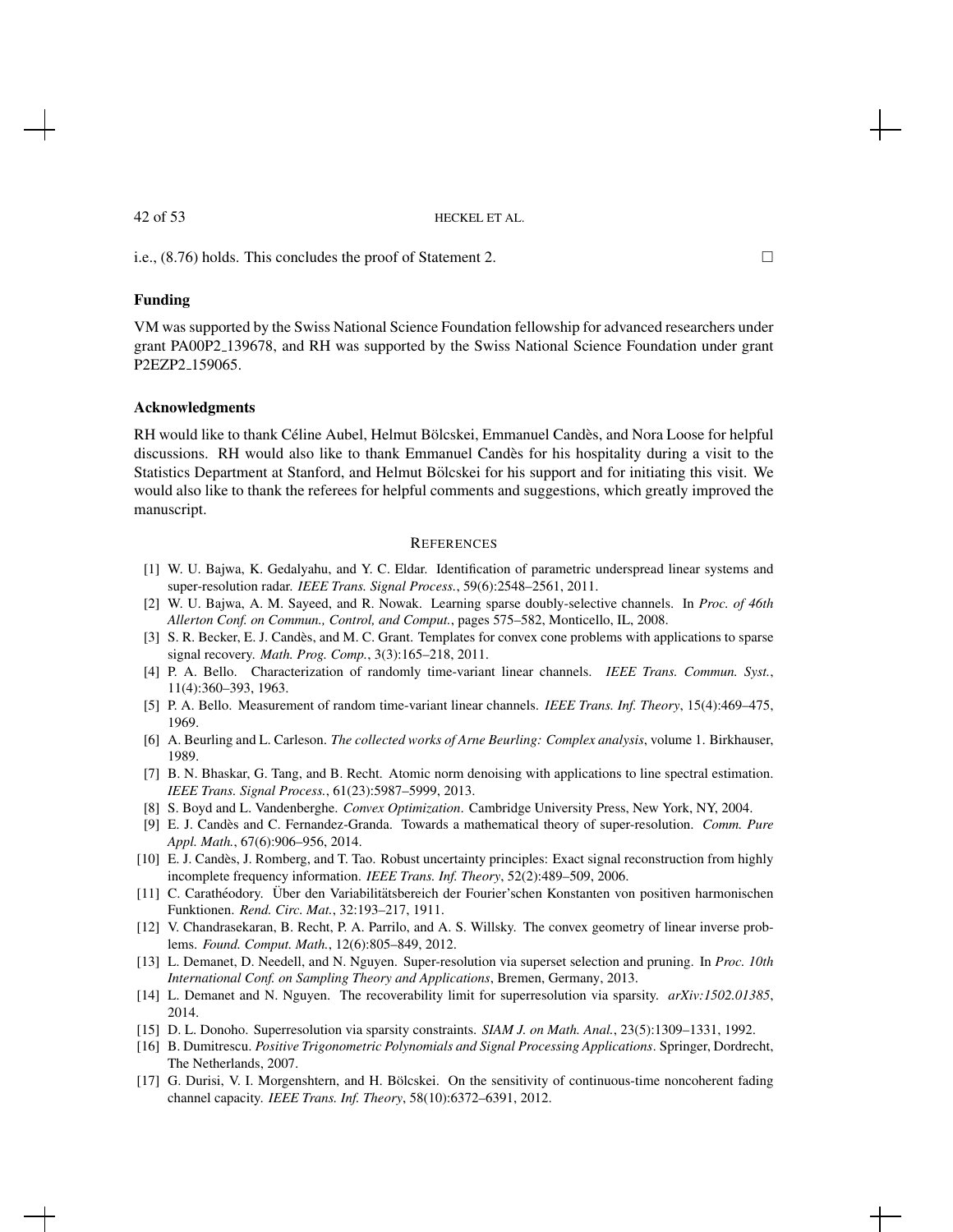### SUPER-RESOLUTION RADAR 43 of 53

- [18] A. C. Fannjiang. The MUSIC algorithm for sparse objects: A compressed sensing analysis. *Inverse Probl.*, 27(3):035013, 2011.
- [19] C. Fernandez-Granda. Super-Resolution of point sources via convex programming. *arXiv:1507.07034*, 2015.
- [20] J. J. Fuchs. Sparsity and uniqueness for some specific under-determined linear systems. In *Proc. IEEE Int. Conf. Acoust. Speech Signal Process.*, volume 5, pages 729–732, 2005.
- [21] A. Gershman and N. Sidiropoulos, editors. *Space-Time Processing for MIMO Communications*. Wiley, Chichester; Hoboken, NJ, 2005.
- [22] M. Grant and S. Boyd. CVX: Matlab software for disciplined convex programming, version 2.1. http: //cvxr.com/cvx, 2014.
- [23] L. A. Harris. Bernstein's polynomial inequalities and functional analysis. *Irish Math. Soc. Bull.*, 36:19–33, 1996.
- [24] R. Heckel and H. Bölcskei. Identification of sparse linear operators. *IEEE Trans. Inf. Theory*, 59(12):7985– 8000, 2013.
- [25] M. A. Herman and T. Strohmer. High-resolution radar via compressed sensing. *IEEE Trans. Signal Process.*, 57(6):2275–2284, 2009.
- [26] R. A. Horn and C. R. Johnson. *Matrix Analysis*. Cambridge University Press, New York, NY, 2nd edition, 2012.
- [27] A. Jakobsson, A. L. Swindlehurst, and P. Stoica. Subspace-based estimation of time delays and Doppler shifts. *IEEE Trans. Signal Process.*, 46(9):2472–2483, 1998.
- [28] T. Kailath. Measurements on time-variant communication channels. *IRE Trans. Inf. Theory*, 8(5):229–236, 1962.
- [29] W. Kozek and G. E. Pfander. Identification of operators with bandlimited symbols. *SIAM J. Math. Anal.*, 37(3):867–888, 2005.
- [30] F. Krahmer, S. Mendelson, and H. Rauhut. Suprema of chaos processes and the restricted isometry property. *Commun. Pur. Appl. Math.*, 67(11):1877–1904, 2014.
- [31] A. Lapidoth. *A Foundation in Digital Communication*. Cambridge University Press, 2009.
- [32] M. Ledoux and M. Talagrand. *Probability in Banach spaces: Isoperimetry and processes*. Springer, New York, NY, 1991.
- [33] W. Liao and A. Fannjiang. MUSIC for single-snapshot spectral estimation: Stability and super-resolution. *Appl. Comput. Harmon. Anal.*, 2014.
- [34] A. Moitra. The threshold for super-resolution via extremal functions. *arXiv:1408.1681*, 2014.
- [35] V. I. Morgenshtern and E. J. Candès. Stable super-resolution of positive sources: The discrete setup. *arXiv:1504.00717*, 2014.
- [36] G. E. Pfander, H. Rauhut, and J. Tanner. Identification of matrices having a sparse representation. *IEEE Trans. Signal Process.*, 56(11):5376–5388, 2008.
- [37] G. E. Pfander and D. F. Walnut. Measurement of time-variant linear channels. *IEEE Trans. Inf. Theory*, 52(11):4808–4820, 2006.
- [38] A. Quinquis, E. Radoi, and F. C. Totir. Some radar imagery results using superresolution techniques. *IEEE Trans. Antennas Propag.*, 52(5):1230–1244, 2004.
- [39] M. Rudelson and R. Vershynin. Hanson-Wright inequality and sub-Gaussian concentration. *Electron. Commun. Probab.*, 18(0), 2013.
- [40] G. Schiebinger, E. Robeva, and B. Recht. Superresolution without separation. *arXiv:1506.03144*, 2015.
- [41] D. Slepian. On bandwidth. *Proc. IEEE*, 64(3):292–300, 1976.
- [42] M. Soltanolkotabi. *Algorithms and Theory for Clustering and Nonconvex Quadratic Programming*. Stanford Ph.D. Dissertation, Standord, CA, 2014.
- [43] P. Stoica and R. L. Moses. *Spectral Analysis of Signals*. Prentice Hall, Upper Saddle River, N.J., 2005.
- [44] T. Strohmer. Pseudodifferential operators and Banach algebras in mobile communications. *Appl. Comput. Harmon. Anal.*, 20(2):237–249, 2006.
- [45] G. Tang, B. N. Bhaskar, and B. Recht. Sparse recovery over continuous dictionaries-just discretize. In *Asilomar Conference on Signals, Systems and Computers*, pages 1043–1047, Pacific Grove, CA, 2013.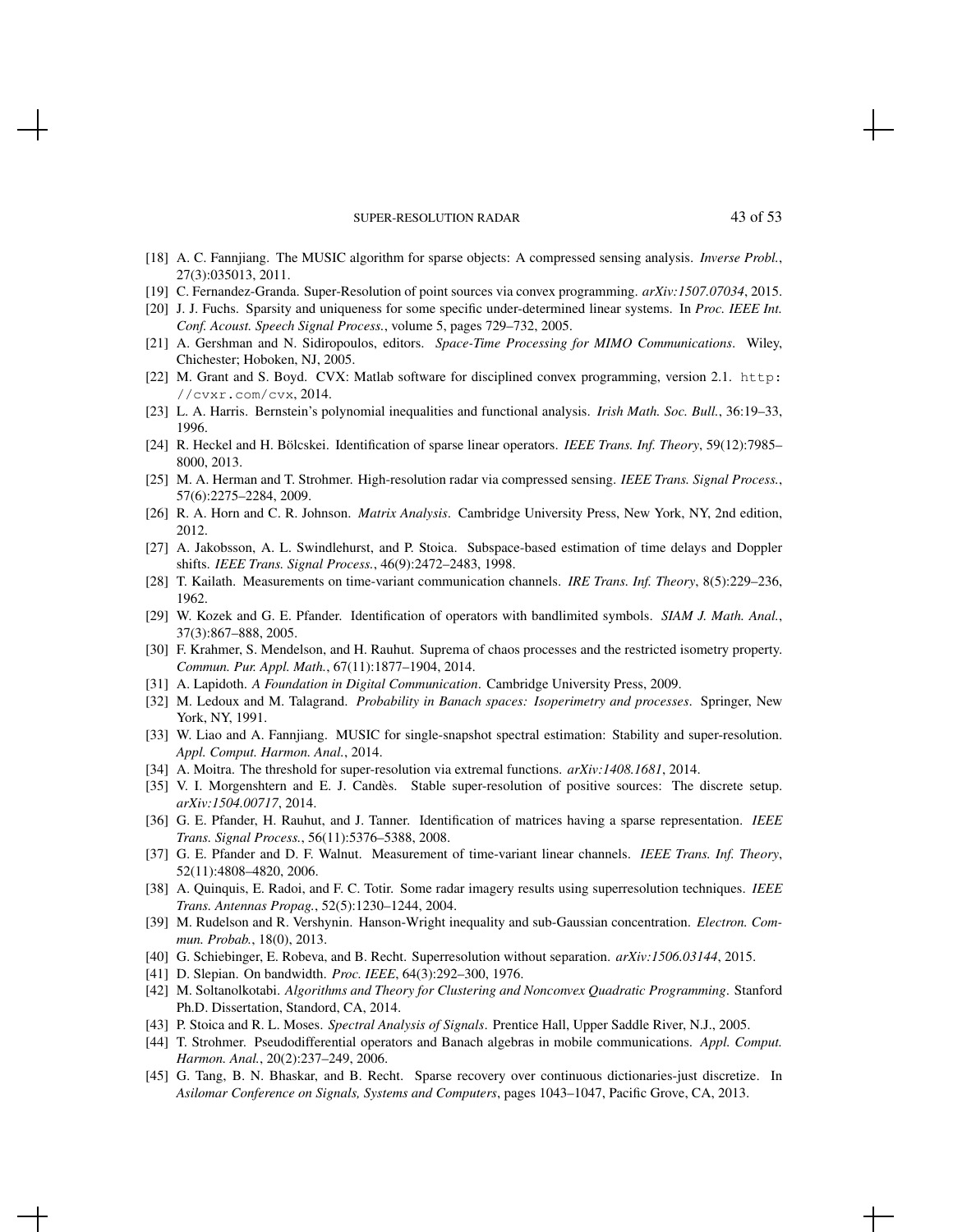- [46] G. Tang, B. N. Bhaskar, P. Shah, and B. Recht. Compressed sensing off the grid. *IEEE Trans. Inform. Theory*, 59(11):7465–7490, 2013.
- [47] G. Tauböck, F. Hlawatsch, D. Eiwen, and H. Rauhut. Compressive estimation of doubly selective channels in multicarrier systems: Leakage effects and sparsity-enhancing processing. *IEEE J. Sel. Topics Signal Process.*, 4(2):255–271, 2010.
- [48] E. van den Berg and M. P. Friedlander. Probing the pareto frontier for basis pursuit solutions. *SIAM J. Sci. Comput.*, 31(2):890–912, 2008.
- [49] R. Vershynin. Introduction to the non-asymptotic analysis of random matrices. In *Compressed sensing: Theory and applications*, pages 210–268. Cambridge University Press, New York, NY, 2012.
- [50] Z. Yang, L. Xie, and P. Stoica. Vandermonde Decomposition of Multilevel Toeplitz Matrices with Application to Multidimensional Super-Resolution. *arXiv:1505.02510*, 2015.

# A. Equivalence of  $(1.2)$  and  $(2.1)$

Note that with

$$
D_N(t) = \frac{1}{L} \sum_{k=-N}^{N} e^{i2\pi tk}
$$
 (A.1)

we obtain

$$
\sum_{r=-N}^{N} e^{i2\pi \frac{r}{L}} D_N \left( \frac{r}{L} - v_j \right) = \sum_{r=-N}^{N} e^{i2\pi \frac{r}{L}} \frac{1}{L} \sum_{k=-N}^{N} e^{i2\pi k \left( \frac{r}{L} - v_j \right)}
$$
  
= 
$$
\sum_{k=-N}^{N} e^{-i2\pi k v_j} \frac{1}{L} \sum_{r=-N}^{N} e^{i2\pi \frac{r}{L} (p+k)}
$$
  
= 
$$
e^{i2\pi p v_j}.
$$
 (A.2)

Using  $(A.2)$  in  $(2.1)$  and using again  $(A.1)$ , we get

$$
y_p = \sum_{j=1}^{S} b_j e^{i2\pi p v_j} \sum_{\ell=-N}^{N} \frac{1}{L} \sum_{k=-N}^{N} e^{i2\pi k \left(\frac{\ell}{L} - \tau_j\right)} x_{p-\ell}
$$
  
= 
$$
\sum_{j=1}^{S} b_j e^{i2\pi p v_j} \frac{1}{L} \sum_{\ell,k=-N}^{N} e^{-i2\pi k \tau_j} e^{i2\pi (p-\ell) \frac{k}{L}} x_{\ell},
$$

where we used that  $x_\ell$  is *L*-periodic. This is (1.2), as desired.

# **B.** Proof of  $(4.3)$

First, write (4.1) in its equivalent form

$$
y(t) = \int L_H(t, f) X(f) e^{i2\pi ft} df,
$$
\n(B.1)

where  $X(f) = \int x(t)e^{i2\pi ft}dt$  is the Fourier transform of  $x(t)$ , and  $L_H(t, f)$  is the time-varying transfer function given by

$$
L_H(t,f) := \iint s_H(\tau, v) e^{i2\pi(vt - \tau f)} d\tau dv.
$$
 (B.2)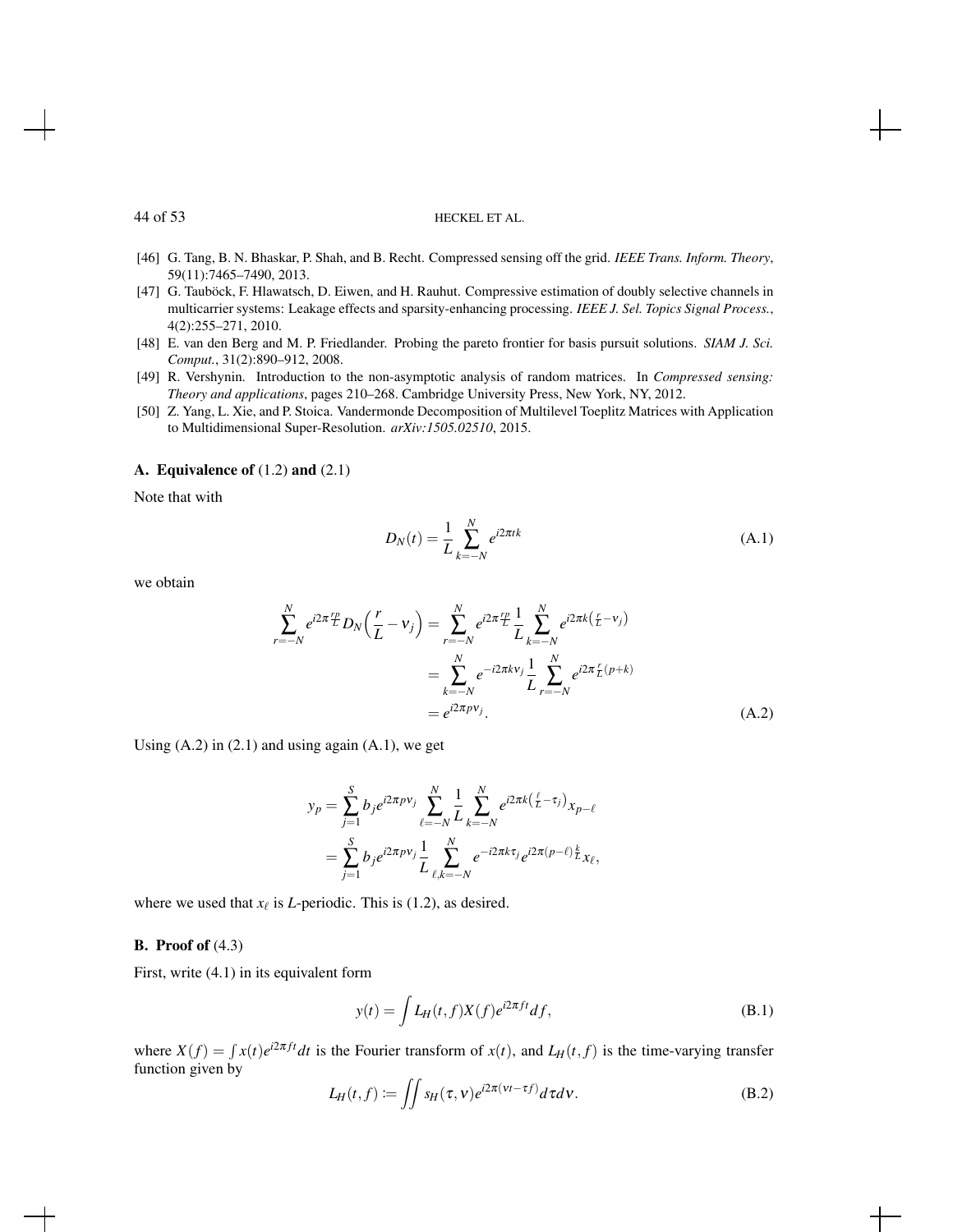## SUPER-RESOLUTION RADAR 45 of 53

Since  $x(t)$  is band-limited to  $[-B/2, B/2]$ , we may write

$$
X(f) = X(f)H_I(f), \quad H_I(f) := \begin{cases} 1, & |f| \le B/2 \\ 0, & \text{else.} \end{cases}
$$

For  $y(t)$  on  $[-T/2, T/2]$  we may write

$$
y(t) = y(t)h_O(t), \quad h_O(t) := \begin{cases} 1, & |t| \le T/2 \\ 0, & \text{else.} \end{cases}
$$

With the input band-limitation and the output time-limitation, (B.1) becomes

$$
y(t) = \int \overline{L_H}(t, f) X(f) e^{i2\pi ft} df,
$$
\n(B.3)

where

$$
\overline{L_H}(t,f) := L_H(t,f)h_O(t)H_I(f)
$$
\n(B.4)

i.e., the effect of input band-limitation and output time-limitation is accounted for by passing the probing signal through a system with time varying transfer function given by  $\overline{L_H}$ . The spreading function  $\overline{s_H}$  of the system (B.3) and the time-varying transfer function  $\overline{L_H}$  are related by the two-dimensional Fourier transform in (B.2). We see that  $\overline{L_H}(t, f)$  is "band-limited" with respect to *t* and *f*, and hence, by the sampling theorem,  $\overline{s}$ *H* can be expressed in terms of its samples as

$$
\overline{s_H}(\tau,\nu) = \sum_{m,\ell \in \mathbb{Z}} \overline{s_H} \left( \frac{m}{B}, \frac{l}{T} \right) \operatorname{sinc} \left( \left( \tau - \frac{m}{B} \right) B \right) \operatorname{sinc} \left( \left( \nu - \frac{\ell}{T} \right) T \right). \tag{B.5}
$$

In terms of  $\overline{s_H}(\tau, v)$  (B.3) can be written as

$$
y(t) = \iint \overline{s_H}(\tau, v) x(t - \tau) e^{i2\pi vt} dv d\tau
$$
 (B.6)

and with (B.5)

$$
y(t) = \sum_{m,\ell \in \mathbb{Z}} \overline{s_H} \left( \frac{m}{B}, \frac{\ell}{T} \right) \int \operatorname{sinc} \left( \left( \tau - \frac{m}{B} \right) B \right) x(t - \tau) d\tau \int \operatorname{sinc} \left( \left( v - \frac{\ell}{T} \right) T \right) e^{i2\pi vt} dv
$$
  
= 
$$
\sum_{m,\ell \in \mathbb{Z}} \overline{s_H} \left( \frac{m}{B}, \frac{\ell}{T} \right) x \left( t - \frac{m}{B} \right) e^{i2\pi \frac{\ell}{T}t}.
$$

According to (B.2) and (B.4),  $\overline{s_H}(\tau, v)$  and  $s_H(\tau, v)$  are related as

$$
\overline{s_H}(\tau, v) = \int \int s_H(\tau', v') \operatorname{sinc}((\tau - \tau')B) \operatorname{sinc}((v - v')T) d\tau' d\nu'.
$$
 (B.7)

This concludes the proof of (4.3).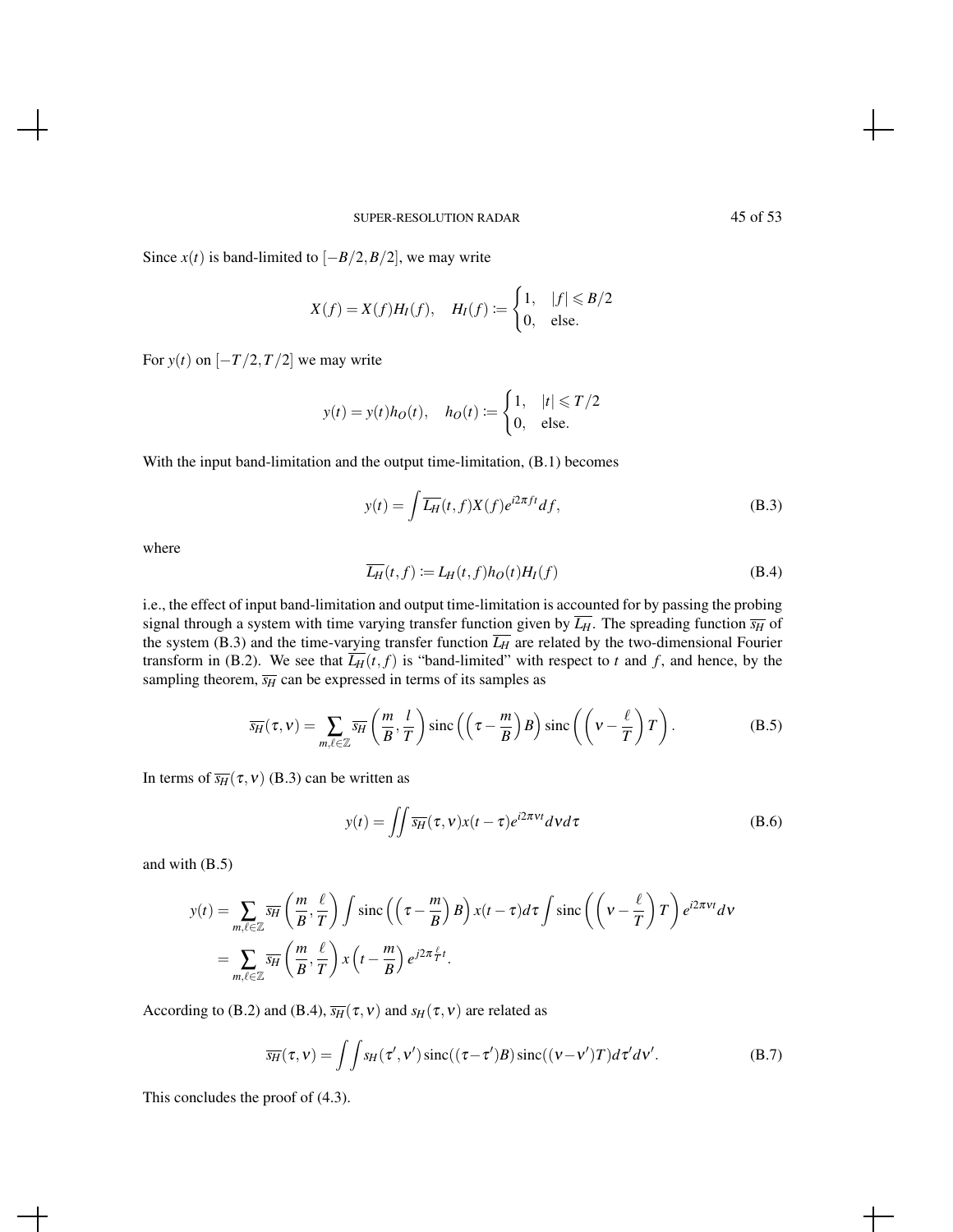# C. Proof of (4.11) and (4.12)

Starting with (4.8), we first use that  $BT = L$  and  $\tau_j = \bar{\tau}_j \frac{B}{L}$  and  $v_j = \bar{v}_j \frac{T}{L}$  to obtain

$$
\tilde{y}_p = \sum_{j=1}^S b_j \left( \sum_{\ell \in \mathbb{Z}} \text{sinc}(\ell - \tau_j L) \tilde{x}_{p-\ell} \right) \left( \sum_{k \in \mathbb{Z}} \text{sinc}(k - \nu_j L) e^{i2\pi \frac{k_p}{BT}} \right).
$$
 (C.1)

Next, changing the order of summation according to  $k = r + Lq$  with  $r = N, ..., N$  and  $q \in \mathbb{Z}$  yields

$$
\sum_{k \in \mathbb{Z}} \operatorname{sinc}(k - v_j L) e^{i2\pi \frac{kp}{BT}} = \sum_{r = -N}^{N} \sum_{q \in \mathbb{Z}} \operatorname{sinc}\left(\left(\frac{r}{L} - v_j + q\right) L\right) e^{i2\pi \frac{(r + Lq)p}{L}}
$$
\n
$$
= \sum_{r = -N}^{N} e^{i2\pi \frac{rp}{L}} \sum_{q \in \mathbb{Z}} \operatorname{sinc}\left(\left(\frac{r}{L} - v_j + q\right) L\right)
$$
\n
$$
= \sum_{r = -N}^{N} e^{i2\pi \frac{rp}{L}} D_N\left(\frac{r}{L} - v_j\right). \tag{C.2}
$$

Here, (C.2) follows from the definition of the Dirichlet kernel in (4.9). Next, note that

$$
\sum_{\ell \in \mathbb{Z}} \tilde{x}_{p-\ell} \operatorname{sinc} (\ell - L\tau_j) = \sum_{\ell \in \mathbb{Z}} \tilde{x}_{\ell} \operatorname{sinc} (p - \ell - L\tau_j)
$$
\n
$$
= \sum_{\tilde{\ell} = -N}^{N} x_{\tilde{\ell}} \sum_{k=-1}^{1} \operatorname{sinc} (p - \tilde{\ell} - Lk - L\tau_j)
$$
\n(C.3)

$$
=\sum_{\ell=-N}^{N}x_{\ell}\tilde{D}_{N}\left(\frac{p-\ell}{L}-\tau_{j}\right),\tag{C.4}
$$

where (C.3) follows from  $\tilde{x}(\ell/B) = \tilde{x}_{\ell} = x_{\ell}$  for  $\ell \in [-N-L,L+N]$  and  $\tilde{x}(\ell/B) = 0$  for all other  $\ell$ , and from *L*-periodicity of  $x_\ell$ ; (C.4) follows by the definition of  $\tilde{D}_N(t)$  in (4.10). Substituting (C.2) and (C.4) into (C.1) yields (4.11), as desired.

Next, consider the case where  $x(t)$  is *T*-periodic. In this case, the samples  $x_\ell = x(\ell/B)$  are *L*-periodic. Similarly to the derivation above, changing the order of summation of the sum in the second brackets in (C.1) according to  $\ell = \tilde{\ell} + Lk$  yields

$$
\sum_{\ell \in \mathbb{Z}} \text{sinc}(\ell - \tau_j L) x_{p-\ell} = \sum_{\ell = -N}^{N} x_{p-\ell} \sum_{k \in \mathbb{Z}} \text{sinc}\left(\left(\frac{\tilde{\ell}}{L} - \tau_j + k\right) L\right) = \sum_{\ell = -N}^{N} D_N \left(\frac{\ell}{L} - \tau_j\right) x_{p-\ell},\tag{C.5}
$$

where we used that  $x_\ell$  is *L*-periodic in the first equality, and the last equality follows by definition of the Dirichlet kernel in (4.9). Using (C.2) and (C.5) in (C.1) yields (4.12).

# D. Proof of Proposition 4.1

By (A.2), (C.2) is equal to  $e^{i2\pi p v_j}$ . Using this in (4.11) and (4.12) yields

$$
\tilde{y}_p - y_p = \sum_{j=1}^S b_j e^{i2\pi v_j p} \underbrace{\sum_{\ell=-N}^N \varepsilon_{j,p,\ell} x_\ell}_{\varepsilon_{j,p}},
$$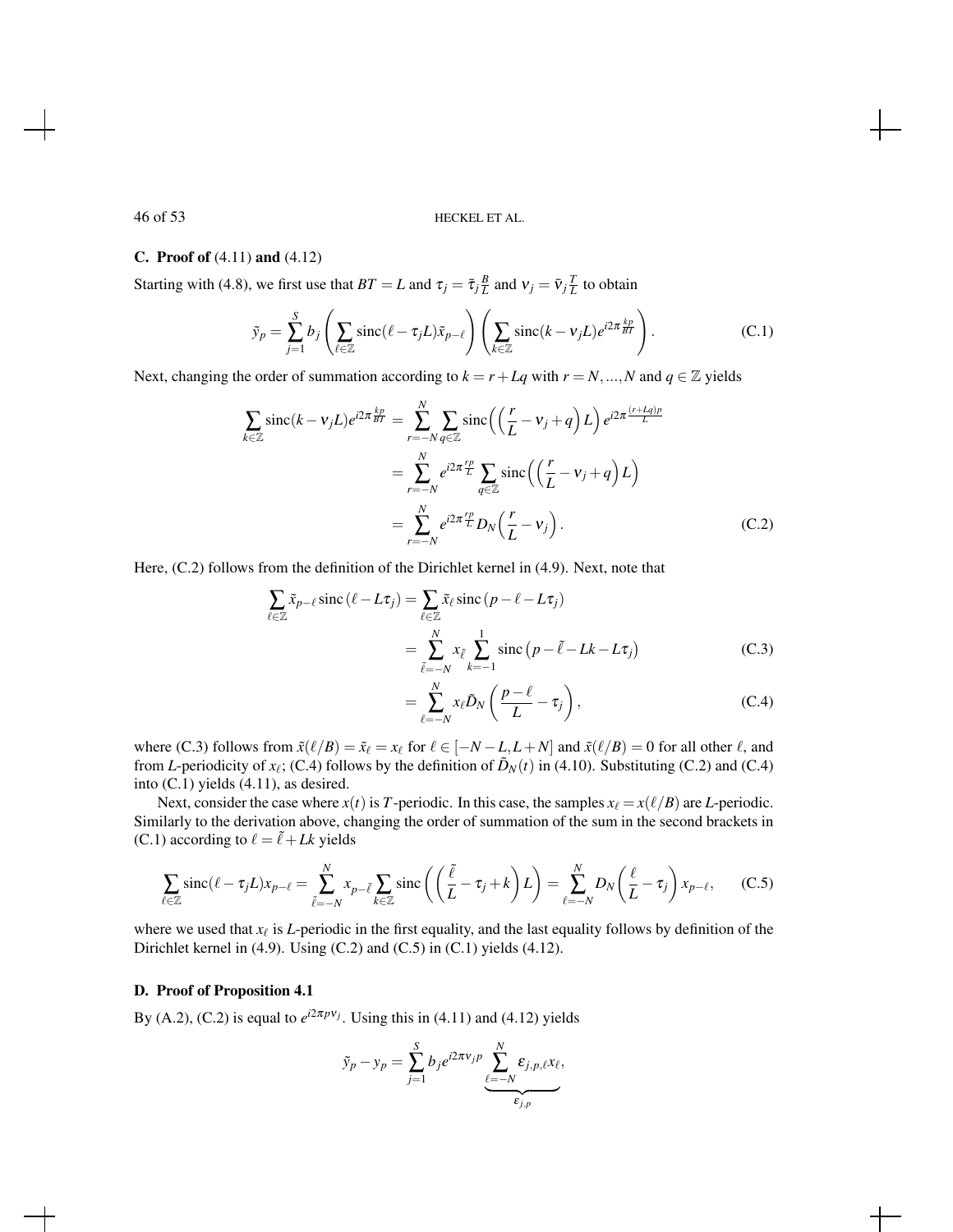#### SUPER-RESOLUTION RADAR 47 of 53

where we defined the error

$$
\varepsilon_{j,p,\ell} := \tilde{D}_N \left( \frac{p-\ell}{L} - \tau_j \right) - D_N \left( \frac{p-\ell}{L} - \tau_j \right).
$$

For *t* ∈ [−1.5,..,1.5], we have

$$
\tilde{D}_N(t)-D_N(t)\leqslant c/L.
$$

Using that  $\frac{p-\ell}{L} - \tau_j \in [-1.5, 1.5]$  it follows that  $\varepsilon_{j, p, \ell} \leq c/L$ .

Recall that the  $b_j$  have random sign and the  $x_\ell$  are i.i.d.  $\mathcal{N}(0,1/L)$  distributed. By the union bound, we have, for all  $\beta > 0$ ,

$$
\mathbb{P}\left[|\tilde{y}_p - y_p| \ge \beta \|\mathbf{b}\|_2 c \frac{\beta}{L}\right] \le \mathbb{P}\left[\left|\sum_{j=1}^S b_j e^{i2\pi p v_j} \varepsilon_{j,p}\right| \ge \beta \|\mathbf{b}\|_2 \max_{j,p} |\varepsilon_{j,p}|\right] + \mathbb{P}\left[\max_{j,p} |\varepsilon_{j,p}| \ge c \frac{\beta}{L}\right] \quad (D.1)
$$
  

$$
\le (4+2L^2)e^{-\frac{\beta^2}{L}}, \tag{D.2}
$$

where (D.2) is established immediately below. Setting  $\alpha = \beta^2$  completes the proof of Proposition 4.1. It is left to establish (D.2). With

$$
\left(\sum_{j=1}^S \left(|b_j|e^{i2\pi p v_j}\varepsilon_{j,p}\right)^2\right)^{1/2} \leq \beta ||\mathbf{b}||_2 \max_{j,p} |\varepsilon_{j,p}|
$$

the first probability in (D.1) can be upper-bounded by

$$
\mathbb{P}\left[\left|\sum_{j=1}^S \text{sign}(b_j)|b_j|e^{i2\pi p v_j}\varepsilon_{j,p}\right|\geq \beta\left(\sum_{j=1}^S \left(|b_j|e^{i2\pi p v_j}\varepsilon_{j,p}\right)^2\right)^{1/2}\right]\leq 4e^{-\frac{\beta^2}{2}}
$$

where we applied Hoeffding's inequality, i.e., Lemma 8.10 (recall that the  $b_j$  have random sign). By the union bound, the second probability in (D.1) is upper-bounded by

$$
\mathbb{P}\bigg[\max_{j,p} \left|\varepsilon_{j,p}\right| \geqslant c\frac{\beta}{L}\bigg] \leqslant \sum_{j,p} \mathbb{P}\bigg[\left|\varepsilon_{j,p}\right| \geqslant c\frac{\beta}{L}\bigg] \leqslant SL2e^{-\frac{\alpha^2}{2}},\tag{D.3}
$$

where the last inequality is proven as follows. Since the  $x_\ell$  are i.i.d.  $\mathcal{N}(0,1/L)$ , we have that  $\varepsilon_{j,p}$  =  $\sum_{\ell=-N}^{N} \varepsilon_{\ell,p,j} x_{\ell}$  is Gaussian with variance  $\frac{1}{L} \sum_{\ell=-N}^{N} \varepsilon_{\ell,p,j}^2 \leq \frac{c^2}{L^2}$  $\frac{c^2}{L^2}$ , where we used that  $\epsilon_{\ell,p,j} \leqslant c/L$ . Eq. (D.3) now follows from a standard bound on the tail probability of a Gaussian [31, Prop. 19.4.2] random variable.

# E. Proof of Theorem 5.1

The following proposition—standard in the theory of compressed sensing (see e.g., [10])—shows that the existence of a certain dual polynomial guarantees that  $L1(y)$  in (5.3) succeeds in reconstructing s.

PROPOSITION E.1 Let  $y = Rs$  and let  $\mathscr S$  denote the support of s. Assume that  $R_{\mathscr S}$  has full column rank. If there exists a vector  $v$  in the row space of  $R$  with

$$
\mathbf{v}_{\mathscr{S}} = \text{sign}(\mathbf{s}_{\mathscr{S}}) \quad \text{and} \quad \|\mathbf{v}_{\overline{\mathscr{S}}}\|_{\infty} < 1 \tag{E.1}
$$

then s is the unique minimizer of  $L1(y)$  in (5.3).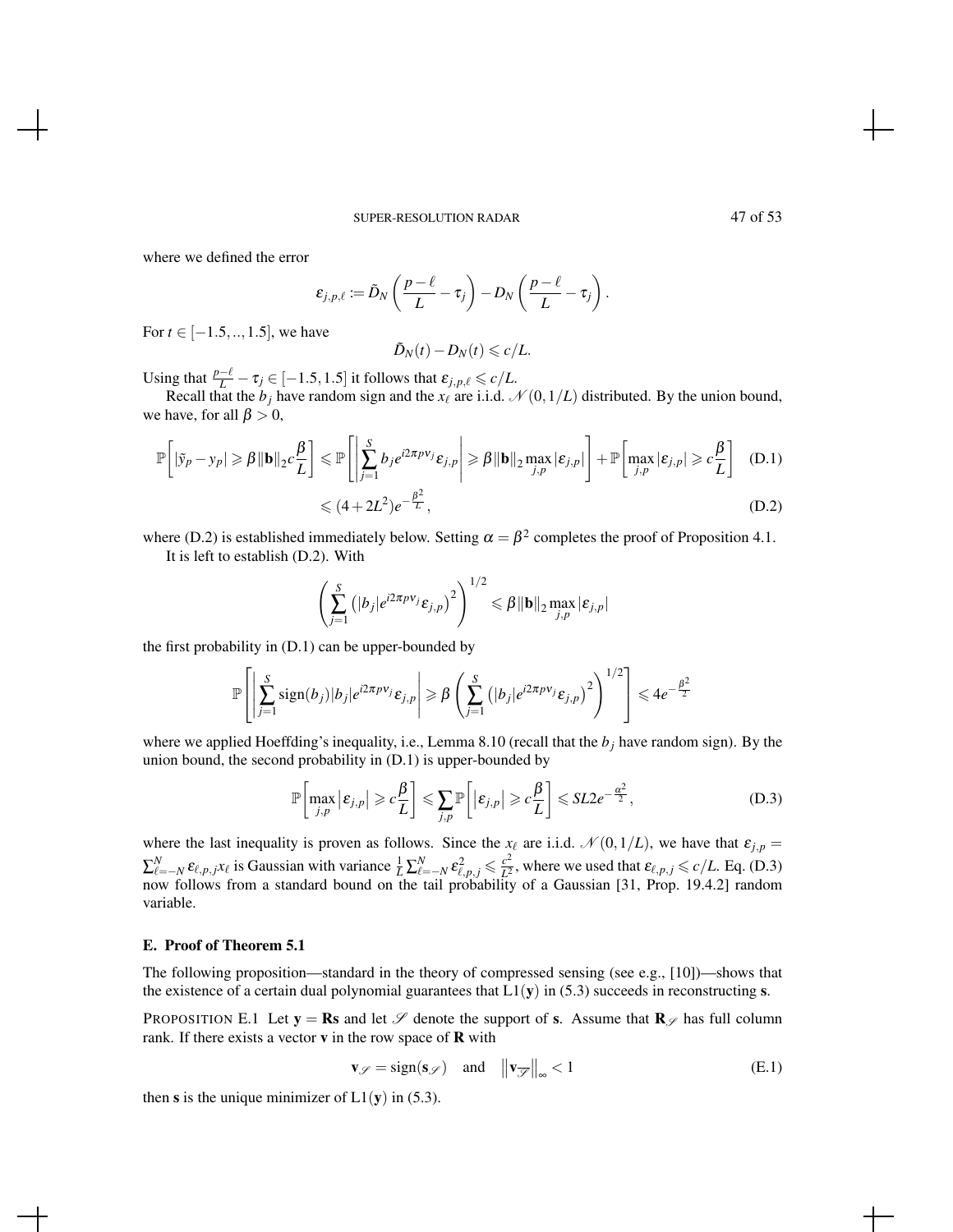The proof now follows directly from Proposition 8.1. To see this, set  $\mathbf{u} = \text{sign}(\mathbf{s}_{\mathscr{S}})$  in Proposition 8.1 and consider the polynomial  $Q(\mathbf{r})$  from Proposition 8.1. Define **v** as  $[\mathbf{v}]_{(m,n)} = Q([m/K,n/K])$  and note that **v** satisfies (E.1) since  $Q([m/K, n/K]) = \text{sign}(s_{(m,n)})$  for  $(m,n) \in \mathcal{S}$  and  $|Q([m/K, n/K])| < 1$ for  $(m, n) \notin \mathcal{S}$ .

# F. Bound on *U*

We have that

$$
U(t) = \hat{c}(2\pi N)^{-m} \sum_{p=-N}^{N} \min\left(1, \frac{1}{p^4}\right) P^{(m)}(p/L - t)
$$
 (F.1)

with

$$
P^{(m)}(t) \coloneqq \frac{1}{M} \sum_{k=-N}^{N} (-i2\pi k)^m e^{i2\pi tk} = \frac{\partial^m}{\partial t^m} \frac{\sin(L\pi t)}{M \sin(\pi t)}.
$$

We start by upper-bounding  $|P^{(m)}(t)|$ . First note that  $|P^{(m)}(t)|$  is a 1-periodic and symmetric function, thus in order to upper-bound  $|P^{(m)}(t)|$ , we only need to consider  $t \in [0, 1/2]$ .

For  $m = 0$ , we have that

$$
|P^{(0)}(t)| \leqslant \min\left(4, \frac{1}{M|\sin(\pi t)|}\right).
$$

Next, consider the case  $m = 1$ , and assume that  $t \geq 1/L$ . We have

$$
P^{(1)}(t) = \frac{\cos(L\pi t)L\pi}{M\sin(\pi t)} - \frac{\pi \sin(L\pi t)\cos(\pi t)}{M\sin^2(\pi t)}.
$$

Using that  $\sin(\pi t) \geq 2t \geq 2/L$  for  $1/L \leq t \leq 1/2$  we get

$$
|P^{(1)}(t)| \leqslant \frac{1.5L\pi}{M|\sin(\pi t)|}.
$$

Next, consider the case  $m = 2$ . We have

*P*

$$
P^{(2)}(t) = \frac{\pi^2(1-L^2)\sin(L\pi t)}{M\sin(\pi t)} - \frac{2L\pi^2\cos(L\pi t)\cos(\pi t)}{M\sin^2(\pi t)} + \frac{2\pi^2\sin(L\pi t)\cos^2(\pi t)}{M\sin^3(\pi t)}.
$$

Using again that that  $\sin(\pi t) \geq 2t \geq 2/L$  for  $1/L \leq t \leq 1/2$  we get

$$
|P^{(2)}(t)|\leqslant \frac{2.5L^2\pi^2}{M|\sin(\pi t)|}.
$$

Analogously, we can obtain bounds for  $m = 3, 4$ . We therefore obtain, for  $1/L \leq |t| \leq 1/2$ ,

$$
|P^{(m)}(t)| \leq (L\pi)^m \frac{c_1}{M|\sin(\pi t)|} \leq \underbrace{1.0039c_1(2\pi N)^m} \frac{1}{M|\sin(\pi t)|},
$$
 (F.2)

where  $c_1$  is a numerical constant and where we used that  $(L/(2N))^m \le 1.0039$  for  $N \ge 512$  and  $m \le 4$ . Regarding the range  $0 \leq |t| \leq 1/L$ , simply note that by Bernstein's polynomial inequality (cf. Proposition 8.3) we have, for all *t*, from  $|P^{(0)}(t)| \le 4$ , that

$$
|P^{(m)}(t)| \leqslant 4(2\pi N)^m. \tag{F.3}
$$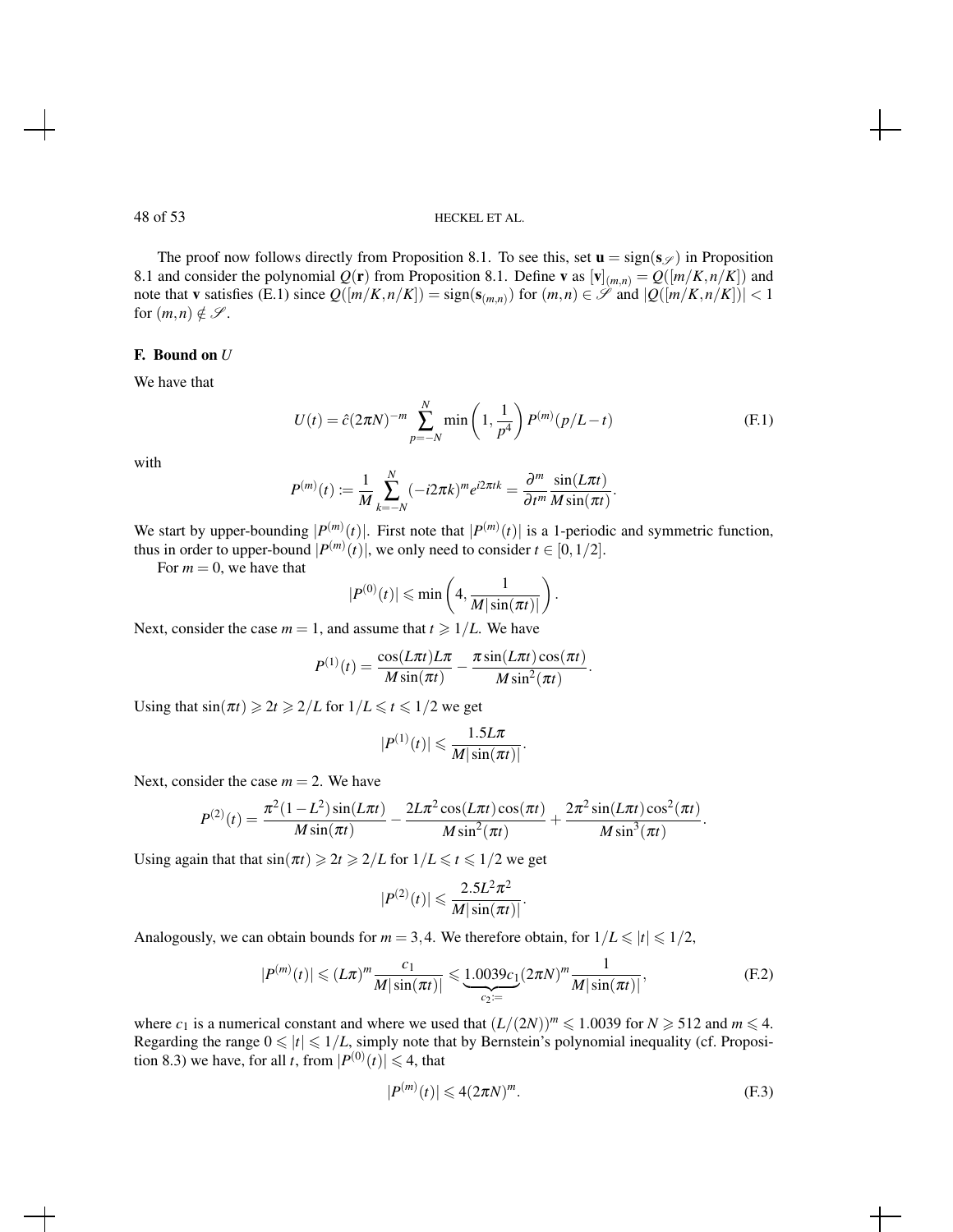## SUPER-RESOLUTION RADAR 49 of 53

With  $c_2 \geq 1$ , application of (F.2) and (F.3) on (F.1) yields

$$
U(t) \leq \hat{c} \sum_{p=-N}^{N} \min\left(1, \frac{1}{p^4}\right) c_2 \begin{cases} 4, & |p/L - t + n| \leq 1/L, n \in \mathbb{Z} \\ \frac{1}{M|\sin(\pi(p/L - t))|}, & \text{else.} \end{cases}
$$

The RHS above is 1-periodic in *t* and symmetric around the origin. Thus, it suffices to consider  $t \in$  $[0,1/2]$ . Assume furthermore that *Lt* is an even integer, the proof for general *t* is similar. For  $p \ge 0$ , we have that  $|p/L-t| \leq 1/2$  and thus  $M|\sin(\pi(p/L-t))| \geq M|2(p/L-t)| = 2M/L|p-Lt| \geq 1/2|p-Lt|$ . It follows that

$$
U(t) \leq \hat{c}c_2 \sum_{p=0}^{N} \min\left(1, \frac{1}{p^4}\right) \min\left(4, \frac{2}{|p-L|}\right)
$$
  
\n
$$
\leq \hat{c}c_2 \sum_{p=0}^{L/2} \min\left(1, \frac{1}{p^4}\right) \frac{2}{Lt - p} + \sum_{p=L/2+1}^{L-1} \frac{1}{p^4} \frac{2}{Lt - p} + \sum_{p=L}^{N} \frac{1}{p^4} 4
$$
  
\n
$$
= \frac{\hat{c}c_2}{Lt} \left(\sum_{p=0}^{L/2} \min\left(1, \frac{1}{p^4}\right) \frac{Lt}{Lt - p} + \sum_{p=L/2+1}^{L-1} \frac{Lt}{p^4} \frac{2}{Lt - p} + \sum_{p=L}^{N} \frac{4Lt}{p^4}\right)
$$
  
\n
$$
\leq \frac{\hat{c}c_2}{Lt} \left(\sum_{p=0}^{L/2} 2 \min\left(1, \frac{1}{p^4}\right) + \sum_{p=L/2+1}^{L-1} 2 \frac{2}{p^3} + \sum_{p=L}^{N} \frac{4}{p^3}\right)
$$
  
\n
$$
\leq \frac{\tilde{c}}{Lt}.
$$

Analogously we can upper-bound the sum over  $p = -N, ..., -1$ , which yields  $U(t) \leq \frac{c}{L|t|}$ , as desired.

# G. Proof of Proposition 3.2

The argument is standard, see e.g., [46, Prop. 2.4]. By definition, q is dual feasible. To see this, note that

$$
\left\| \mathbf{G}^H \mathbf{q} \right\|_{\mathscr{A}^*} = \sup_{\mathbf{r} \in [0,1]^2} \left| \left\langle \mathbf{G}^H \mathbf{q}, \mathbf{a}(\mathbf{r}) \right\rangle \right| = \sup_{\mathbf{r} \in [0,1]^2} \left| \left\langle \mathbf{q}, \mathbf{G} \mathbf{a}(\mathbf{r}) \right\rangle \right| = \sup_{\mathbf{r} \in [0,1]^2} |Q(\mathbf{r})| \leq 1 \tag{G.1}
$$

where the last inequality holds by assumption. By (3.4), we obtain

$$
\langle \mathbf{q}, \mathbf{y} \rangle = \left\langle \mathbf{q}, \mathbf{G} \sum_{\mathbf{r}_n \in \mathscr{S}} b_n \mathbf{a}(\mathbf{r}_n) \right\rangle = \sum_{\mathbf{r}_n \in \mathscr{S}} b_n^* \langle \mathbf{q}, \mathbf{G} \mathbf{a}(\mathbf{r}_n) \rangle = \sum_{\mathbf{r}_n \in \mathscr{S}} b_n^* \mathrm{sign}(b_n) = \sum_{\mathbf{r}_n \in \mathscr{S}} |b_n| \geq ||\mathbf{z}||_{\mathscr{A}}, \quad (G.2)
$$

where the last inequality holds by definition of the atomic norm. By Hölder's inequality we have that

$$
\mathrm{Re}\,\langle\mathbf{q},\mathbf{y}\rangle=\mathrm{Re}\,\langle\mathbf{q},\mathbf{Gz}\rangle=\mathrm{Re}\,\big\langle\mathbf{G}^H\mathbf{q},\mathbf{z}\big\rangle\leqslant\big\|\mathbf{G}^H\mathbf{q}\big\|_{\mathscr{A}^*}\|\mathbf{z}\|_{\mathscr{A}}\leqslant\|\mathbf{z}\|_{\mathscr{A}}
$$

where we used (3.4) for the last inequality. We thus have established that Re $\langle q, y \rangle = ||z||_{\mathscr{A}}$ . Since  $(z, q)$ is primal-dual feasible, it follows from strong duality that  $z$  is a primal optimal solution and  $q$  is a dual optimal solution.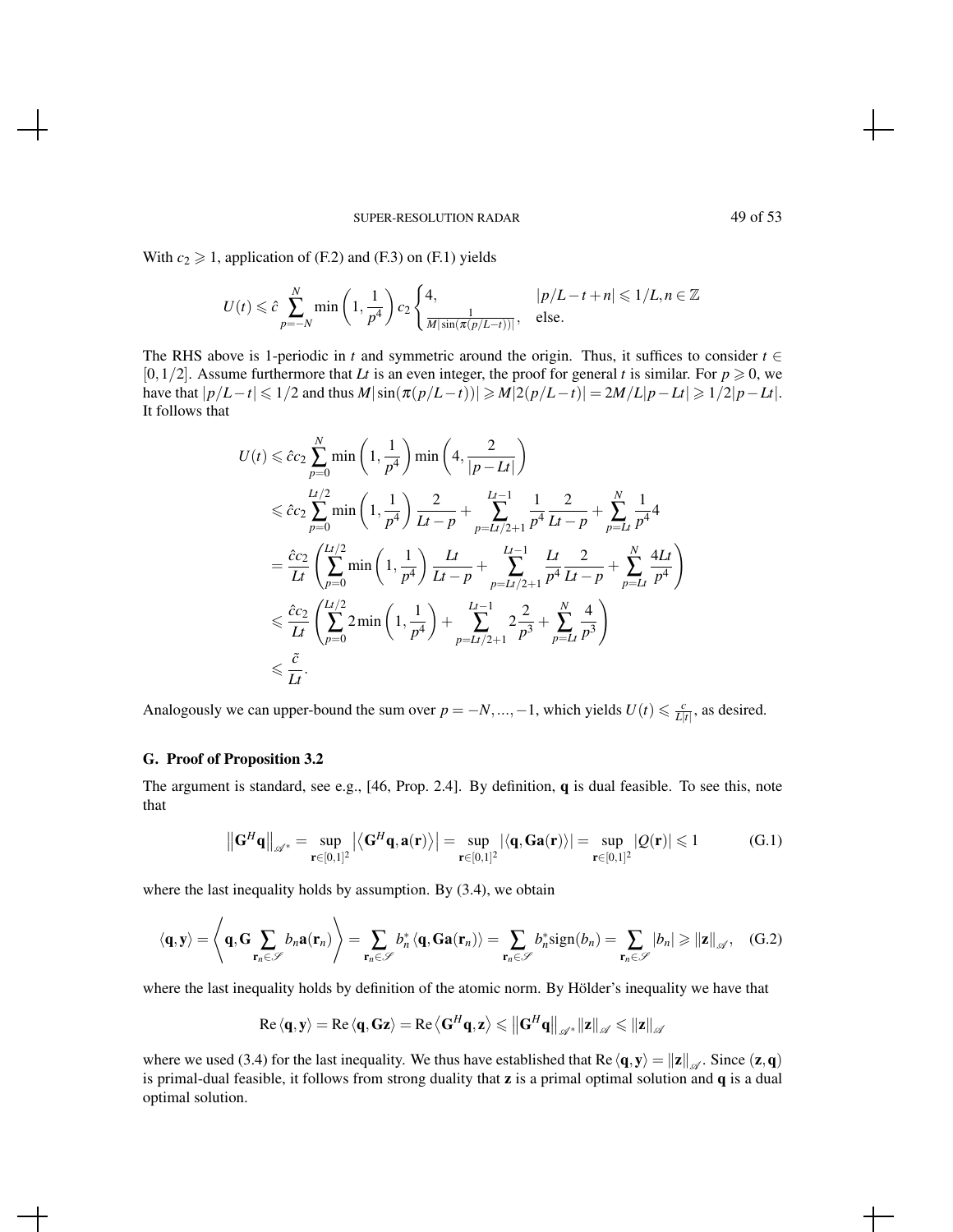It remains to establish uniqueness. To this end, suppose that  $\hat{\mathbf{z}} = \sum_{\mathbf{r}_n \in \mathcal{S}} \hat{b}_n \mathbf{a}(\mathbf{r}_n)$  with  $\|\hat{\mathbf{z}}\|_{\mathscr{A}} = \hat{b}_n$  $\sum_{\mathbf{r}_n \in \mathcal{S}} |\hat{b}_n|$  and  $\hat{\mathcal{S}} \neq \mathcal{S}$  is another optimal solution. We then have

$$
\begin{aligned} \text{Re}\,\langle\mathbf{q},\mathbf{G}\hat{\mathbf{z}}\rangle&=\text{Re}\,\Bigg\langle\mathbf{q},\mathbf{G}\sum_{\mathbf{r}_n\in\hat{\mathscr{S}}}\hat{b}_n\mathbf{a}(\mathbf{r}_n)\Bigg\rangle\\ &=\sum_{\mathbf{r}_n\in\mathscr{S}}\text{Re}\,\big(\hat{b}^*_n\langle\mathbf{q},\mathbf{G}\mathbf{a}(\mathbf{r}_n)\rangle\big)+\sum_{\mathbf{r}_n\in\hat{\mathscr{S}}\setminus\mathscr{S}}\text{Re}\,\big(\hat{b}^*_n\langle\mathbf{q},\mathbf{G}\mathbf{a}(\mathbf{r}_n)\rangle\big)\\ &<\sum_{\mathbf{r}_n\in\mathscr{S}}|\hat{b}_n|+\sum_{\mathbf{r}_n\in\hat{\mathscr{S}}\setminus\mathscr{S}}|\hat{b}_n|\\ &=\|\hat{\mathbf{z}}\|_{\mathscr{A}}\end{aligned}
$$

where we used that  $|Q(r)| < 1$  for  $r \notin \mathcal{S}$ . This contradicts strong duality and implies that all optimal solutions must be supported on  $\mathscr{S}$ . Since the set of atoms with  $\mathbf{r}_n \in \mathscr{S}$  are linearly independent, it follows that the optimal solution is unique.

# H. Comparison to MUSIC

As mentioned previously, the MUSIC algorithm (and related methods) can not be applied directly to the super-resolution radar problem, since MUSIC in general requires multiple sets of measurements (snapshots). However, as pointed out by Peter Stoica (personal communication, June 2015), multiple measurements can be obtained from a single measurement by sending a periodic input signal. Specifically, let  $L = M^2$ , and suppose that the entries of  $\mathbf{x} \in \mathbb{C}^L$  are *M*-periodic, i.e.,  $\mathbf{x} = [\tilde{\mathbf{x}}^T, ..., \tilde{\mathbf{x}}^T]^T$ , where  $\tilde{\mathbf{x}} \in \mathbb{C}^{M}$ . We next define a version of the time and frequency shift operators defined previously in (1.3)

$$
[\mathscr{T}_{\tau}^{(L)}\mathbf{x}]_{p} := \frac{1}{L} \sum_{k=0}^{L-1} \left[ \left( \sum_{\ell=0}^{L-1} x_{\ell} e^{-i2\pi \frac{\ell k}{L}} \right) e^{-i2\pi k \tau} \right] e^{i2\pi \frac{pk}{L}}, \quad [\mathscr{F}_{\nu}^{(L)}\mathbf{x}]_{p} := x_{p} e^{i2\pi p \nu}, \quad p = 0, ..., L-1,
$$

where we have made the dependence on the length of  $x$  (i.e.,  $L$ ), explicit. By utilizing the fact that the entries of x are *M*-periodic, successively applying these two operators gives

$$
\mathcal{F}_{\mathbf{v}}^{(L)} \mathcal{F}_{\mathbf{v}}^{(L)} \mathbf{x} = \begin{bmatrix} \mathcal{F}_{\mathbf{v}}^{(M)} \mathcal{F}_{M\tau}^{(M)} \tilde{\mathbf{x}} \\ e^{i2\pi vM} \mathcal{F}_{\mathbf{v}}^{(M)} \mathcal{F}_{M\tau}^{(M)} \tilde{\mathbf{x}} \\ \vdots \\ e^{i2\pi vM(M-1)} \mathcal{F}_{\mathbf{v}}^{(M)} \mathcal{F}_{M\tau}^{(M)} \tilde{\mathbf{x}} \end{bmatrix} .
$$
\n(H.1)

Let y be the measurement from (1.2), specifically  $y = \sum_{j=1}^{S} b_j \mathcal{F}_{v}^{(L)} \mathcal{F}_{v}^{(L)} \mathbf{x}$ . We decompose y into blocks of size *M* according to  $\mathbf{y} = [\mathbf{y}_0, ..., \mathbf{y}_{M-1}]^T$ , where  $\mathbf{y}_i \in \mathbb{C}^M$  for  $i = 0, 1, ..., M - 1$ . Using (H.1) we conclude that  $y_p$  obeys the input-output relationship

$$
\mathbf{y}_p = \sum_{j=1}^S \underbrace{b_j e^{i2\pi v_j M p}}_{b'_{j,p}} \mathcal{F}_{v_j}^{(M)} \mathcal{F}_{M\tau_j}^{(M)} \tilde{\mathbf{x}}, \quad p = 0, ..., M-1.
$$
 (H.2)

The MUSIC algorithm can be applied to the measurements in (H.2) in order to extract the time-frequency shifts  $(\tau_j, v_j)$ . However, the following three conditions are necessary for MUSIC to succeed: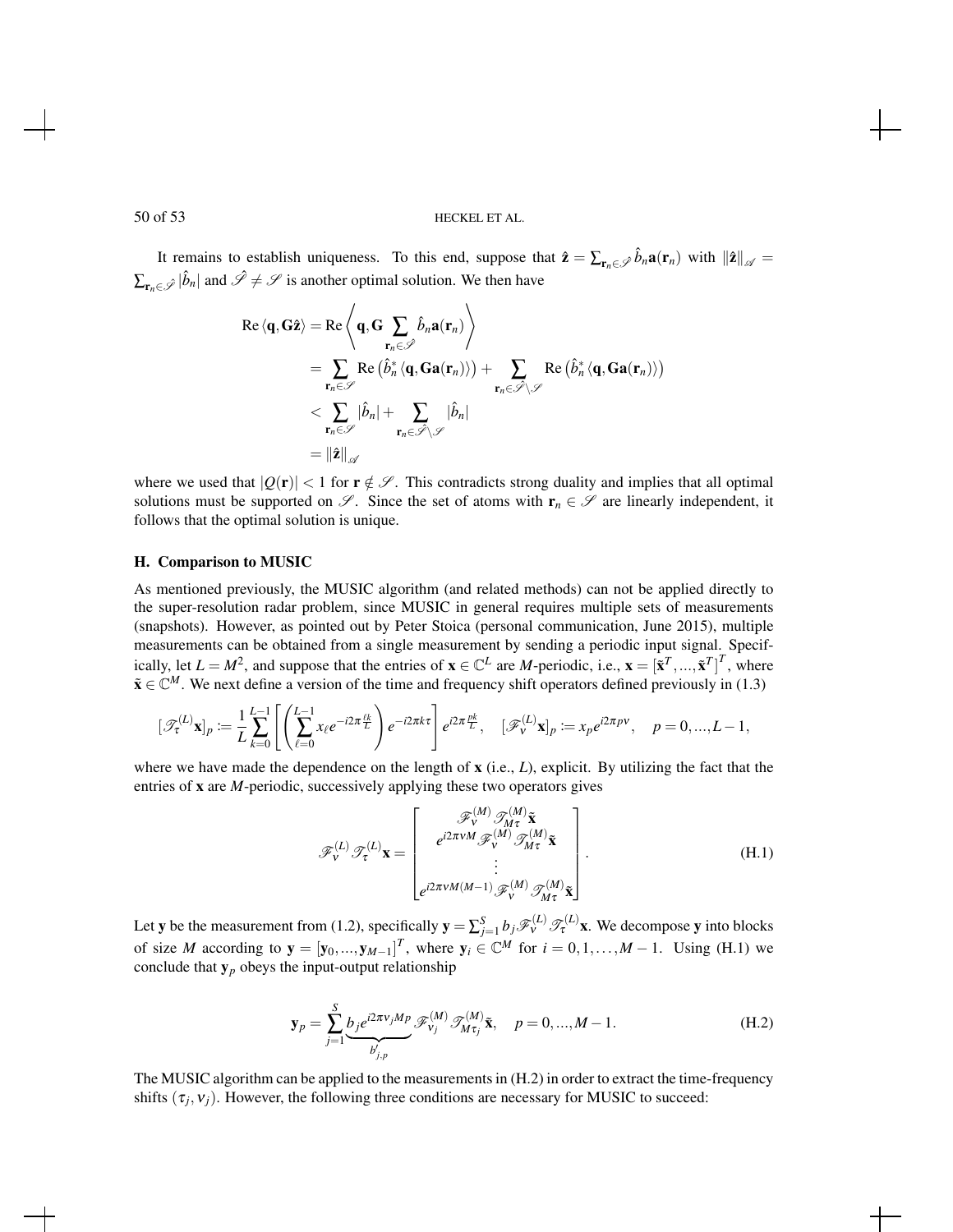#### SUPER-RESOLUTION RADAR 51 of 53

- 1. The number of measurements must be quadratic in the number of time-frequency shifts, i.e.  $S<sup>2</sup>$  $M^2 = L$ . In comparison, Theorem 3.1 shows that the convex program AN(y) in (2.5) succeeds even when *S* is linear (up to a log-factor) in *L*.
- 2. The delays  $\tau$  are required to be in the interval  $\in [0, \frac{1}{M}]$ , as  $\mathscr{T}_{M\tau}^{(M)}$  $\chi_{M\tau}^{(M)}$  is 1-periodic in *M*  $\tau$ . In comparison, the atomic norm minimization approach of (2.5) only requires  $\tau \in [0,1]$ .
- 3. The frequency shifts  $v_i$  need to be distinct, while the atomic norm minimization approach (2.5) only requires the minimum separation condition to be satisfied either in time, or in frequency.

In the absence of noise and as long conditions 1, 2, and 3 are satisfied MUSIC succeeds in recovering the time-frequency shifts provided the probing sequence  $\tilde{\mathbf{x}}$  is chosen appropriately (e.g., by drawing the entries  $\tilde{x}$  i.i.d. uniform from the complex unit disk). However, the numerical experiment below suggests that MUSIC may be significantly more sensitive to noise compared to our convex programming approach, which appears to be a consequence of periodizing the input signal x.

For our numerical experiments we use a setup similar to that in Section 5. We assume that the time-frequency shifts  $(\tau_j, v_j)$ ,  $j = 1, ..., S$ , lie on a fine grid with grid constant  $\left(\frac{1}{L\text{SRF}}, \frac{1}{L\text{SRF}}\right)$ , and superresolution factor SRF = 6. Furthermore, we assume that  $(\tau_j, v_j) \in [0, 1/M]^2$ . We set  $M = 17$ , choose the time-frequency shifts as  $\tau_j = \frac{j}{l}$  $\frac{j}{L}$ ,  $v_j = \frac{j}{L}$  $\frac{J}{L}$ , with *j* = 1, ..., *S*, *S* ∈ {1, 4, 16}, and draw the corresponding attenuation factors *b<sup>j</sup>* i.i.d. uniformly at random from the complex unit disc. Note that by construction, the time-frequency shifts lie on the grid, and Conditions 1, 2, and 3 are satisfied.

We generate the MUSIC-compatible measurements  $y_p$  according to (H.2), where the entries of the probing signal  $\tilde{\mathbf{x}} \in \mathbb{C}^M$  are drawn i.i.d. at random from the complex unit disc, and consider the following variant of the MUSIC algorithm. Given the measurements  $y_p$ ,  $p = 0, ..., M - 1$ , we compute the matrix of eigenvectors  $\mathbf{U} \in \mathbb{C}^{M \times M - S}$  corresponding to the  $M - S$  smallest eigenvalues of  $\mathbf{Z} = \sum_{p=0}^{M-1} \mathbf{y}_p \mathbf{y}_p^H$ . The time-frequency shifts are identified as the *S* time-frequency shifts  $(\tau, v) \in \left\{ \left( \frac{k}{L\text{SRF}}, \frac{\ell}{L\text{SRF}} \right) : (k, \ell) \in \mathbb{R}^d \right\}$  $\{0, ..., L \cdot \text{SRF}/M - 1\}^2\}$  that minimize  $\left\| \mathbf{U}^H \mathcal{F}_{\mathbf{V}}^{(M)} \mathcal{F}_{M\tau}^{(M)} \right\|$  $\left.\frac{M}{M\tau}\tilde{\mathbf{x}}\right\|_2.$ 

We compare the MUSIC algorithm to our convex programming approach. Specifically, we generate the probing signal  $\mathbf{x} \in \mathbb{C}^L$  by drawing its entries i.i.d. from the complex unit disc, and generate the measurement  $y \in \mathbb{C}^L$  according to (1.2). We then recover the time-frequency shifts with L1-ERR defined in (5.5), where the matrix **R** in (5.5) has columns  $\mathcal{F}_v \mathcal{F}_{\tau} \mathbf{x}$ ,  $(v, \tau) \in \left\{ \left( \frac{k}{L \cdot \text{SRF}}, \frac{\ell}{L \cdot \text{SRF}} \right) : (k, \ell) \in \{0, ..., L\} \right\}$  $SRF/M-1$ <sup>2</sup>.

The results are plotted in Figure 7. While L1-ERR perfectly recovers the position of the timefrequency shifts on the grid as long as  $SNR \le 15dB$ , the resolution error of MUSIC is quite large if there are many time-frequency shifts, even for large SNRs (e.g. for SNRs as high as 50dB).

This is not surprising, as MUSIC due to the periodization of the input signal, has to deal with a significantly worse conditioned matrix. To see this, set the time shifts to  $\tau_i = 0$  and note that with this choice, writing (H.2) in matrix-vector form yields

$$
\mathbf{y}_p = \tilde{\mathbf{F}} \mathbf{b}_p, \quad \tilde{\mathbf{F}} \coloneqq [\mathscr{F}_{\mathbf{v}_1}^{(M)} \tilde{\mathbf{x}}, ..., \mathscr{F}_{\mathbf{v}_S}^{(M)} \tilde{\mathbf{x}}],
$$

where  $[\mathbf{b}_p]_j = b'_{j,p}$ . The matrix  $\tilde{\mathbf{F}} \in \mathbb{R}^{M \times S}$  is equivalent to the upper left corner of a  $M^2 \times M^2$  DFT matrix with scaled rows. In particular, the rows are scaled by  $[\tilde{\mathbf{x}}]_p$ , that is,  $[\tilde{\mathbf{F}}]_{p,j} = [\tilde{\mathbf{x}}]_p e^{i2\pi \frac{p_j}{M^2}}$ , for  $p = 0, ..., M - 1$ and  $j = 1, \ldots, S$ . As a result this matrix is ill-conditioned, specially when *M* and *S* are large.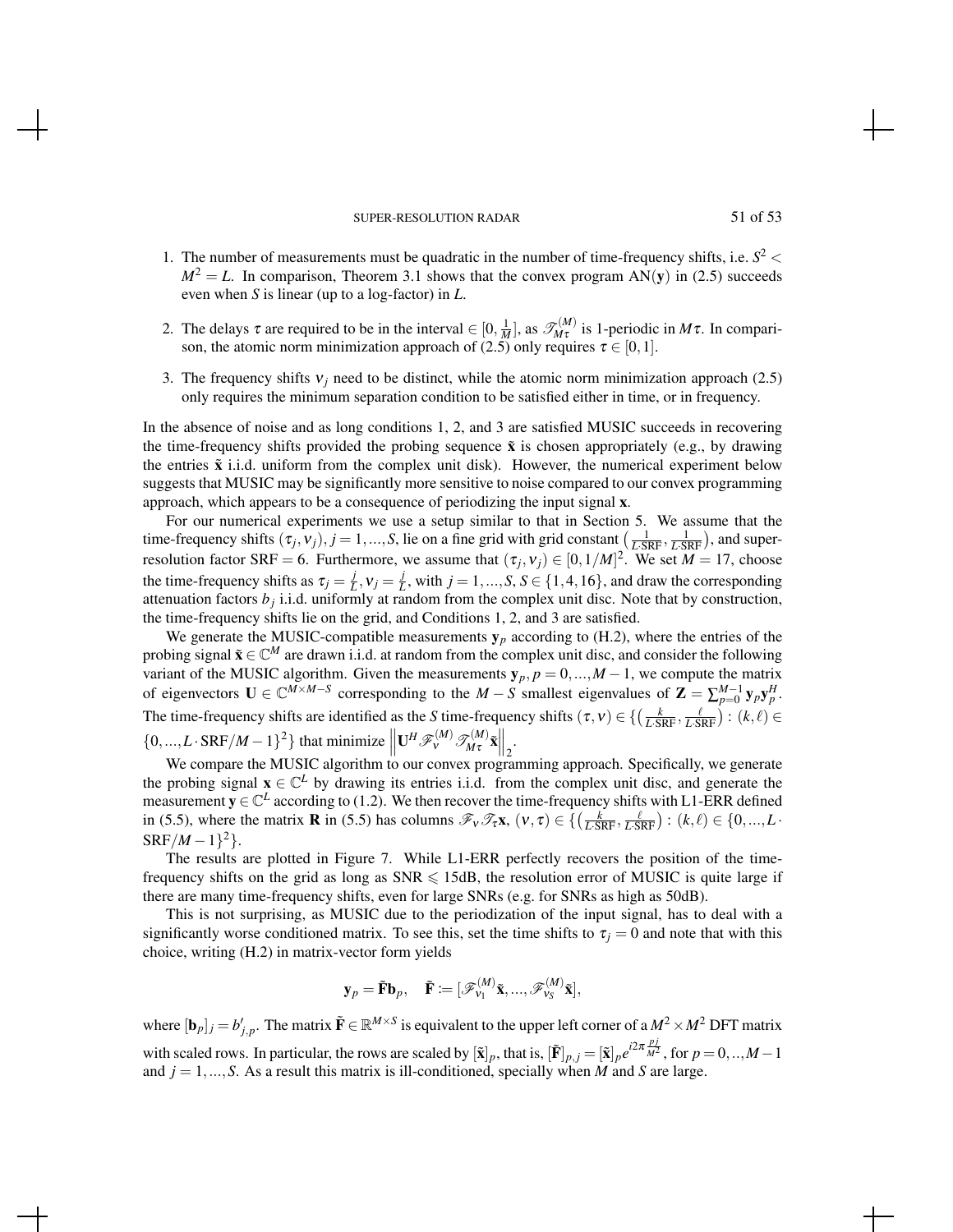52 of 53 LIST OF FIGURES



FIG. 7. This figure depicts the resolution error of L1-ERR and MUSIC as a function of the signal-to-noise ratio for a variety of sparsity levels. As in Section 5, the resolution error is  $\frac{1}{S}\sum_{j=1}^{S}L\sqrt{(\hat{\tau}_j - \tau_j)^2 +$ shifts obtained by i) applying the MUSIC algorithm to the samples  $y_p + n_p$ ,  $p = 0, ..., M - 1$  in (H.2), and ii) applying L1-ERR<br>to the sample  $y + n$  in (1.2). Here,  $n_p \in \mathbb{C}^M$  and  $n \in \mathbb{C}^L$  are additive Gaussian noise ve calculated via SNR  $:= \left(\sum_{p=0}^{M-1} ||\mathbf{y}_p||_2^2\right) / \left(\sum_{p=0}^{M-1} ||\mathbf{n}_p||_2^2\right)$  for MUSIC and via SNR  $:= ||\mathbf{y}||_2^2 / ||\mathbf{n}||_2^2$  for L1-ERR.

# List of Figures

| 1              | Illustration of the spreading function $s_H(\tau, v)$ and the corresponding smeared spreading                                      |    |
|----------------|------------------------------------------------------------------------------------------------------------------------------------|----|
|                |                                                                                                                                    | 11 |
| $\mathfrak{D}$ | The probing signal $\tilde{x}(t)$ and the real part of its Fourier transform $\tilde{X}(f)$ for $B = 1, T =$                       |    |
|                | $61, L = 61$ : $\tilde{x}(t)$ is essentially time-limited on an interval of length 3T and band-limited                             |    |
|                |                                                                                                                                    | 12 |
| 3              | Resolution error $L\sqrt{(\hat{\tau}_i - \tau_i)^2 + (\hat{v}_i - v_i)^2}$ for the recovery of $S = 10$ time-frequency             |    |
|                | shifts from the samples $y_p$ , $p = -N$ , , N in (4.12) (periodic input signal $x(t)$ ), and iden-                                |    |
|                | tification from the samples $\tilde{y}_p$ , $p = -N, , N$ in (4.11) (essentially time-limited input                                |    |
|                | signal $\tilde{x}(t)$ ) with and without additive Gaussian noise $n_p$ of a certain signal-to-noise                                |    |
|                | ratio SNR $:=   [\tilde{y}_{-N},,\tilde{y}_{N}  _{2}^{2}/  [n_{-N},,n_{N}  ]_{2}^{2}$ , by solving L1-ERR.                         | 16 |
| 4              | Localization of the time-frequency shifts via the estimated dual polynomial $Q(\tau, v)$                                           |    |
|                | obtained by solving (6.3) with noiseless measurements. The red lines show the actual                                               |    |
|                | positions of the time-frequency shifts located at $(0.2, 0.5)$ and $(0.8, 0.5)$ . Note that the                                    |    |
|                | estimated dual polynomial satisfies $ Q(\tau, v)  = 1$ if $(\tau, v) \in \{(0.2, 0.5), (0.8, 0.5)\}\$ and                          |    |
|                | $ Q(\tau, v)  < 1$ otherwise, thereby providing accurate identification of the time-frequency                                      |    |
|                |                                                                                                                                    | 18 |
| 5              | Localization of the time-frequency shifts via the estimated dual polynomial $Q(\tau, v)$                                           |    |
|                | obtained by solving (6.6) using noisy measurements (10dB noise). The estimated dual                                                |    |
|                | polynomial satisfies $ Q(\tau, v)  = 1$ for $(\tau, v) = (0.4942, 0.7986)$ (marked by $\times$ ); this is                          |    |
|                | very close to the original time-frequency shift $(0.5, 0.8)$ (marked by $\oplus$ ).                                                | 19 |
| 6              | Plots of the random kernel $G_{(0,0)}(\mathbf{r},\mathbf{0})/G_{(0,0)}(\mathbf{0},\mathbf{0})$ along with the deterministic kernel |    |
|                |                                                                                                                                    | 24 |